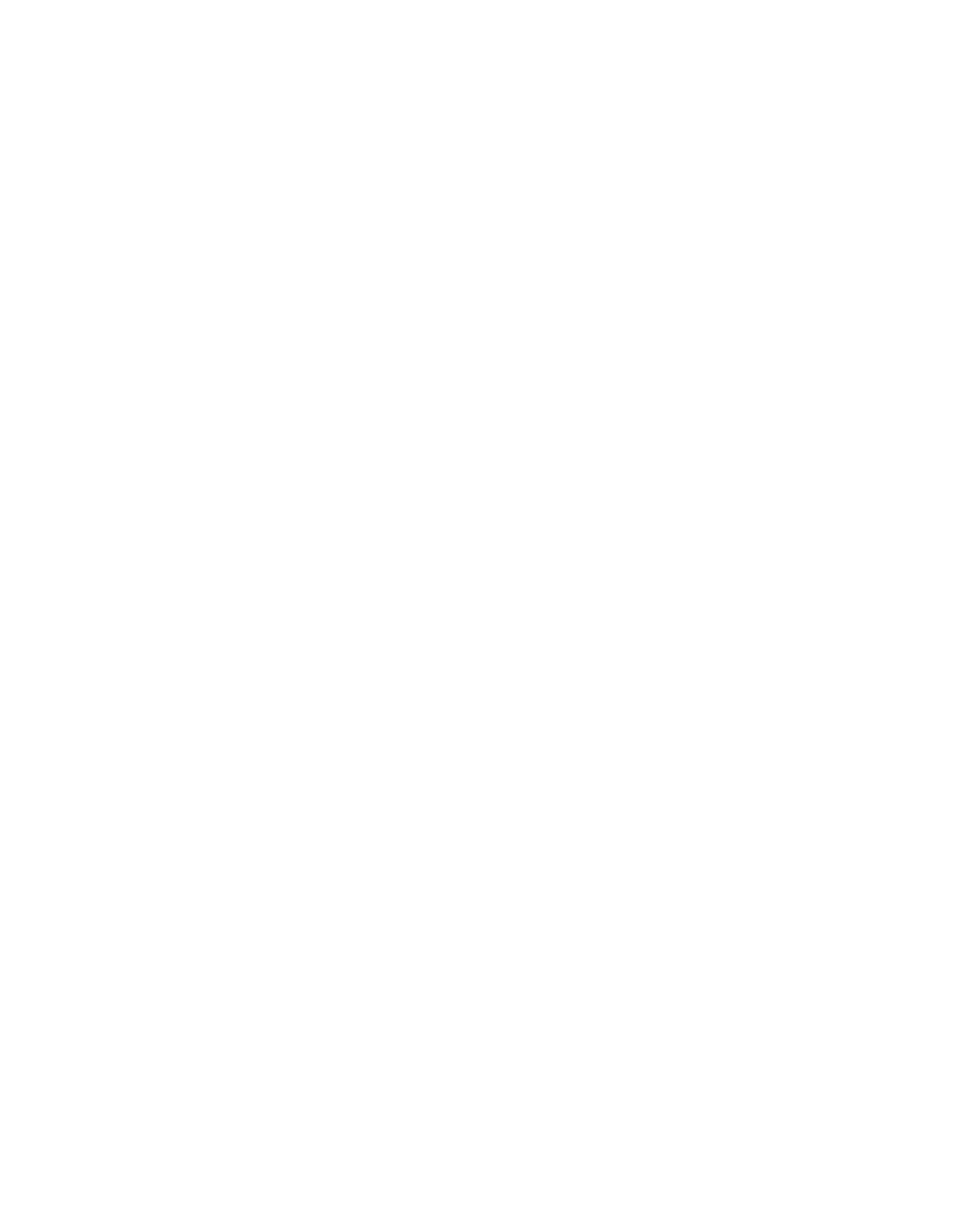# **Resolutions Bulletin**

#### **March 19, 2019**

This copy of resolutions and their explanatory statements is being mailed to all members of the Association in accordance with Policy AP.I.A.1-4/1.3.1.4. These are the resolutions submitted in the 2018 calendar year by local associations and by Provincial Executive Council for the agenda of the 2019 Annual Representative Assembly, to be held at the Edmonton Convention Centre (formerly known as the Shaw Conference Centre), Edmonton, 2019 05 18–20.

Resolutions have been categorized to indicate those received from local associations and those submitted by Provincial Executive Council (dealing with new policy, the policy review, new programs included in the proposed budget and the fee resolutions). The numbering is as follows:

- Category 2—Local Resolutions (2-1/19 to 2-41/19)
- Category 3—Provincial Executive Council Resolutions (3-1/19 to 3-22/19)
- Category 4—Assembly Resolutions (resolutions approved by the Assembly as emergent)

Resolutions being submitted by Provincial Executive Council are so identified, as are resolutions from local associations. The latter have been reviewed by the Resolutions Committee of Council and may have been edited for clarification.

If more than one local has submitted a resolution dealing with the same subject matter, or if the subject matter was included in a Provincial Executive Council resolution, a composite resolution incorporating the intent of the similar resolutions has been prepared. If more than one idea was included in a resolution, the Resolutions Committee may have separated it into two or more resolutions. Local associations are reminded that their representatives have the right to ask that the original resolution, as submitted under declaration, be read when a resolution covering the same matter or concept is before the Annual Representative Assembly. Local associations should be aware that Bylaw 30 requires that resolutions involving the expenditure of money of the Association be referred to Provincial Executive Council for recommendation or report before being presented to the Annual Representative Assembly. The Resolutions Committee may have assigned a classification that appears to be more consistent with the intent

and wording of the resolution than the classification proposed by a local. Locals desiring to have the original classification may make a reclassification motion.

Policy AP.I.A.1-5/1.3.1.5 provides that Provincial Executive Council shall refer resolutions on matters of concern to Association committees for study and report and, after considering the report of a committee, shall take action that is consistent with established policy or make such recommendations as it deems proper.

The explanatory note for each resolution is that supplied by the local association or by Provincial Executive Council, as the case may be. Resolutions that have financial implications have been costed by the Finance Committee, and an estimate of the cost of implementation is included parenthetically. When reference is made in a resolution to existing Association policy, such policy is printed beneath the explanatory note. In cases in which a resolution is amending existing policy, such policy is printed beneath the explanatory note with words in the current policy to be deleted placed in brackets and crossed out; new wordings and/or additions are shown in boldfaced type and are underscored. The *ARA Handbook* does not include a policy section.

The terms *delete*, *transfer to nonactive policy* and *policy achieved* may be employed in resolutions and in notes in the report of the Resolutions Committee (*Resolutions Bulletin*) from time to time. They are used in the following way—

- 1. A resolution to delete indicates that (a) the policy is redundant, (b) the Association no longer believes the policy direction is correct or (c) the policy addresses a program or situation that no longer exists.
- 2. A transfer to nonactive policy indicates that the policy (a) addresses a situation that does not require constant attention, or (b) is put forward only as need arises, and is removed from the active policy section of the *Members' Handbook*.
- 3. A transfer to policy achieved indicates that the Association has substantially achieved the policy.

[Note: The Association maintains a record of all transferred policies.]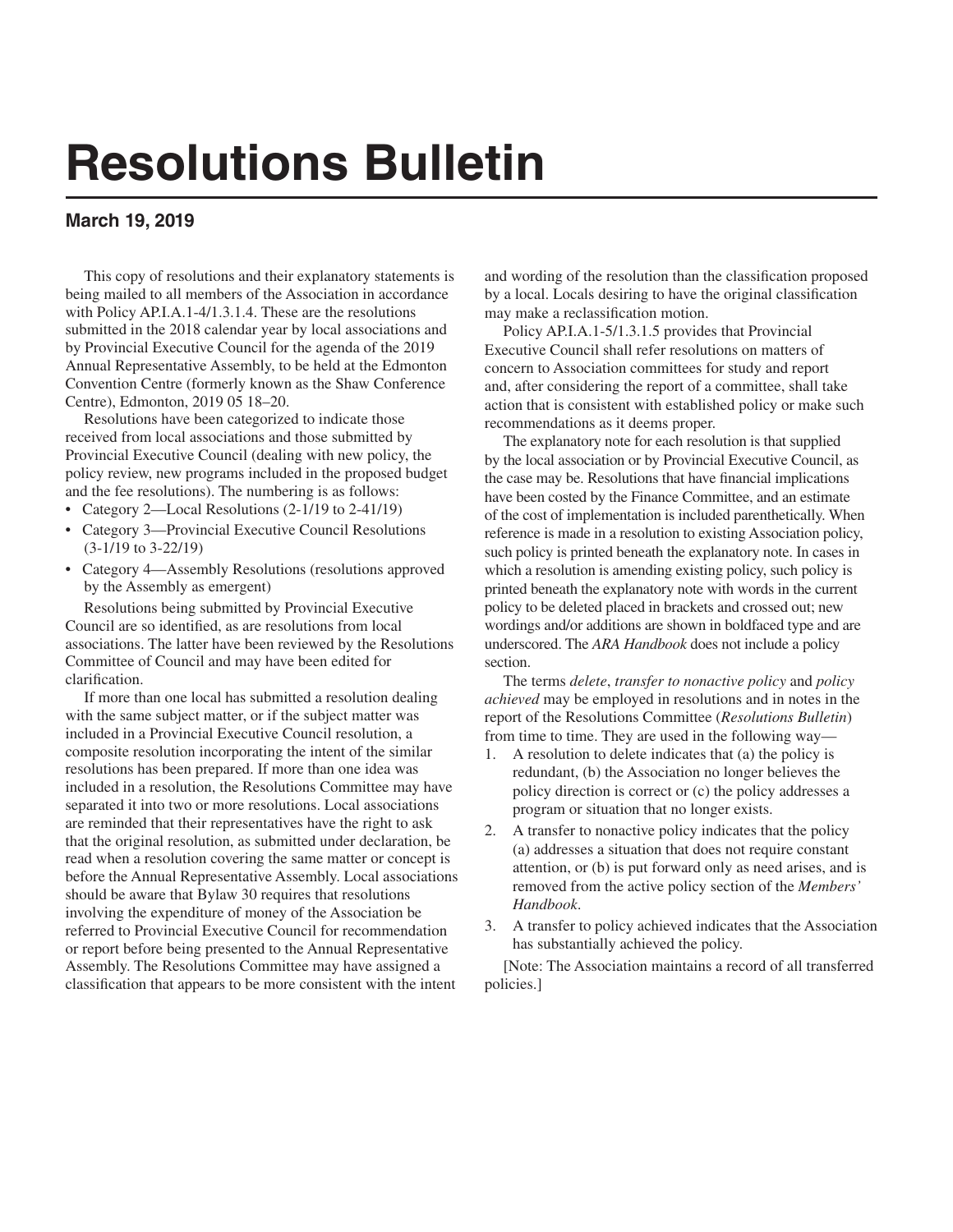#### **2-1/19** (Immediate Directive) Edmonton Public Teachers

BE IT RESOLVED, that the Alberta Teachers' Association urge that all funds held in trust for the benefit of teachers by the Alberta Teachers' Retirement Fund be listed in an easily accessible manner for members on their website on a quarterly basis.

Note—Members should have easy access to this information as it is, to a great extent, their money involved in these funds, through giving or receiving. Members may wish to know about how their money is being invested, be it for ethical or other reasons. This is a simple matter of transparency.

**2-2/19** (Immediate Directive) Edmonton Public Teachers

BE IT RESOLVED, that the Alberta Teachers' Association mandate that all investments or funds held by the Alberta Teachers' Association be listed in an easily accessible location on their website for teachers.

Note—Members should have easy access to this information as it is, to a great extent, their money involved in these funds, through giving or receiving. Members may wish to know about how their money is being invested, be it for ethical or other reasons. This is a simple matter of transparency.

**2-3/19** (Immediate Directive) Edmonton Public Teachers

BE IT RESOLVED, that the Alberta Teachers' Association urge the Government of Alberta to require that the Alberta Health Services recommended routine immunizations, not including the seasonal immunizations, be mandatory, without religious or personal exemptions, for all staff working in K–12 schools and district sites which receive public funds.

Note—It is well documented that outbreaks of preventable diseases are occurring at higher rates across the province. This correlates with the fact that vaccination rates in Alberta have declined below the threshold point for herd immunity of the population. In November 2017, 11 people, students and staff, at an Edmonton public school were quarantined because of a student who had contracted diphtheria. It is unacceptable that students and adults can put others in danger of contracting these diseases. Therefore, we should advocate that the adults working with students are doing all they can to protect against these preventable diseases.

**2-4/19** (Immediate Directive) Edmonton Public Teachers

BE IT RESOLVED, that the Alberta Teachers' Association urge the Government of Canada to immediately ensure clean drinking water is available to all communities in Canada.

Note—Access to clean water is a basic human right. It is unacceptable that every single person in our province and our country does not have access to reliable, clean water. Communities should not

have to worry about whether the water they are about to use is going to be harmful to them. When basic human needs are not being met, educational needs cannot be met either.

#### **2-5/19** (Immediate Directive) Edmonton Public Teachers

BE IT RESOLVED, that the Alberta Teachers' Association urge the Canadian Teachers' Federation to create and implement a plan to advocate for the right to clean drinking water in all Canadian communities.

Note—Access to clean water is a basic human right. It is unacceptable that every single person in our province and our country does not have access to reliable, clean water. Communities should not have to worry about whether the water they are about to use is going to be harmful to them. When basic human needs are not being met, educational needs cannot be met either. To be effective in urging the federal government for clean drinking water, an advocacy plan needs to be created and implemented.

#### **2-6/19** (Immediate Directive) Edmonton Public Teachers

BE IT RESOLVED, that the Alberta Teachers' Association's Political Engagement Committee go into election readiness mode one full school year before an anticipated provincial government election.

Note—In anticipation of a provincial election, the responsibilities of this committee are so great that adequate time must be made available in order to prepare, inform and engage the membership. The Association is 40,000 members strong, and it is imperative to have adequate resources and direction pertaining to advocating for education issues as far in advance as possible to ensure locals can draw on support to assist them in their own efforts.

#### **2-7/19** (Immediate Directive) Edmonton Public Teachers

BE IT RESOLVED, that the Alberta Teachers' Association urge the Government of Alberta to amend the Alberta Certificate of High School Achievement requirements as follows:

#### [5 CREDITS IN

- 30-level Knowledge and Employability occupational course, or
- Advanced level (3000 series) in Career and Technology Studies courses, or
- 30-level locally developed course with an occupational focus AND

5 CREDITS IN

- 30-level Knowledge and Employability Workplace Practicum course, or
- 30-level Work Experience course, or
- 30-level Green Certificate course, or
- Special Projects 30]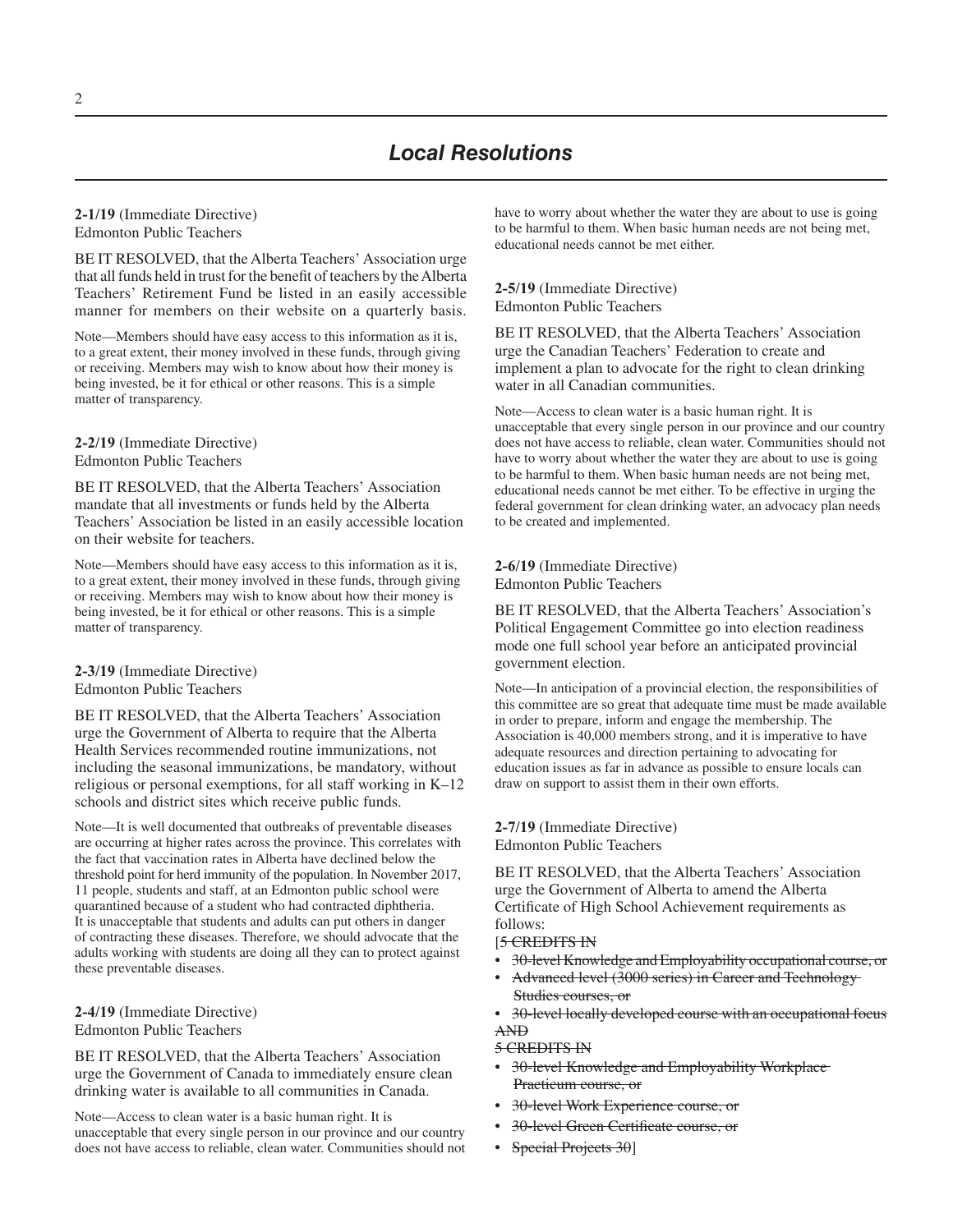#### **10 CREDITS IN ANY COMBINATION FROM**

- **30-level Knowledge and Employability occupational course, or**
- **Advanced level (3000 series) in Career and Technology Studies courses, or**
- **30-level locally developed course with an occupational focus, or**
- **30-level Knowledge and Employability Workplace Practicum course, or**
- **30-level Work Experience course, or**
- **30-level Green Certificate course, or**
- **Special Projects 30**

Note—Students taking one or more high school Knowledge and Employability courses are working towards graduating with the Certificate of High School Achievement. This pathway is for students who are working two to three grade levels below their ageappropriate grade. Earning 125 hours of work experience within one school year is a significant barrier for many students. The requirement for five credits in a practicum, work experience, green project or special project has resulted in an unintentional graduation barrier for students which can be addressed by a 10-credit combination instead of five and five separate categories.

**2-8/19** (Immediate Directive) Edmonton Public Teachers

BE IT RESOLVED, that the Alberta Teachers' Association urge the Government of Alberta to exempt students with English as an additional language (EAL), benchmarked below ESL proficiency level 4, from Grade 6 and 9 provincial achievement tests.

Note—Students acquiring English as an additional language receive instructional programming focused on language acquisition with adapted or modified programming towards curriculum outcomes depending on their English language proficiency: level 1 beginning, level 2 developing, level 3 expanding, level 4 bridging, level 5 extending. Provincial achievement tests are not an appropriate measure for students whose programming is focused on acquiring a language as the results do not accurately reflect the purpose of assessment standards.

#### **2-9/19** (Immediate Directive) Edmonton Public Teachers

BE IT RESOLVED, that the Alberta Teachers' Association urge the Government of Alberta to change the practice of assigning a score of zero to students who are exempt from writing provincial achievement tests.

Note—Currently school authorities prefer to have students, who would otherwise be exempt, attempt to write these exams to avoid an automatic score of zero which reflects poorly on their school. This practice puts undue pressure on the students, does not provide reliable and accurate data and reduces the validity that the exam purports to have.

**2-10/19** (Immediate Directive) Edmonton Public Teachers

BE IT RESOLVED, that the Alberta Teachers' Association designate an executive staff officer in Member Services to be specifically trained to assist teachers who are facing, or have faced, discrimination based on cultural identity, gender identity or religion.

Note—In order to create an inclusive environment where all teachers feel safe and supported, it is important for the Association to provide access to people who are properly trained in this area to be able to advise and support members if they are facing discrimination in their workplace. The training should be specific in how to address discrimination as situations that deal with discrimination are inherently very sensitive and cannot be approached or advised on in a general capacity.

#### **2-11/19** (Immediate Directive) Edmonton Public Teachers

BE IT RESOLVED, that the Alberta Teachers' Association include in the list of all matters to be bargained clauses allowing teachers to take paid leave to celebrate religious and cultural holidays.

Note—As our teaching profession becomes more diverse and inclusive, it is important to recognize the holidays and celebrations of different cultural and religious groups. Teachers should be able to celebrate their religion, heritage and/or culture without penalty of loss of pay. Currently many school authorities allow for religious holidays; however, major holidays within certain cultures are not supported by major religious organizations and therefore may not be recognized. (For example, Lunar New Year is celebrated by 1.74 billion people around the world; it is not a religious holiday but is considered a major cultural holiday and tradition.)

**2-12/19** (Immediate Directive) Edmonton Public Teachers

BE IT RESOLVED, that Member Services provide representation to teachers in meetings with central office on any matter related to bullying or harassment, whether they are the victim or the accused.

Note—Currently teachers who are victims of bullying and harassment by colleagues are often forced to continue to interact with these teachers. Currently teachers are left to attend meetings with senior district personnel without the benefit or support of representation. They are asked to advocate for themselves in a situation where they are often vulnerable and at risk. These are stressful meetings and they should have Association representation. There can be serious consequences to mental health which impacts the use of sick leave and extended disability and can result in premature departure from the profession and the victim did nothing wrong.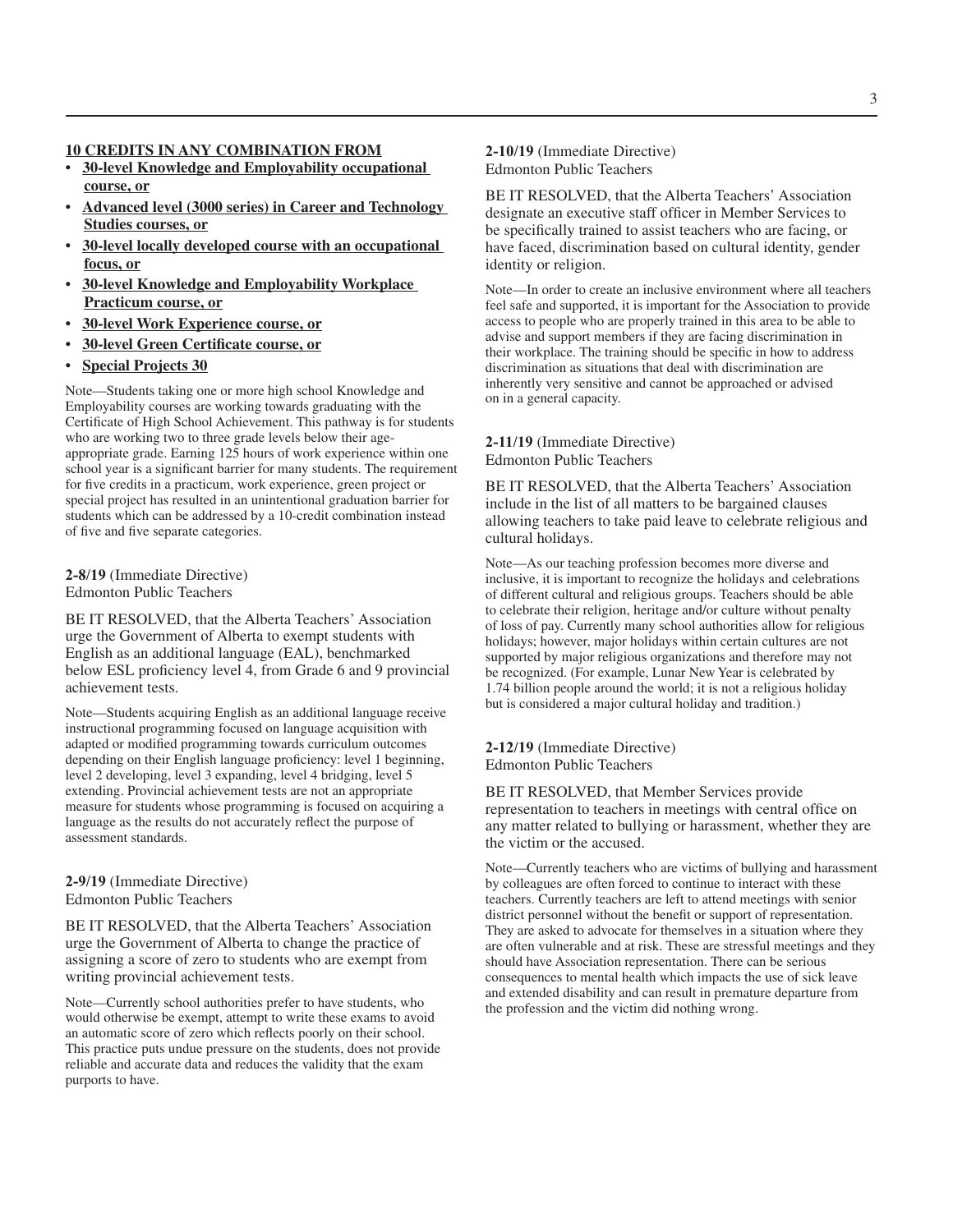**2-13/19** (Immediate Directive) Edmonton Public Teachers

BE IT RESOLVED, that the Alberta Teachers' Association create a status of women committee.

Note—Currently, the Alberta Teachers' Association is the only teachers' association in Canada that does not have a status of women committee. Other member organizations have developed comprehensive programs to address the barriers facing women and to provide opportunities for training and networking that support women in leadership. However, our own Association currently has no targeted programming to support women in leadership. Until we understand the various reasons for a lack of women in leadership positions within education, and in the Association, it will be difficult to make suggestions on how to tackle this issue (or, if it needs tackling).

Process Note—This resolution is functionally identical to resolution 3-11/19. The decision of the Assembly on resolution 3-11/19 will render resolution 2-13/19 moot.

#### **2-14/19** (Immediate Directive) Edmonton Public Teachers

BE IT RESOLVED, that the Alberta Teachers' Association include in the list of all matters clauses to allow locals to access district e-mail once per month, for items excluding bargaining information, in order to facilitate better communication and engagement with their members.

Note—School authorities and the Association should work in partnership to keep teachers and colleagues informed and engaged. Attempting to gather and maintain a list of members' personal e-mails is arduous and impractical, especially for larger locals. What we have heard unequivocally from members is that e-mail is the preferred method of communication; however, many do not have a personal e-mail, or in the interest of having "unplugged time" at home often do not check personal e-mail regularly. We would like to stress that we recognize that this will not be used to communicate anything related to bargaining or contract negotiations.

#### **2-15/19** (Immediate Directive) Edmonton Public Teachers

BE IT RESOLVED, that the Alberta Teachers' Association urge the provincial and federal governments to pass legislation that would make it unlawful for benefit providers to reduce or eliminate the life insurance payout to beneficiaries when the covered member is over age 65 and still employed by their school authority or government department.

Note—According to the World Health Organization, ageism is the stereotyping, prejudice and discrimination against people based on their age. Currently, teachers who receive benefits through a provider see their life insurance payout to their beneficiaries reduced by half if they choose to teach past age 65 (continuously). This is an unfair labour practice that entrenches the ability of the provider to discriminate based on age. Current laws need to change to reflect equality at any stage of life.

**2-16/19** (Immediate Directive) Edmonton Public Teachers

BE IT RESOLVED, that the Alberta Teachers' Association urge preservice institutions in Alberta to require that all preservice teachers receive mandatory education in Indigenous peoples' history as founding nations.

Note—New Teaching Quality Standard requirements explicitly state that education in the history, legacy and reconciliation of Canada's First Nations peoples is integral to moving forward.

**2-17/19** (Immediate Directive) Edmonton Public Teachers

BE IT RESOLVED, that the Alberta Teachers' Association urge preservice institutions in Alberta to require that all preservice teachers receive mandatory education in antiracism as it relates to all cultures and cultural minorities.

Note—New Teaching Quality Standard requirements do not address specific training in antiracism towards all the various cultures of Canada. As educators we should be receiving skills-based training in antiracism to assist us within our classrooms and schools as to how to identify racism which can sometimes be veiled, or indirect. This will allow us to build student capacity for intercultural understanding, empathy and mutual respect among students.

#### **2-18/19** (Immediate Directive)

Edmonton Public Teachers

BE IT RESOLVED, that the Alberta Teachers' Association fly the Canada flag, Alberta flag, Treaty 6 and Métis flags at Barnett House.

Note—In recognition and acknowledgement that we are all treaty people, educating students on various treaty lands across Alberta, it is important for reconciliation and fostering awareness and understanding that we proudly display these flags. We as an Association should be leading by example. There are already some school authorities that have had official ceremonies unveiling and honouring the various treaty lands and their representative flags. Some shopping complexes have also recognized our responsibility as a community to acknowledge the various peoples whose ancestors have come before us. As educators, we too have a role to play.

**2-19/19** (Immediate Directive) Edmonton Public Teachers

BE IT RESOLVED, that the Alberta Teachers' Association state its opposition to and urge the Government of Alberta to pass legislation that would make illegal to

1. use or promote "conversion therapies" aimed at changing lesbian, gay, bisexual or transgender students' sexual orientation and/or gender identity and

2. refer any student to therapists who promote and practice this form of abuse

and that the Association call upon both the provincial and federal governments to ban "conversion therapies."

Note—It has been shown that these "therapies" and programs are extremely detrimental to the health and well-being of children. The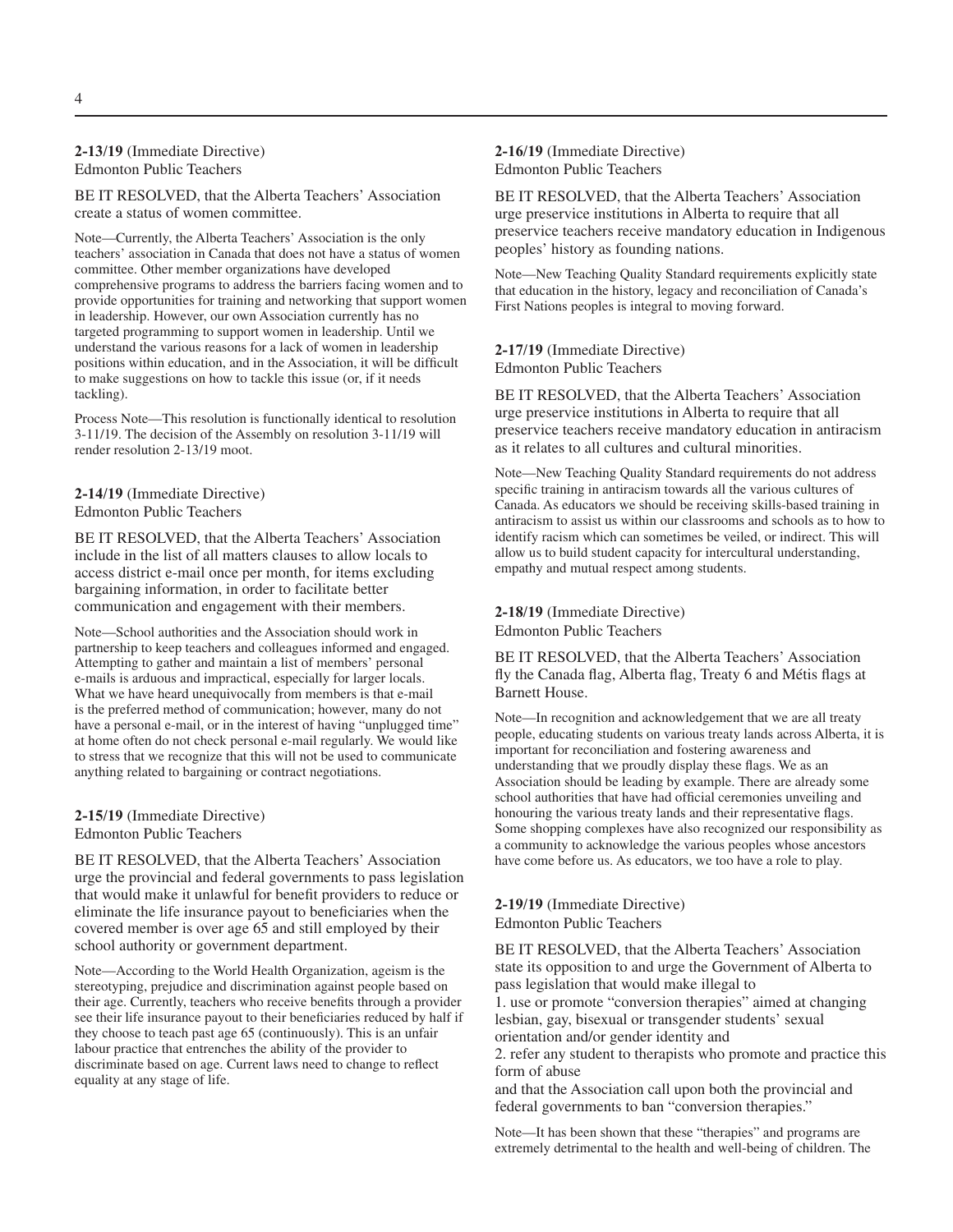trauma caused by these therapies is irrefutable and immeasurable. We affirm the rights of all students regardless of sexual orientation, gender identity and gender expression and therefore must stand against this form of abuse and dehumanization.

**2-20/19** (Immediate Directive) Calgary Separate School

BE IT RESOLVED, that the Alberta Teachers' Association urge the Province of Alberta to amend current legislation to allow all Catholic and faith-based schools and school boards to name and determine the means with which they form inclusive communities, based on the LIFE Framework for Inclusive Communities.

Note—The LIFE framework used by Catholic school boards is inclusive of all students and serves as an excellent model for faith-based community schools with regards to student groups. Current provincial legislation does not represent the wishes of teachers, parents and students inside of a faith-based school by imposing a secular approach to this unique subject. This document has been the working framework for many Catholic school boards and has been accepted by Alberta Education.

#### **2-21/19** (Immediate Directive)

Calgary Separate School

BE IT RESOLVED, that the Alberta Teachers' Association urge Alberta Education and school boards, in alignment with the Truth and Reconciliation Commission report action point 8, to adopt an intensive and directed approach to improving Indigenous graduation rates across the province.

Note—Truth and Reconciliation Commission action point 8: "We call upon the federal government to eliminate the discrepancy in federal education funding for First Nations children being educated on reserves and those First Nations children being educated off reserves." The Calgary Catholic School District has developed an intensive approach that has demonstrated results within our Indigenous student body. This is an approach that could be championed and adopted across the province. The percentage of First Nations, Métis and Inuit students within the Calgary Catholic School District who complete high school has risen dramatically over the past few years. The rate has improved by 41.5 per cent in six years.

#### **2-22/19** (Immediate Directive) Calgary Separate School

BE IT RESOLVED, that the Alberta Teachers' Association urge the Province of Alberta to amend current legislation on student groups to protect the rights, safety and security of teachers with regards to disclosures, accusations and conflict between teachers involved in gay–straight alliances and parents, school boards and the province.

Note—Current legislation does little to protect teachers who are placed in untenable positions where they may be forced to lie, deceive and conceal information from parents. Current legislation leaves teachers open to accusation of impropriety or worse. Current legislation could create conflicts between parents and teachers, eroding the trust that is necessary to ensure a good education for the child.

#### **2-23/19** (Immediate Directive) Westwind

BE IT RESOLVED, that the Alberta Teachers' Association affirm and respect the right of individual parents to exclude their children from participation in instructional activities relating to human sexuality.

Note—While teachers support providing appropriate instruction about human sexuality within the curriculum, ignoring entirely parental preferences and denying the ability to undertake this instruction themselves (rather than through the school) intrudes into the parent/child relationship and fails to respect deeply held moral and religious beliefs of those who regard this issue as a matter of conscience. Refusing parents the ability to recuse their children from human sexuality instruction alienates these parents and may ultimately lead them to abandon public education, resulting in their children being denied the advantages of being schooled in an environment that is respectful of diverse beliefs.

Process Note—The local recognizes that this resolution is at odds with policy 1.B.25/2.4.0.4. Given the unique circumstances resulting from the adoption of the outcome of policy review, and on the advice of staff, the local has not included in its resolution language explicitly repealing the existing policy; however, this is implicit. If adopted by the Assembly, this policy resolution would supersede the existing policy.

*2.4.0.4 Be it resolved that the Association urge the Government of Alberta to amend section 50.1(1) of the* School Act *to mandate that all K–12 students, without exception, who attend schools that receive public funding complete the human sexuality component of the relevant program of studies. [2018]*

#### **2-24/19** (Immediate Directive) Parkland Teachers'

BE IT RESOLVED, that the Alberta Teachers' Association promote gender equity in underrepresented areas within the profession.

Note—Shadows existing policies (18.B.5/19.2.11.2 and 18.B.6/19.2.11.3) which urge school boards across Alberta to do the same thing. To our knowledge, we do not believe that there is any policy that encourages the ATA to promote the same thing. We think that this resolution would give the Association the flexibility to promote such endeavours as they arise and as they see fit.

*19.2.11.2 School authorities should promote gender equity in positions where underrepresentation has been identified. [1990]*

#### *19.2.11.3 School authorities should promote gender equity in administrative positions by*

*1. developing and communicating promotion policies ensuring that employees, regardless of gender, are selected using the same criteria, 2. developing and implementing leadership programs that assist and encourage potential leaders to aspire to administrative positions at all levels and*

*3. developing and implementing programs that eliminate barriers. [1990]*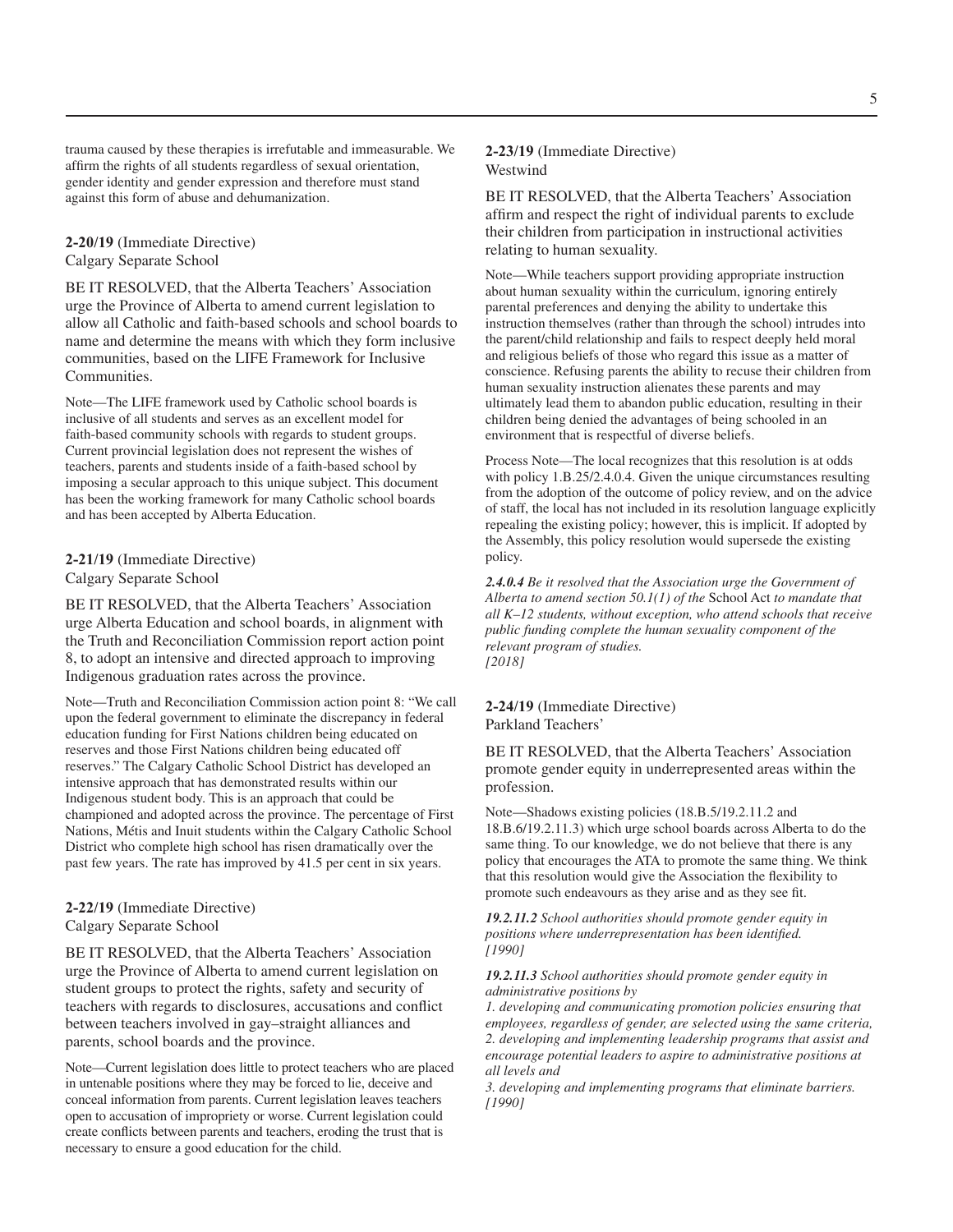#### **2-25/19** (Immediate Directive) Parkland Teachers'

BE IT RESOLVED, that study and report of changing the term length of elected PEC positions. This report would be made available for review by September 1, 2019.

Note—The bylaw will be coming up for review again next fall and this resolution will ensure that locals will be provided with the necessary information to make an informed decision. The reason we are requesting the report be made available by September 1, 2019, would be to allow for enough time to have an informed local vote on the change to the bylaw which is scheduled for ARA 2020.

**2-26/19** (Immediate Directive) Parkland Teachers' Pembina Hills

BE IT RESOLVED, that the Alberta Teachers' Association include field members on the Finance Committee.

Note—Every other ATA committee includes field members except for the Resolutions and Finance. Seeing as this committee oversees the Association's finances which is a topic of concern for all teachers in the province, it only makes sense that there should be some practising teachers sitting on this committee. In addition, it was clear, at the last few ARAs, that members are looking for accountability and increased transparency in the budget processes.

**2-27/19** (Immediate Directive) Parkland Teachers'

BE IT RESOLVED, that the Alberta Teachers' Association move Summer Conference to Red Deer.

Note—Banff has become too expensive and there is not enough room for everyone to stay on campus. Costs to stay in the provincial park are limiting locals' ability to send delegates to conference and the cost out of pocket is restricting some teachers from being able to participate in conference. Seeing that this conference is our Association's premier professional development conference, we should ensure that more people have access to attending it so we are not turning people away from work that they are wanting and willing to do for the Association. We have a fiduciary responsibility to teachers to not only run a good conference but to also create a cost-effective conference for members.

**2-28/19** (Immediate Directive) Parkland Teachers'

BE IT RESOLVED, that the Alberta Teachers' Association create multiple-year budgets instead of single-year budgets.

Note—This would allow for easier long-term planning and should allow the Association more flexibility in budgeting. Comparable organizations in size engage in multiyear budget planning and it makes sense for the Alberta Teachers' Association to do so as well.

#### **2-29/19** (Immediate Directive) Rocky View

BE IT RESOLVED, that the Alberta Teachers' Association urge the Government of Alberta to adopt a system for reporting student information that is consistent across all school authorities.

Note—It is a reality in our system that students and teachers move within and across school jurisdictions in Alberta. Much information about students is lost as students transition from school to school. There is a need for the province to put some criteria in place that are consistent provincewide with respect to the information collected on each student. Consistency in expectations for assessment, and for the frequency of the communication of student learning, as these can differ drastically. Implications for differences in assignable time.

#### **2-30/19** (Immediate Directive) Rocky View

BE IT RESOLVED, that the Alberta Teachers' Association urge the Government of Alberta to amend the *School Act* to accept electronic documents as having legal standing.

Note—Printing report cards to send them home when live marks are available to parents online in the parent portal of our student information system is redundant and uses a large amount of school time and resources. This is put forth with the understanding that this is not possible in all jurisdictions, due to limited network connectivity and resources. Other legislation, including sections 2(1), 5(2), and 8(2) of *School Act* Student Record Regulation policy, specifies that electronic documents can serve as legal documents. For example, report cards should only be printed where necessary.

#### **2-31/19** (Immediate Directive) Rocky View

BE IT RESOLVED, that the Alberta Teachers' Association urge school authorities to designate days in lieu for teachers where parent–teacher interviews and student-led conferences are held outside of school hours.

Note—Schools are using these instances as assignable time; however, they do not fit the definition of assignable time as they take place outside of a reasonable work day in many jurisdictions.

#### **2-32/19** (Immediate Directive) Rocky View

BE IT RESOLVED, that the Alberta Teachers' Association urge the Government of Alberta to provide funding for the purposes of hiring lunch supervisors so that teachers can have a 30-minute, duty-free break.

Note—Rural boards have contracts with busing companies, making it so that the 30-minute lunch must fit within established busing schedules, as well as reasonable workdays. Bus and program fees continue to increase, and paid lunch programs offered by some schools that are able to provide 30-minute lunch become an added expense for families. This resolution would provide funding so that schools are in compliance with employment standards.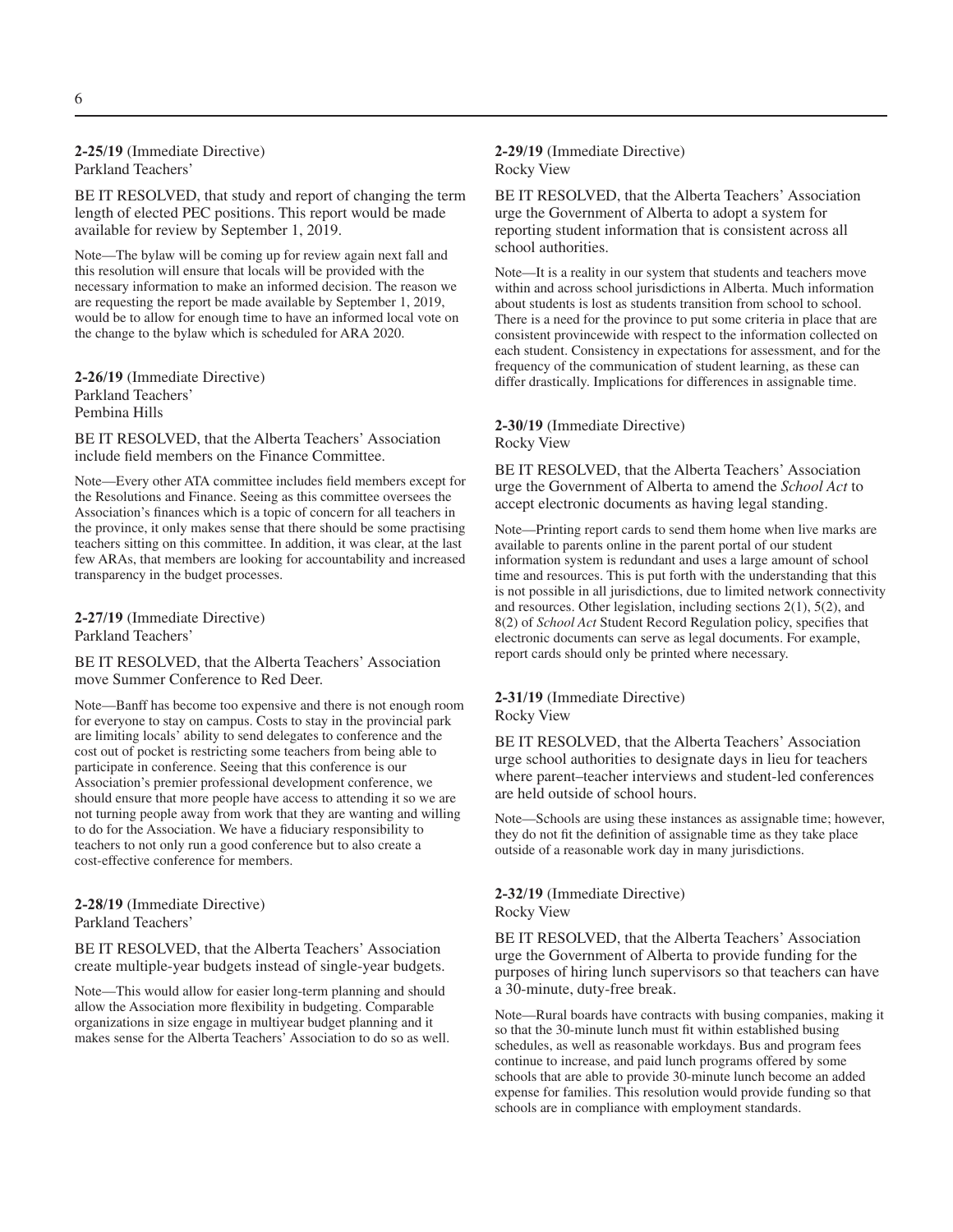#### **2-33/19** (Immediate Directive) Pembina Hills

BE IT RESOLVED, that the Alberta Teachers' Association explore ways to educate members about the budget and budget processes.

Note—It was clear, at the last few ARAs, that members are confused about certain vocabulary, such as surplus, deficit, etc. They are also struggling to comprehend how the budget is determined and funds are allocated.

#### **2-34/19** (Immediate Directive) Pembina Hills

BE IT RESOLVED, that the Alberta Teachers' Association engage in a full review of budgeting processes.

Note—A full budget review has not taken place in a very long time. As the needs of members change, the ATA needs to ensure they are meeting those needs. A full review could result in a much-needed modernization of our processes and reports.

#### **2-35/19** (Immediate Directive) Pembina Hills

BE IT RESOLVED, that for teachers who are 71 and over, who are still teaching, and have not retired, that no pension clawback occur.

Note—These teachers have not chosen to retire. Canada Revenue has decided that they no longer contribute to their pension and since that is the case, the ATA pension board will start making pension payments. Alberta is the only teacher jurisdiction in Canada that currently invokes this penalty for this group of teachers. Since teachers have no choice and no options, this is an unfair practice.

#### **2-36/19** (Immediate Directive) Northern Spirit

BE IT RESOLVED, that the Alberta Teachers' Association urge school boards and the Government of Alberta to provide and fund relevant professional development, particularly for specialized teachers in rural and remote locations.

Note—Career and technology studies and second language teachers have difficulty accessing relevant professional development without significant personal costs (time and travel). School boards do not often offer specific professional development for these teachers in rural areas.

#### **2-37/19** (Immediate Directive) Northern Spirit

BE IT RESOLVED, that the Alberta Teachers' Association ensure that school boards and the Government of Alberta provide sufficient and adequate time, training and support to understand the new curriculum before it is implemented in schools.

Note—Some school boards have provided nothing for inservice regarding the new curriculum. Teachers are expressing concern regarding how unprepared they feel.

#### **2-38/19** (Immediate Directive) Northern Spirit

BE IT RESOLVED, that the Alberta Teachers' Association urge the Government of Alberta to ensure that 24-hour emergency mental health services for children are available across the province.

Note—Even in Grande Prairie, parents with suicidal children may be forced to wait until morning for assessment. What is it like in more remote areas?

**2-39/19** (Immediate Directive) Edmonton Catholic Teachers

BE IT RESOLVED, that the Alberta Teachers' Association urge the Government of Alberta to provide funding for 2Learn.ca in order to begin actively developing and reorganizing its online teaching resources to reflect the new curricula.

Note—The pending new curriculum will require much support for teachers. Not only will curricular outcomes change, but the approach to curriculum delivery will also be different. Resources including 2Learn.ca will need to be enhanced and available to teachers in a timely manner.

**2-40/19** (Immediate Directive) Edmonton Catholic Teachers

BE IT RESOLVED, that the Alberta Teachers' Association's Central Table Bargaining Committee be limited to bargaining the following three items: salary, benefits, money to be spent at the local bargaining table.

Note—It has been our experience that since the implementation of two-tier bargaining, success at the local table has been limited. We believe that allowing more items to be negotiated at the local table would provide for more local autonomy and would also allow locals to address issues specific to their situations. Furthermore, and perhaps more importantly, increasing the profile of local bargaining increases the need for teachers to become engaged in their locals and in the provincial Association.

#### **2-41/19** (Immediate Directive) Edmonton Catholic Teachers

BE IT RESOLVED, that the Alberta Teachers' Association urge Alberta school boards to implement mandatory inclusive education and sensitivity training for all certificated staff regarding the creation of safe, caring and welcoming environments for people of all sexual orientations, gender identities and gender expressions.

Note—Teachers have been working diligently to ensure that they create safe, caring and welcoming environments for their LGBTQ+ students. We believe that mandated education is necessary to ensure that all certificated staff have the same training. Not only is it essential to create safe environments for students, but for teachers and other school staff members as well.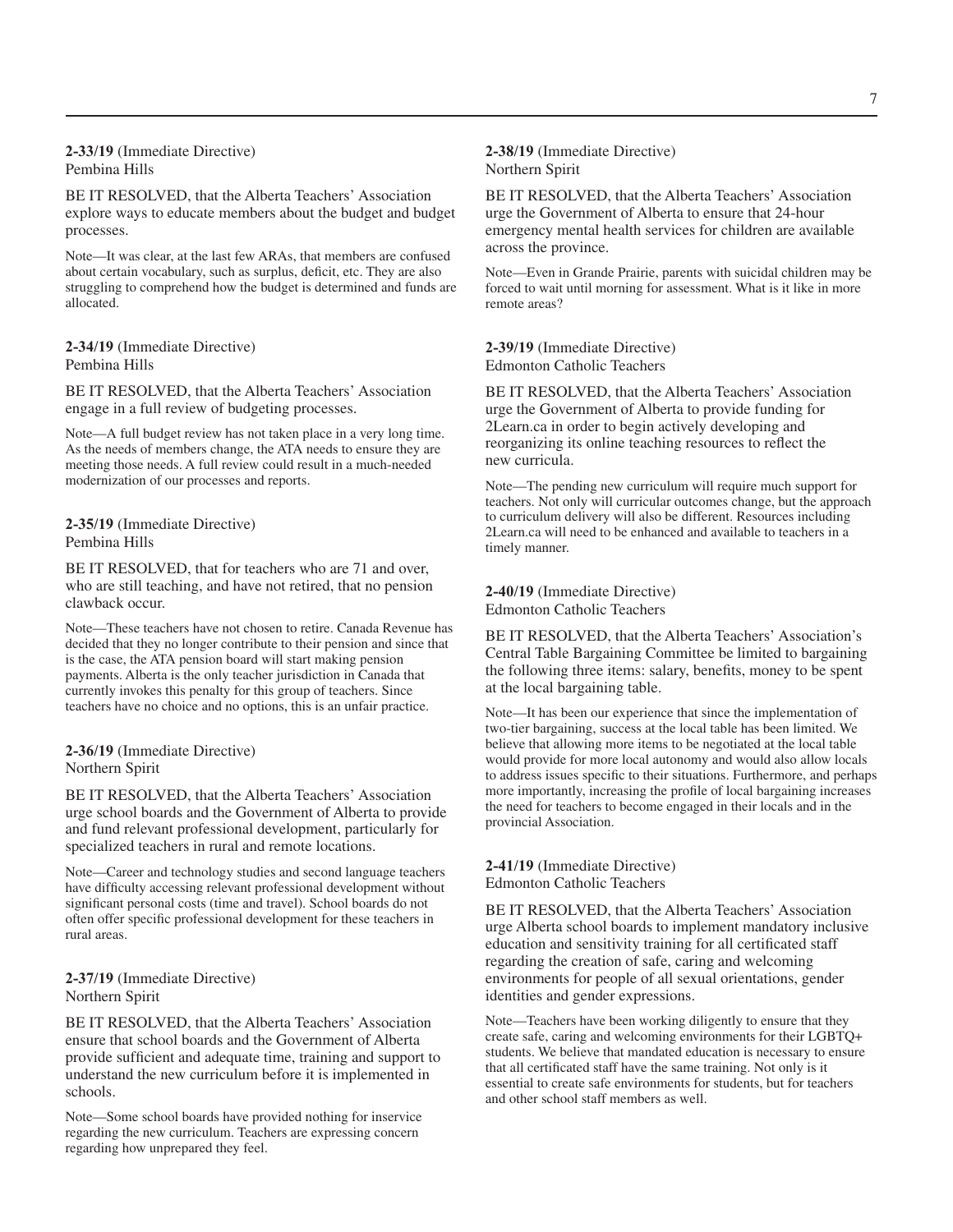# *Provincial Executive Council Resolutions*

#### **3-1/19** (Immediate Directive) Provincial Executive Council

BE IT RESOLVED, that item 9 of the Declaration of Rights and Responsibilities for Teachers be amended to read—

"9 Teachers have the right to be protected against discrimination on the basis of prejudice as to race, religious beliefs, colour, gender, sexual orientation, gender identity, gender expression, physical characteristics, disability, marital status, family status, age, ancestry, place of origin, place of residence, socioeconomic background or linguistic background and have the responsibility to refrain from practising these forms of discrimination in their professional duties."

Note—The amendment to the Declaration of Rights and Responsibilities for Teachers should have occurred at the same time as the amendment to the Code of Professional Conduct but was an oversight. The amendment brings the declaration in line with the code, the *Alberta Human Rights Act* and Association policy.

*9 Teachers have the right to be protected against discrimination on the basis of prejudice as to race, religious beliefs, colour, gender, sexual orientation, gender identity, gender expression, physical characteristics, disability, marital status, family status, age, ancestry, place of origin, place of residence, socioeconomic background or linguistic background and have the responsibility to refrain from [practicing] practising these forms of discrimination in their professional duties.*

#### **3-2/19** (Immediate Directive) Provincial Executive Council

BE IT RESOLVED, that the Alberta Teachers' Association urge Alberta Education to maintain the requirement for a social studies Grade 12 level course for high school graduation.

Note—The rationale for social studies education is to provide the opportunity to develop the knowledge, skills and attitudes that will enable students to be engaged citizens. Across Canada we are seeing a move away from these values of informed decision making in favor of post-truth attitudes. Currently populist attitudes not only in Canada but around the world desire to limit student exposure to controversial issues that is essential for the ability to be informed citizens. In addition, many provinces in Canada do not require a Grade 12-level social studies course. We want to ensure that students in Alberta are required to take a 30-level social studies course for graduation in order to achieve our goal of enabling students to have educated opinions as engaged citizens.

#### **3-3/19** (Immediate Directive) Provincial Executive Council

BE IT RESOLVED, that the administrative and educational policy contained in the 2018/19 *Members' Handbook* be repealed and replaced with the Administrative and Educational Policy of the Alberta Teachers' Association submitted to the 2019 Annual Representative Assembly.

Note—Resolution 2-6/16, approved by the 2016 Annual Representative Assembly, called on the Association to modernize, rationalize and consolidate its accumulated policy. The resolution further directed that outdated policies be deleted, overlapping policies consolidated and all policies edited for clarity and ease of reading. Policy AP.II.1/1.4.3.1 provides for the product of that resolution to be presented to the 2019 Assembly.

**3-4/19** (Immediate Directive) Provincial Executive Council

BE IT RESOLVED, that the Standards for Writing and Classifying ATA Administrative and Educational Policy be approved.

Note—Policy AP.II.2/1.4.3.2 directs the Association to develop and submit for the approval of the 2019 Annual Representative Assembly standards for Association policy, including subject headings, policy types, standard definitions of terms, and statements of the purpose of policy.

See page 11 of the *Resolutions Bulletin*.

**3-5/19** (Immediate Directive) Provincial Executive Council

BE IT RESOLVED, that students in public education be free from commercial exploitation.

Note—This is a fundamental belief of the Association, supported by policy on school–community relations.

**3-6/19** (Immediate Directive) Provincial Executive Council

BE IT RESOLVED, that parents and community are essential partners in public education.

Note—This is a fundamental belief of the Association, supported by policy on school–community relations.

**3-7/19** (Immediate Directive) Provincial Executive Council

BE IT RESOLVED, that the Alberta Teachers' Association adopt and implement the Teaching Quality Standard, the Leadership Quality Standard and the Superintendent Leadership Quality Standard.

Note—This policy acknowledges the enactment of new professional practice standards.

**3-8/19** (Immediate Directive) Provincial Executive Council

BE IT RESOLVED, that the terms *Teaching Quality Standard*, *Leadership Quality Standard* and *Superintendent Leadership Quality Standard* be inserted into all Association policies referencing professional practice standards as appropriate.

Note—Association policy should reflect the new professional practice standards.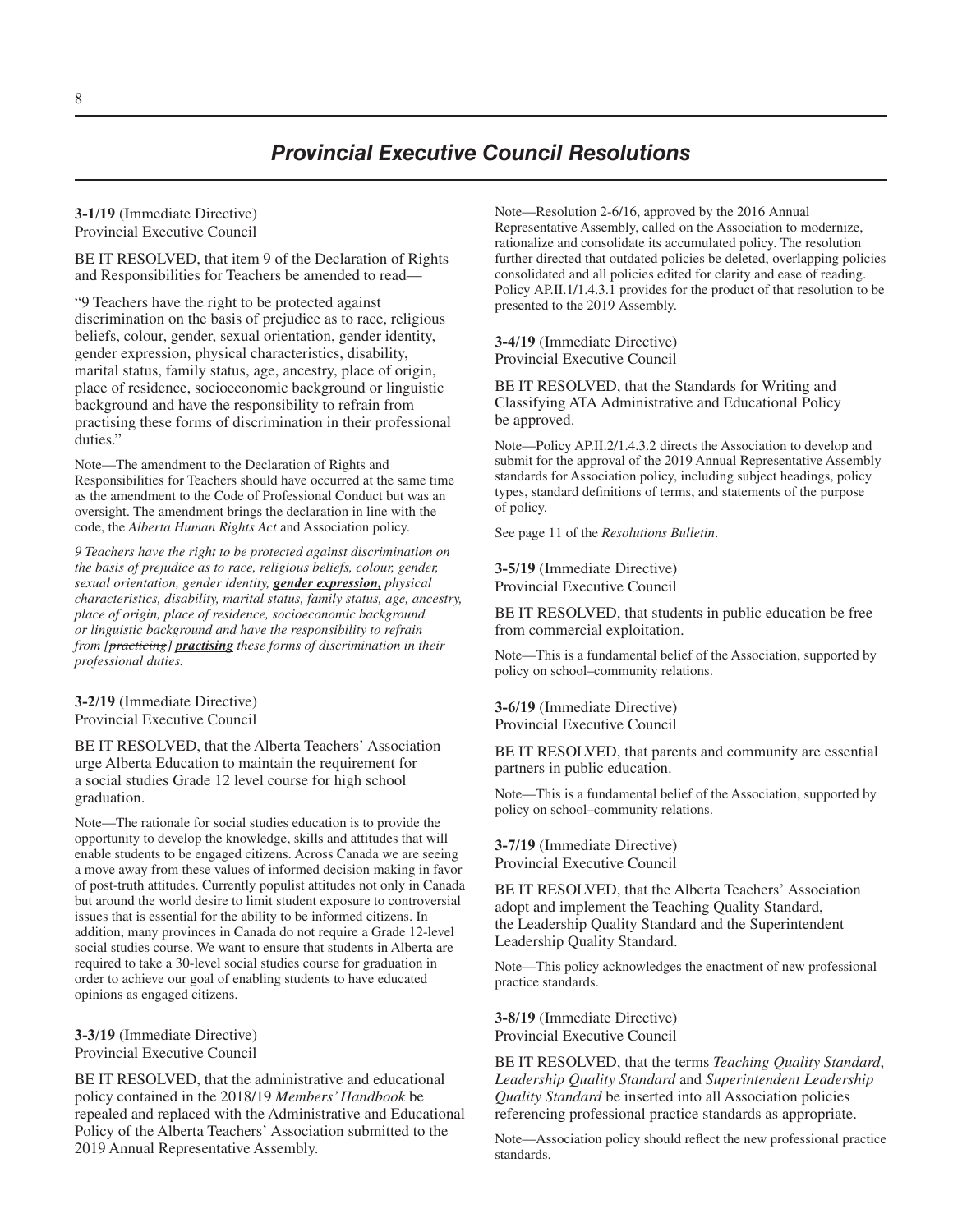#### **3-9/19** (Immediate Directive) Provincial Executive Council

BE IT RESOLVED, that the Alberta Teachers' Association provide funds to include a speaker at the Local Presidents' Seminar at Summer Conference who would focus on strategic leadership.

Note—A core responsibility of the local president is to lead and facilitate strategic planning and programming in the local. Summer Conference provides an ideal venue for updating local presidents and other delegates on Association strategic planning directions and providing these local leaders with additional capacity to maintain, strengthen and advance systems for public education through local strategic planning initiatives.

*[Cost: \$5,000]*

**3-10/19** (Immediate Directive) Provincial Executive Council

BE IT RESOLVED, that the Alberta Teachers' Association provide funds to implement recommendations from the Committee on Understanding Aggression(s) in Alberta Schools and School Communities.

Note—This committee work is being done in 2018/19 to address the growing problem of aggression(s) targeted toward teachers. Recommendations will be received from the committee and implemented in 2019/20.

*[Cost: \$30,000]*

**3-11/19** (Immediate Directive) Provincial Executive Council

BE IT RESOLVED, that the Alberta Teachers' Association provide funds to establish a Status of Women Committee.

Note—The Association needs to offer support for female teachers who would like to move into leadership roles in the Association and throughout the sector. This committee would help the Association build capacity and enhance its reputation as an agile and resilient learning organization that builds member commitment.

Process Note—This resolution is functionally identical to resolution 2-13/19. The decision of the Assembly on resolution 3-11/19 will render Edmonton Public Teachers Local's resolution 2-13/19 moot.

*[Cost: \$15,000]*

**3-12/19** (Immediate Directive) Provincial Executive Council

BE IT RESOLVED, that the Alberta Teachers' Association provide funds to evaluate, prioritize and implement recommendations emerging from the governance review currently under way.

Note—The goal of the governance review is to improve representation and decision making and review resources and processes so that the Association will be able to mobilize quickly to take advantage of opportunities, to respond to threats and to effectively manage risk.

*[Cost: \$20,000]*

**3-13/19** (Immediate Directive) Provincial Executive Council

BE IT RESOLVED, that the Alberta Teachers' Association provide funds for a research project to inform the Association's advocacy on behalf of teachers and school leaders by documenting the impact of the new professional practice standards.

Note—The introduction of the revised Teaching Quality Standard and Leadership Quality Standard creates the opportunity and requirements to undertake a research study focused on teachers' experience with the implementation of the standards. This project will take place over two years.

*[Cost: \$30,000]*

**3-14/19** (Immediate Directive) Provincial Executive Council

BE IT RESOLVED, that the Alberta Teachers' Association provide funds to increase the professional staff complement in the Member Services program area by one to provide essential support in the discipline process.

Note—This position is necessitated by the increased workload relating to professional discipline and is necessary to ensure that the Association can meet legislated requirements and provide timely investigation, hearing and reporting relating to the professional conduct and practice review processes.

*[Cost: \$95,000]*

**3-15/19** (Immediate Directive) Provincial Executive Council

BE IT RESOLVED, that, pursuant to general bylaw 9(2)(a), the fee payable by an active member employed full-time be \$1,257 per annum effective 2019 09 01.

Note—The detailed budget document, the *Budget Booklet* and the budget presentation provide the rationale for a fee of \$1,257.

**3-16/19** (Immediate Directive) Provincial Executive Council

BE IT RESOLVED, that, pursuant to general bylaw 9(2)(f), the fee payable by an associate member be \$188.50 per annum effective 2019 09 01.

Note—As directed by the 2010 Annual Representative Assembly, the associate member fee is determined as 15 per cent of the fee of an active member.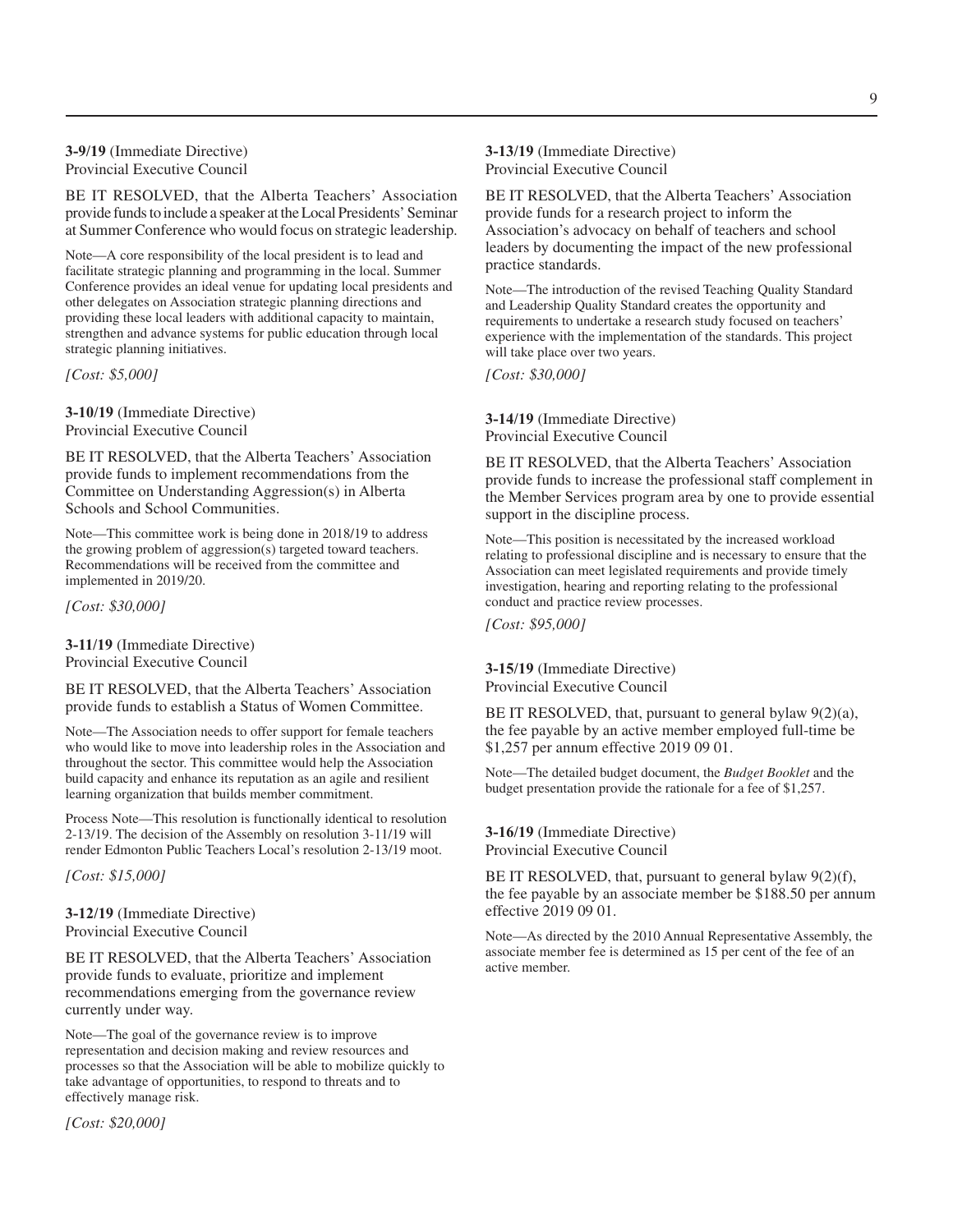#### **3-17/19** (Immediate Directive) Provincial Executive Council

BE IT RESOLVED, that the Alberta Teachers' Association host a women's leadership symposium in the 2019/20 school year to promote gender equity and women's participation in all aspects of employment and Association life.

Note—The Women's Leadership Subcommittee of the Diversity, Equity and Human Rights Committee has been charged with undertaking a needs assessment on the status of women in leadership in Alberta and with developing a project plan based on the results of the research. The project plan will include a recommendation for a women's leadership symposium. The symposium would offer sessions to develop skills, such as networking and public speaking, to assist women who are in, or who are seeking, leadership roles. A women's leadership symposium is critical to provide opportunities for networking and professional growth for members.

*[Cost: \$50,000]*

**3-18/19** (Immediate Directive) Provincial Executive Council

BE IT RESOLVED, that the Schedule and Process for the Periodic Review of Policies submitted to the 2019 Annual Representative Assembly be approved.

Note—Policy AP.II.3/1.4.3.3 calls for "a schedule and process for the periodic review of policies [to] be submitted for approval to the 2019 Annual Representative Assembly."

*1.4.3.3 Be it resolved that a schedule and process for the periodic review of policies be submitted for approval to the 2019 Annual Representative Assembly. [2018]*

See page 16 of the *Resolutions Bulletin*.

#### **3-19/19** (Immediate Directive) Provincial Executive Council

BE IT RESOLVED, that the 2019/20 proposed budget be increased by \$5,000 to provide for a subsidy to Summer Conference delegates incurring adult dependant-care expenses above and beyond regular care with an attested claim and original, detailed receipts.

Note—Based on the report on resolution 4-1/18, it has become apparent that there is a need to provide financial relief to delegates who are incurring dependant-care expenses relating to their attendance at Summer Conference. Subsidies for dependant-care expenses are provided by other teachers' organizations, and introducing a similar program would help to facilitate broader participation at this Association event.

*[Cost: \$5,000]*

**3-20/19** (Immediate Directive) Provincial Executive Council

BE IT RESOLVED, that the Alberta Teachers' Association urge the Government of Alberta to ensure that, if approvals are granted to school jurisdictions, under occupational health and safety (OH&S) legislation, allowing jurisdictions to have one divisional safety committee, oversight measures are put in place to ensure that joint work site health and safety committees provide a mechanism for all workers to be meaningfully involved in OH&S matters.

Note—The *Occupational Health and Safety Act* (*OH&S Act*) was amended on June 1, 2018, and now calls for each work site with 20 or more workers to have a joint work site health and safety committee (JWHSC). The purpose of the JWHSC is to provide a mechanism for all workers to be involved in workplace safety and to ensure that the workplace is meeting or exceeding the requirements of the *OH&S Act*. While this legislation applies to schools, it was not specifically designed to accommodate the unique practices, culture and working relationships of a school. This has given rise to some challenges around implementation of the *OH&S Act* in the K–12 education sector. Some school divisions have created a JWHSC in each school, while others have sought and gained approval for a modified model consisting of one central committee for the division along with a health and safety contact at each site. It is imperative that teachers' voices and concerns are heard and addressed with regard to workplace safety in all schools.

#### **3-21/19** (Immediate Directive) Provincial Executive Council

BE IT RESOLVED, that the Disposition of Immediate Directives submitted to the 2019 Annual Representative Assembly be approved.

Note—Policy AP.1.A.11/1.3.1.12 calls for a report on the proposed disposition of policies passed by the 2018 Annual Representative Assembly to be submitted to the 2019 Assembly for approval.

*1.3.1.12 Policies passed by an Annual Representative Assembly shall be referred to the Resolutions Committee for reconciliation and integration with existing policy. Provincial Executive Council shall approve a report on the proposed disposition of the policies, including proposed amendments, and submit it to the Annual Representative Assembly the following year for approval. [2018]*

See page 17 of the *Resolutions Bulletin*.

**3-22/19** (Immediate Directive) Provincial Executive Council

BE IT RESOLVED, that the Proposal for Advancing Specialist Council Resolutions submitted to the 2019 Annual Representative Assembly be approved.

Note—Currently, specialist councils can advance resolutions through locals or through their Provincial Executive Council liaison. However, specialist councils represent members on a provincial, not local, level and do not always have close links to their local, making it potentially confusing regarding how to proceed. If the resolutions do not come through a local, the Resolutions Committee is unable to gather input on the resolutions from committee and staff to advise Council.

See page 27 of the *Resolutions Bulletin*.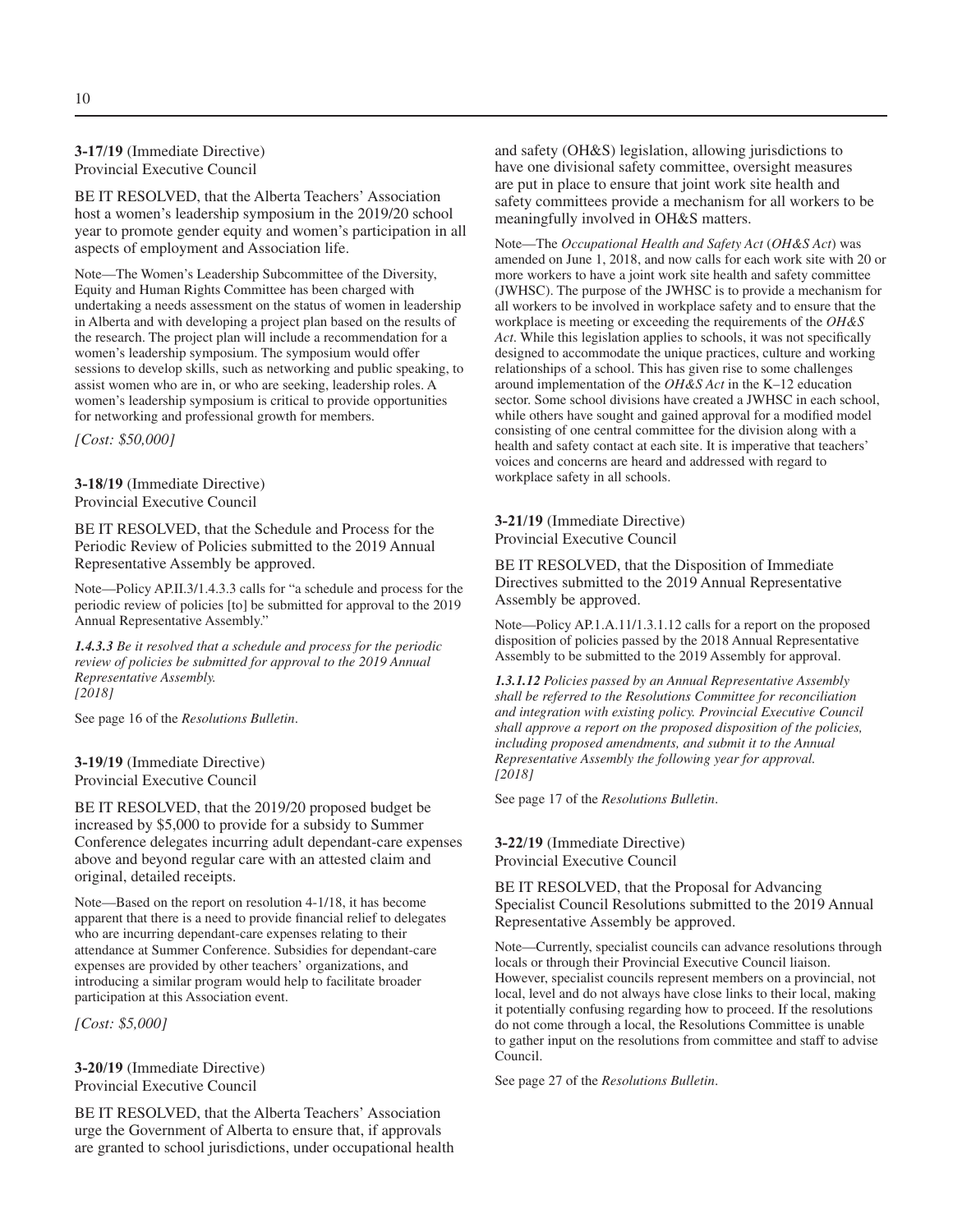# *Standards for Writing and Classifying ATA Administrative and Educational Policy*

#### **A. General Guidelines**

- 1. Policies should be written, read and understood within the context of the entire body of Association policy.
- 2. Policies should be stated, wherever possible, in one sentence, though exceptions may be necessary.
- 3. Policies should state a position or call for action but should not include a rationale for the belief or action.
- 4. Policies should be written, wherever possible, using terms that match those in the list of preferred vocabulary (see Appendix A).
- 5. Policies should be written so that they are comprehensible on their own and not in the least dependent on the subheading under which they are classified for their meaning.
- 6. Policies should not refer to other Association policies but should be comprehensible on their own.
- 7. Policies should be written using gender-neutral words.
- 8. Policies should be written in the active rather than the passive voice: *Poor*: "More funding is needed to renovate school facilities." *Better*: "The Government of Alberta should provide school authorities with more funding to renovate school facilities."
- 9. Policies urging other groups to act should do so simply, without resorting to intensifying adverbs: *Poor*: "Be it resolved that the Association strongly and adamantly urge the Government of Alberta to stop funding private schools." *Better*: "Be it resolved that the Association urge the Government of Alberta to stop funding private schools."
- 10. A single policy should never urge both the Association and an outside group to undertake action. If action is required from both parties, the policy should be split into two policies, one calling for action from the Association and the other calling for action from the outside group (or groups).
- 11. If two or more outside groups are being urged to undertake the *same* action, only one policy is necessary. The policy should identify the groups from which action is being requested and the action to be undertaken.
- 12. Policies that articulate different aspects of a central idea should be consolidated into one policy. The central idea should be presented in an introductory stem and the supporting points arranged in a logical order and numbered. The points should be enumerated using Arabic numerals. If subpoints are necessary, they should be identified using lower case letters. Ideally, a list should be limited to about 10 items. Longer lists should be analyzed with a view to grouping the most closely related points into subtopics and creating a separate policy for each subtopic.

#### **B. Resolutions Committee Guidelines**

1. In reconciling immediate directives, the Resolutions Committee will apply the standards while endeavouring to preserve the intention of the resolution as originally worded and as informed by debate at the Annual Representative Assembly.

- 2. In reconciling competing or contradictory resolutions, newer policy will generally supersede older policy and more specific policy will generally supersede more general policy.
- 3. Policies are assumed to be internally consistent and congruent with the mission and objects of the Association it is not necessary to anticipate or attempt to accommodate in the text of the resolutions circumstances or interpretations that are highly unlikely, atypical or outside the commonly understood context of the resolution.

#### **C. High-Level Classification of Policy**

1. Policies should be assigned to one (and only one) of the following high-level topics:

| 13. Education Finance                                                                |
|--------------------------------------------------------------------------------------|
| 14. Educational Accountability<br>for Public Assurance                               |
| 15. Educational Assistants                                                           |
| 16. Teacher Professional<br>Preparation and<br>Certification                         |
| 17. Professional Development                                                         |
| 18. Professional Growth,<br>Supervision and<br>Evaluation                            |
| 19. Working Conditions for<br>Professional Service                                   |
| 20. Pensions                                                                         |
| 21. Professional<br>Responsibilities of the<br>Association and Its<br><b>Members</b> |
| 22. Research and Research<br><b>Fthics</b>                                           |
| 23. Political Engagement                                                             |
| 24. Social Justice and Global<br><i><b>Issues</b></i>                                |
|                                                                                      |

*Table 1*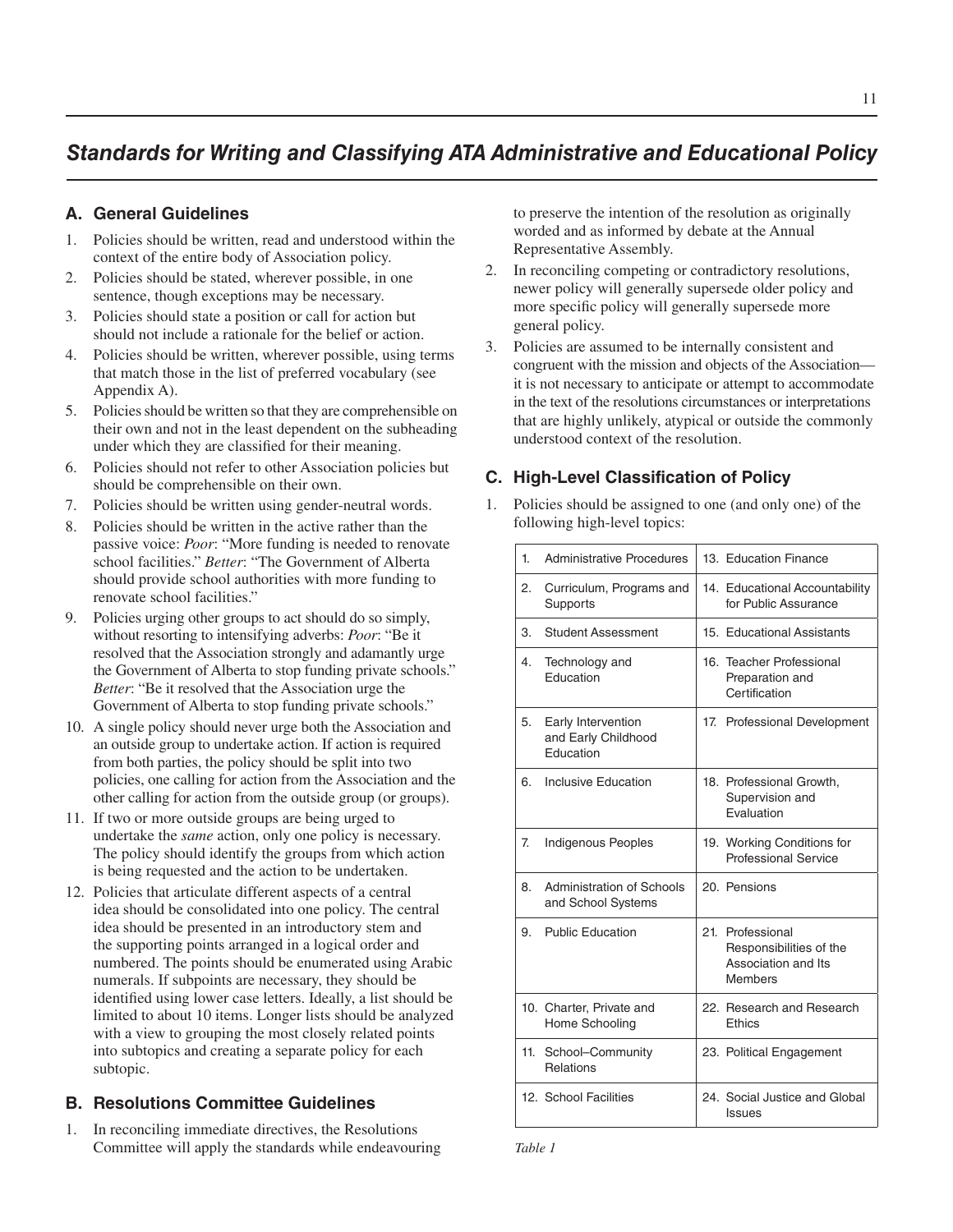- 2. When policies could logically appear in more than one section, they should be placed in the section that is most specific. For example, policies concerning human rights in the curriculum should be placed in the Inclusive Education rather than in the Curriculum, Programs and Supports section.
- 3. Policies that are classified as administrative procedures differ from the policies in other sections in that they
	- a. concern an action that the Annual Representative Assembly has directed the Association to do,
	- b. concern something that the Association has the capacity to do directly without involving others (such as locals) and
	- c. are largely functional as opposed to aspirational.

#### **D. Secondary-Level Classification of Policy**

Within each high-level section, policies should be further classified as follows:

#### **1. Fundamental Beliefs**

- a. Fundamental beliefs are policies that set out the Association's broad, general beliefs with respect to the high-level topic.
- b. The belief or position being expressed in these policies should be stated directly, not prefaced by the observation that the Association believes such and such a position. *Wrong*: "The Association believes that private schools should not receive government funding." *Right*: "Private schools should not receive government funding."

#### **2. Externally Focused Policies**

- a. Externally focused policies urge an outside organization to undertake an action or adopt a position.
- b. Such policies should state that the action "should" rather than "must" take place. "Must" implies that the organization has no choice when, in fact, it usually does. "The government should [not must] implement a child care program." "Must" is valid in cases in which the actor has no choice. "Individuals must [not should] have a valid teaching certificate to teach in Alberta schools."
- c. Policies urging the Government of Canada to act do not need to mention that the urging will be carried out by the Canadian Teachers' Federation.
- d. Policies calling on school authorities to act do not need to mention that the policy will be directed through the Alberta School Boards Association, the Alberta Catholic School Trustees' Association or the Public School Boards' Association of Alberta.

#### **3. Internally Focused Policies**

a. Internally focused policies outline actions that the Association will (or does) undertake internally with respect to the high-level topic.

b. Unlike administrative directives, internally focused policies are more aspirational than functional.

#### **4. Immediate Directives**

- a. Immediate directives outline actions that the Association will undertake in the next operational year. Such policies typically authorize one-time funding allocations from the Association's budget, direct aspects of Association operations or send political messages to outside groups. All completely new (as opposed to amended) policies approved by an Annual Representative Assembly are initially classified as immediate directives.
- b. Immediate directives should be couched as resolutions and, as such, begin with the phrase "Be it resolved that the Association . . ."
- c. Immediate directives that do not concern the Association's budget expire after one year at which point, as directed by the Annual Representative Assembly, they either disappear or are rewritten as belief statements and incorporated into one of the other categories of policy.
- d. Immediate directives with implications for the Association's budget automatically expire at the end of the next fiscal year. In some cases, their content may be incorporated into subsequent budget proposals.

#### **E. Tertiary-Level Classification of Policy**

- 1. If a secondary category contains more than a handful of policies, the policies should be grouped by topic and assigned a subtopic heading.
- 2. Depending on the number of policies in the secondary category, any number of subtopics may be required.

#### **F. Classification of Policy at a Glance**

#### **HIGH-LEVEL TOPIC ONE**

#### **A. Fundamental Beliefs**

#### **B. Externally Focused Policies**

- 1. Subtopic One
	- —long-term policies related to subtopic one
- 2. Subtopic Two
	- —long-term policies related to subtopic two
- 3. As needed . . .

#### **C. Internally Focused Policies**

- 1. Subtopic One
	- —long-term policies related to subtopic one
- 2. Subtopic Two —long-term policies related to subtopic two
- $3.$  As needed  $\dots$

#### **D. Immediate Directives**

—all immediate directives relating to high-level topic one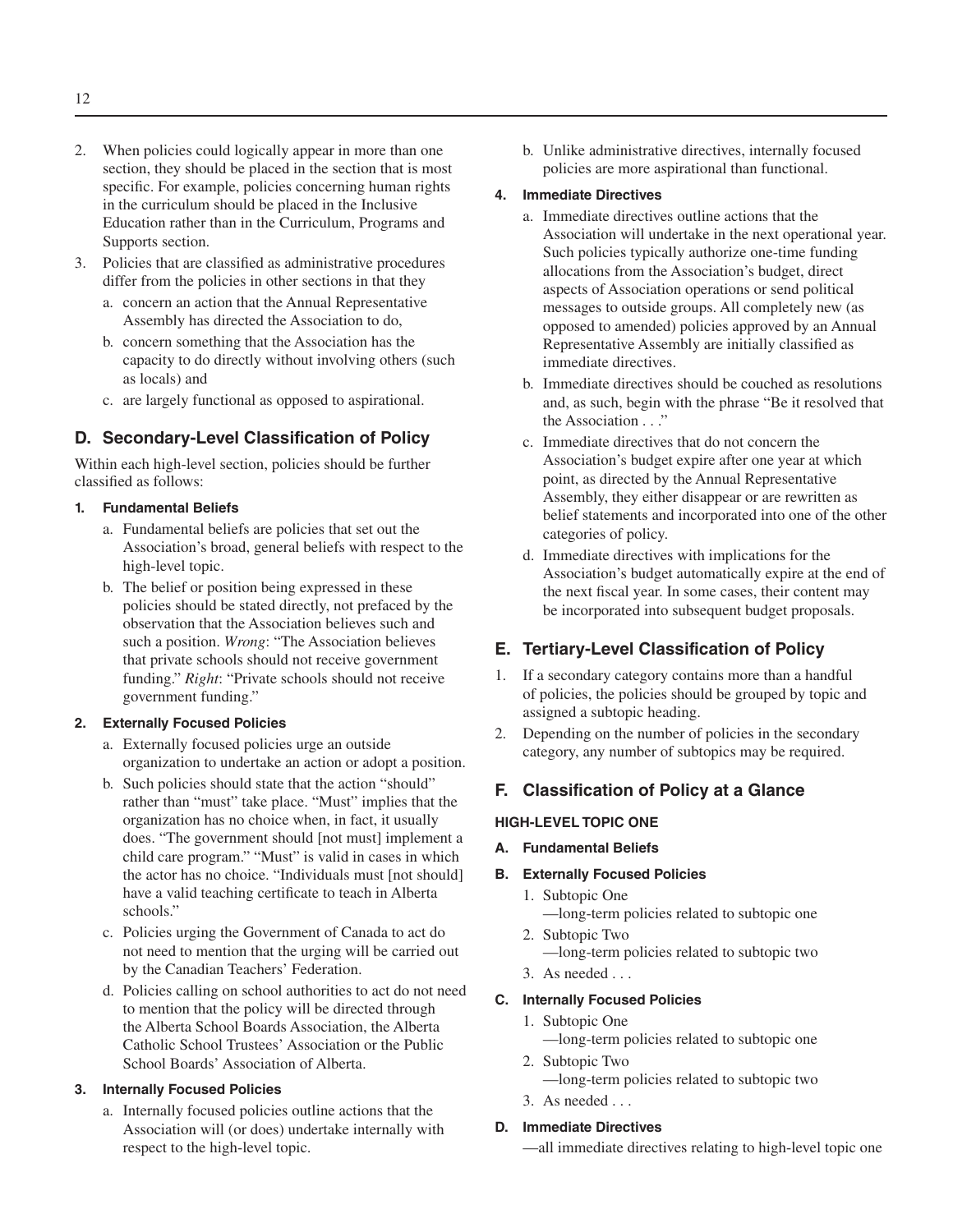#### **G. Numbering of Policies**

Each policy should be assigned a unique number that is separated into four parts by periods:

- 1. The first part uses the number of the high-level category shown in Table 1.
- 2. The second part specifies the secondary classification into which the policy falls: fundamental beliefs are indicated by 1, externally focused policies by 2, internally focused policies by 3 and immediate directives by 4.
- 3. The third part is the number of the subtopic (if any) to which the policy has been assigned. The first subtopic in each secondary level classification has the number 1, the second subtopic has the number 2 and so on. If a policy has not been assigned a subtopic, the third part of the unique number is populated by a zero (0).
- 4. The fourth part is the policy number that the policy has been assigned. Policies within each subtopic are numbered sequentially, beginning with 1. Policy numbers may change from year to year to ensure that new policies can be inserted and presented in a logical order.
- 5. To refer to an item or subitem in a policy that contains an enumeration, place the number of the item and/or subitem in parentheses at the end of the policy number. For example, item 2, subitem (c) of Policy 18.2.7.3 would be cited as follows: 18.2.7.3(2)(c).

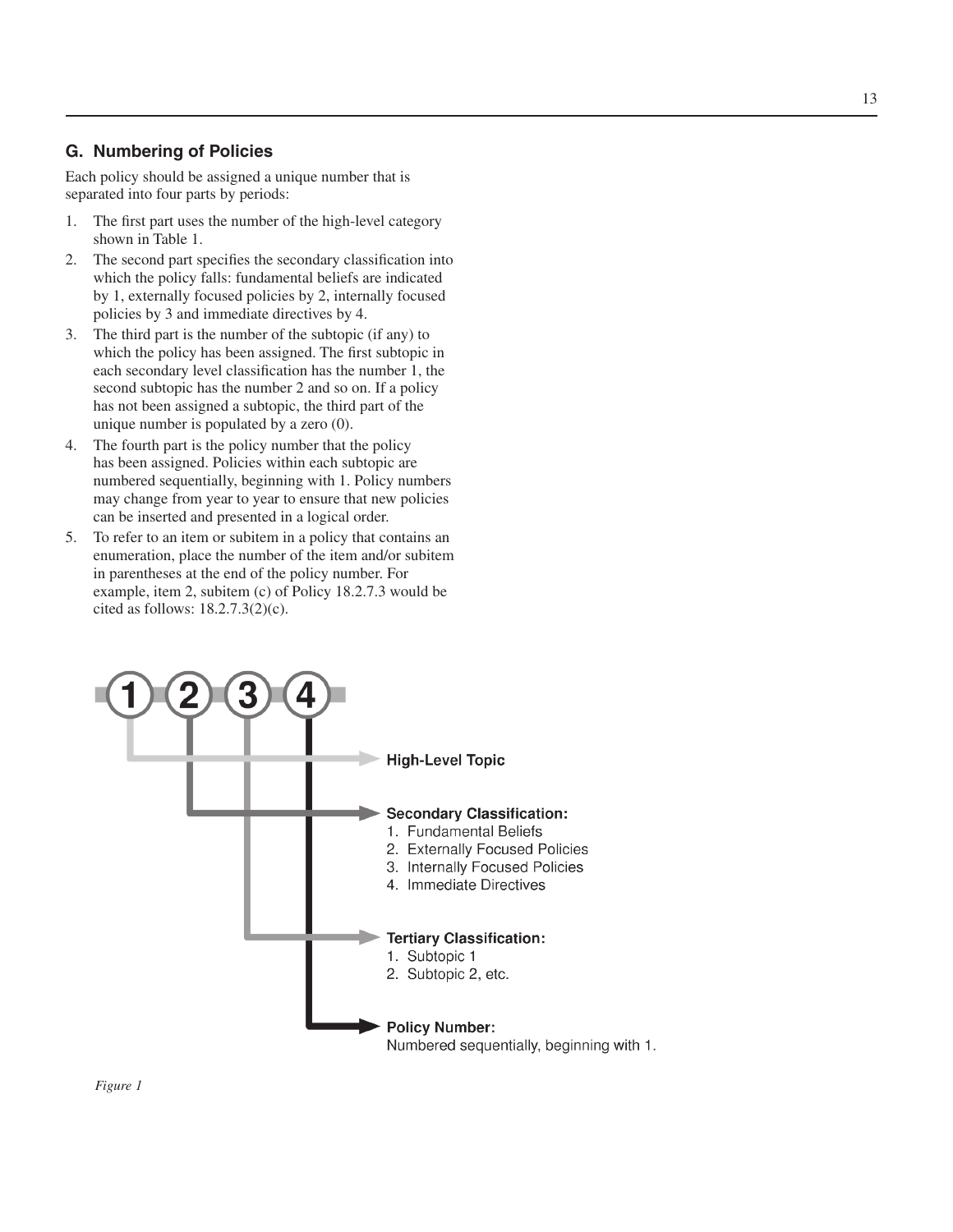### **Appendix A: Preferred Vocabulary**

| <b>Preferred Term</b>                              | <b>Synonymous Terms</b>                                                                |
|----------------------------------------------------|----------------------------------------------------------------------------------------|
| alternative school calendars                       | year-round schooling                                                                   |
| assistant principal                                | vice-principal                                                                         |
| child care                                         | after-school care<br>daycare                                                           |
| counselling                                        | guidance                                                                               |
| digital assessment                                 | e-assessment<br>online assessment                                                      |
| digital learning                                   | e-learning                                                                             |
| discrimination                                     | stereotyping                                                                           |
| distance learning                                  | blended learning<br>٠<br>distance education<br>distributed learning<br>٠               |
| early childhood education                          | early childhood services<br>$\bullet$<br>early learning birth to<br>kindergarten       |
| education partners                                 | education stakeholders<br>partners                                                     |
| educational accountability for<br>public assurance | educational accountability<br>$\bullet$<br>public assurance in<br>education            |
| educational assistant                              | instructional assistant<br>paraprofessional                                            |
| education-business partnership                     | school-business partnership<br>$\bullet$<br>sponsorship<br>$\bullet$                   |
| English language learners                          | English as an additional<br>language students/English as a<br>second language students |
| extended disability                                | long-term disability                                                                   |
| faculty advisors                                   | faculty consultants                                                                    |
| field test                                         | pilot<br>pilot project<br>pilot study<br>pilot test                                    |
| Government of Alberta                              | Department of Education<br>minister of education                                       |
| Government of Canada                               | federal government                                                                     |
| grade                                              | level of education                                                                     |

| <b>Preferred Term</b>                                   | <b>Synonymous Terms</b>                                                                                                                                                                                                                                                                                      |
|---------------------------------------------------------|--------------------------------------------------------------------------------------------------------------------------------------------------------------------------------------------------------------------------------------------------------------------------------------------------------------|
| health care services                                    | health support services<br>medical services<br>mental health services<br>population health services<br>psychiatric services<br>public health services                                                                                                                                                        |
| inclusive classrooms                                    | inclusive learning<br>environment<br>schools as inclusive learning<br>communities                                                                                                                                                                                                                            |
| Indigenous                                              | Aboriginal<br>$\bullet$<br><b>First Nations</b><br>Indian<br>Inuit<br><b>Métis</b><br><b>Native</b>                                                                                                                                                                                                          |
| institutions that offer teacher<br>preparation programs | Alberta institutions with<br>teacher education programs<br>recognized by the Association<br>Alberta universities with<br>teacher preparation programs<br>faculties of education<br>institutions with accredited<br>preservice Alberta teacher<br>preparation programs<br>teacher preparation<br>institutions |
| <b>Interim Professional Certificate</b>                 | Initial Professional Certificate                                                                                                                                                                                                                                                                             |
| K-12 education                                          | early childhood, elementary<br>and secondary education<br>K to 12 education<br>kindergarten through<br>Grade 12                                                                                                                                                                                              |
| local                                                   | local association                                                                                                                                                                                                                                                                                            |
| online learning                                         | e-learning<br>٠<br>online education                                                                                                                                                                                                                                                                          |
| parent-teacher interviews                               | teacher-parent interviews                                                                                                                                                                                                                                                                                    |
| parents                                                 | guardians                                                                                                                                                                                                                                                                                                    |
| preservice teachers                                     | student teachers                                                                                                                                                                                                                                                                                             |
| principal                                               | administrator<br>instructional leader<br>school administrator<br>school leader<br>school-based administrator                                                                                                                                                                                                 |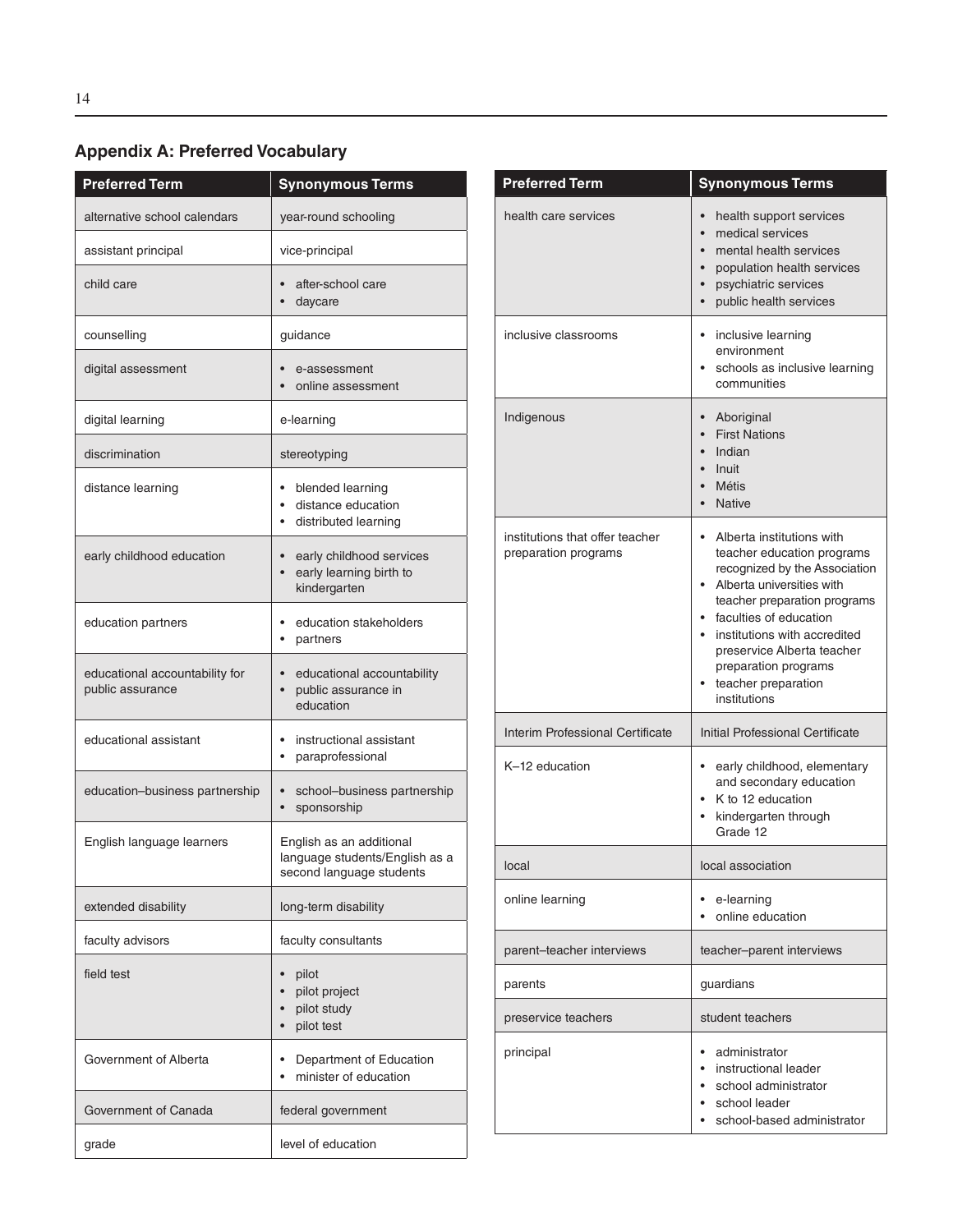| <b>Preferred Term</b>                         | <b>Synonymous Terms</b>                                                                                                                                                                                                                                               |
|-----------------------------------------------|-----------------------------------------------------------------------------------------------------------------------------------------------------------------------------------------------------------------------------------------------------------------------|
| <b>Provincial Executive Council</b>           | Council<br>the Provincial Executive<br>Council                                                                                                                                                                                                                        |
| relocatable classrooms                        | minischools<br>٠<br>portables<br>٠                                                                                                                                                                                                                                    |
| resources                                     | classroom resources/<br>$\bullet$<br>materials<br>educational resources/<br>materials<br>instructional resources/<br>materials<br>teaching and learning<br>$\bullet$<br>resources/materials<br>teaching resources/materials                                           |
| Roman Catholic separate<br>school authorities | Roman Catholic school<br>hoards<br>Roman Catholic separate<br>school boards<br>separate school boards                                                                                                                                                                 |
| school authorities                            | employers [of teachers]<br>$\bullet$<br>public education authorities<br>public school authorities<br>publicly funded education<br>authorities<br>school authorities receiving<br>public funds<br>school boards<br>school jurisdictions<br>school systems<br>$\bullet$ |
| school communities of practice                | communities of practice<br>$\bullet$                                                                                                                                                                                                                                  |
| school facilities                             | authority-operated facilities<br>$\bullet$<br>public school facilities<br>publicly owned education<br>facilities<br>school buildings<br>school sites<br>schools                                                                                                       |
| school-based decision making                  | school-based budgeting                                                                                                                                                                                                                                                |
| school leader                                 | assistant principal<br>$\bullet$<br>principal<br>vice-principal                                                                                                                                                                                                       |
| strike                                        | job action<br>labour action                                                                                                                                                                                                                                           |
| student assessment                            | e-assessment<br>formative student<br>assessment                                                                                                                                                                                                                       |

| <b>Preferred Term</b>                       | <b>Synonymous Terms</b>                                                                                                                                                                                                                                                                                                                                                                                                                   |
|---------------------------------------------|-------------------------------------------------------------------------------------------------------------------------------------------------------------------------------------------------------------------------------------------------------------------------------------------------------------------------------------------------------------------------------------------------------------------------------------------|
| student evaluation                          | summative student evaluation                                                                                                                                                                                                                                                                                                                                                                                                              |
| students with exceptional<br>learning needs | children with high needs<br>$\bullet$<br>coded students<br>exceptional students<br>students who are gifted and<br>talented<br>students with behaviour<br>disorders<br>students with diverse needs<br>students with exceptional<br>needs<br>students with exceptionalities<br>students with mild and<br>$\bullet$<br>moderate learning disabilities<br>students with special<br>learning needs<br>students with special needs<br>$\bullet$ |
| system leader                               | central-office administrator<br>school-system official<br>system administrator                                                                                                                                                                                                                                                                                                                                                            |
| teacher preparation program                 | preservice education<br>$\bullet$<br>program<br>teacher education program                                                                                                                                                                                                                                                                                                                                                                 |
| the Association                             | the teaching profession/the<br>Alberta Teachers' Association/<br>the ATA                                                                                                                                                                                                                                                                                                                                                                  |
| volunteer                                   | parent volunteer                                                                                                                                                                                                                                                                                                                                                                                                                          |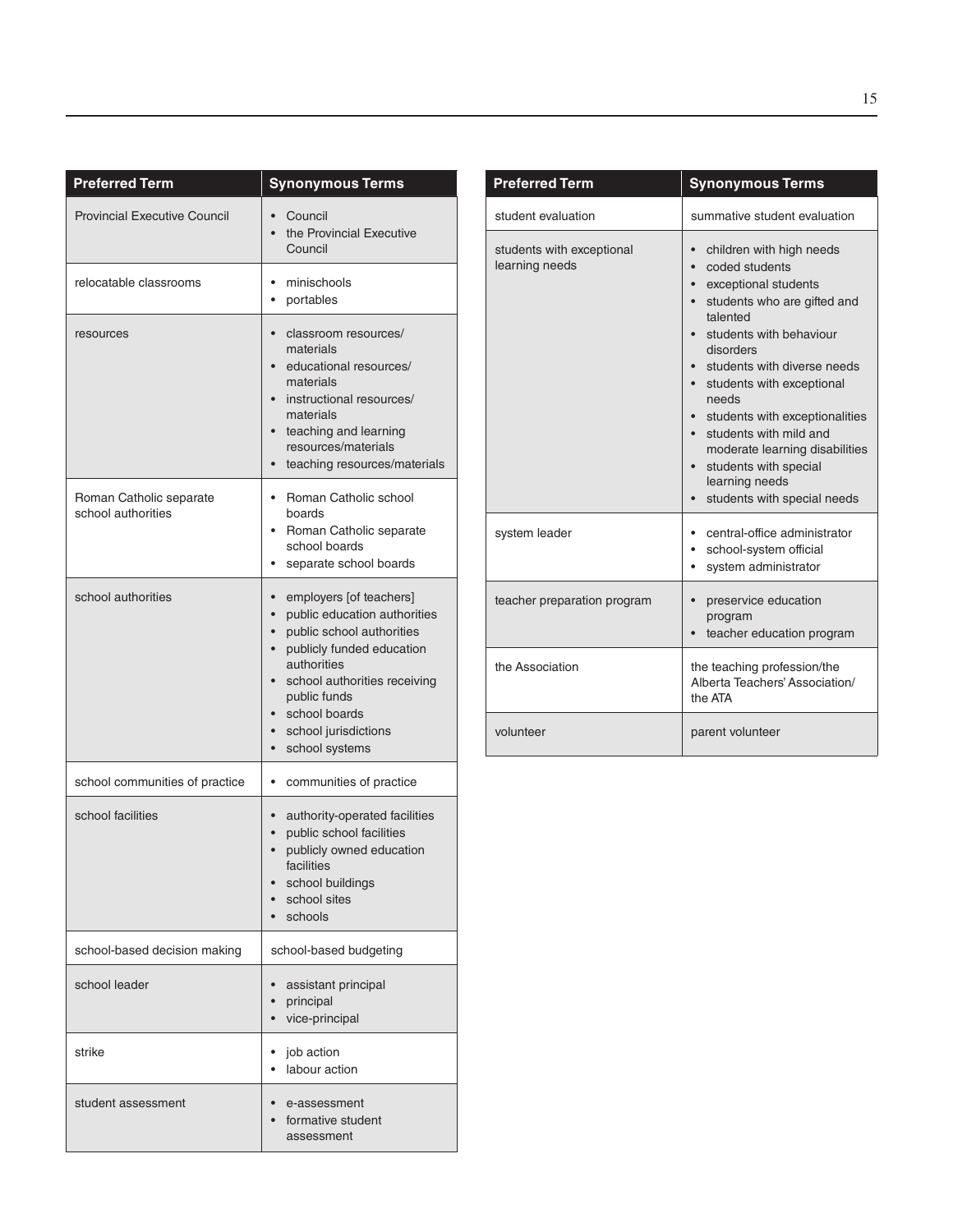## *Schedule and Process for the Periodic Review of Policies*

Policies are classified as fundamental beliefs, externally focused policies, internally focused policies and immediate directives. Fundamental beliefs, externally focused policies and internally focused policies will be reviewed every six years by the Annual Representative Assembly (ARA). The following schedule for that review is proposed, based on when the section of policy was last reviewed (oldest first):

| 2020 | 1.0.0.0  | <b>Administrative Procedures</b>                                           |
|------|----------|----------------------------------------------------------------------------|
|      | 20.000   | Pensions                                                                   |
|      | 18.0.0.0 | Professional Growth, Supervision and<br>Evaluation                         |
|      | 9.0.0.0  | <b>Public Education</b>                                                    |
| 2021 | 11.0.0.0 | School-Community Relations                                                 |
|      | 19.0.0.0 | Working Conditions for Professional Service                                |
| 2022 | 15.0.0.0 | <b>Educational Assistants</b>                                              |
|      | 6.0.0.0  | Inclusive Education                                                        |
|      | 17.0.0.0 | Professional Development                                                   |
|      | 21.0.0.0 | Professional Responsibilities of the<br><b>Association and Its Members</b> |
| 2023 | 7.0.0.0  | <b>Indigenous Peoples</b>                                                  |
|      | 23.0.0.0 | <b>Political Engagement</b>                                                |
|      | 12.0.0.0 | <b>School Facilities</b>                                                   |
|      | 24.0.0.0 | Social Justice and Global Issues                                           |
| 2024 | 8.0.0.0  | Administration of Schools and School<br>Systems                            |
|      | 5.0.0.0  | Early Intervention and Early Childhood<br>Education                        |
|      | 13.0.0.0 | <b>Education Finance</b>                                                   |
|      | 14.0.0.0 | <b>Educational Accountability for Public</b><br>Assurance                  |
|      | 10.0.0.0 | Private, Charter and Home Schooling                                        |
|      | 22.0.0.0 | <b>Research and Research Ethics</b>                                        |
|      | 4.0.0.0  | Technology and Education                                                   |
| 2025 | 2.0.0.0  | Curriculum, Programs and Supports                                          |
|      | 3.0.0.0  | <b>Student Assessment</b>                                                  |
|      | 16.0.0.0 | Teacher Professional Preparation and<br>Certification                      |
|      |          |                                                                            |

Immediate directives outline actions that the Association will undertake in the next operational year. Such policies typically authorize one‐time funding allocations from the Association's budget, direct aspects of Association operations or send political messages to outside groups. All completely new (as opposed to amended) policies approved by ARA are initially classified as immediate directives:

**1.3.1.12** Policies passed by an Annual Representative Assembly shall be referred to the Resolutions Committee for reconciliation and integration with existing policy. Provincial Executive Council shall approve a report on the proposed disposition of the policies, including proposed amendments, and submit it to the Annual Representative Assembly the following year for approval.

Immediate directives that do not concern the Association's budget will expire after one year at which point, as directed by ARA, they either disappear or are rewritten as belief statements and incorporated into one of the other categories of policy.

It is proposed that, following ARA, staff will review immediate directives and create a document with an initial proposal for their disposition for the September meeting of the Resolutions Committee. Following this meeting, immediate directives will be reviewed by Provincial Executive Council.

The draft proposal will be posted online for members to review and provide feedback in the fall. A report will be created for the December meeting of the Resolutions Committee, when other reports are received, and the committee will amend and recommend adoption of the report to Council in January.

The final report as approved by Council will be presented at ARA.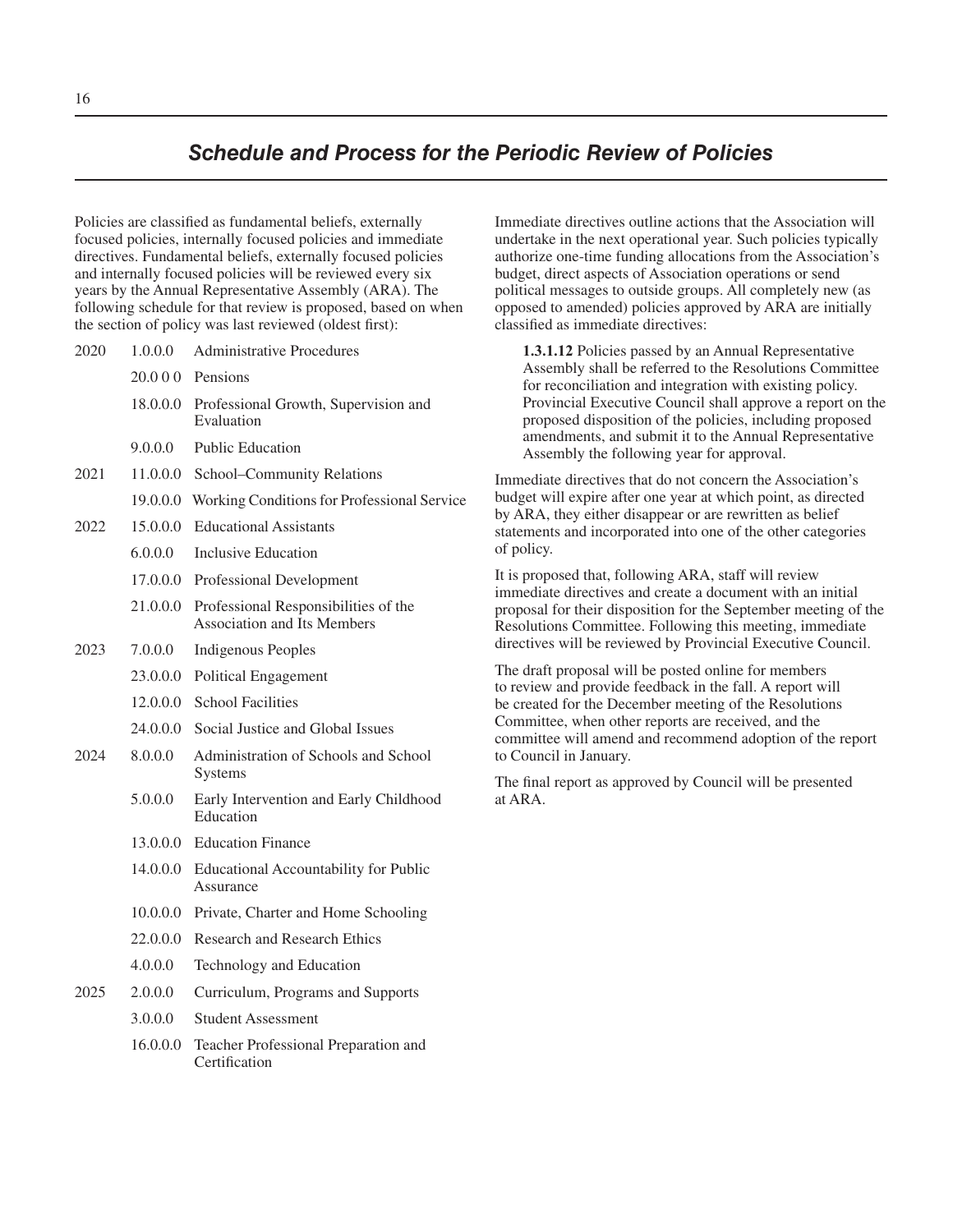# *Disposition of Immediate Directives*

| <b>Policy No</b>                         | <b>Original Policy</b>                                                                                                                                                                                                                                                                                                                                     | <b>Edited Policy</b> | Recommendation                                                                                                                                                                                                                                                                                                                                               |  |
|------------------------------------------|------------------------------------------------------------------------------------------------------------------------------------------------------------------------------------------------------------------------------------------------------------------------------------------------------------------------------------------------------------|----------------------|--------------------------------------------------------------------------------------------------------------------------------------------------------------------------------------------------------------------------------------------------------------------------------------------------------------------------------------------------------------|--|
| <b>1.0.0.0 ADMINISTRATIVE PROCEDURES</b> |                                                                                                                                                                                                                                                                                                                                                            |                      |                                                                                                                                                                                                                                                                                                                                                              |  |
| 1.4.0.0 IMMEDIATE DIRECTIVES             |                                                                                                                                                                                                                                                                                                                                                            |                      |                                                                                                                                                                                                                                                                                                                                                              |  |
|                                          | 1.4.1.0 Association Budget Resolutions                                                                                                                                                                                                                                                                                                                     |                      |                                                                                                                                                                                                                                                                                                                                                              |  |
| 1.4.1.1                                  | Be it resolved that the Association<br>provide funds to initiate a review of<br>the report of the Blue Ribbon Panel<br>on Inclusive Education in Alberta<br>Schools.                                                                                                                                                                                       |                      | Action taken<br>Note-The 2018/19 budget provides<br>funds to initiate a review of the report<br>of the Blue Ribbon Panel on Inclusive<br>Education in Alberta Schools.                                                                                                                                                                                       |  |
| 1.4.12                                   | Be it resolved that the Association<br>provide funds for an Association-<br>sponsored education program for<br>central office teachers.                                                                                                                                                                                                                    |                      | Action taken<br>Note-The 2018/19 budget provides<br>funds for an Association-sponsored<br>education program for central office<br>teachers.                                                                                                                                                                                                                  |  |
| 1.4.13                                   | Be it resolved that the Association<br>provide funds to establish a<br>committee to review Association and<br>school authority policies related to<br>aggression in the workplace.                                                                                                                                                                         |                      | Action taken<br>Note-The 2018/19 budget provides<br>funds to establish a committee<br>to review Association and school<br>authority policies related to aggression<br>in the workplace.                                                                                                                                                                      |  |
| 1.4.1.4                                  | Be it resolved that the Association<br>provide funds to increase the<br>executive staff complement in the<br>Member Services program area<br>by one to assist in handling the<br>increase in discipline cases.                                                                                                                                             |                      | Action taken<br>Note-The 2018/19 budget provides<br>funds to increase the executive staff<br>complement in the Member Services<br>program area by one to assist in handling<br>the increase in discipline cases.                                                                                                                                             |  |
| 1.4.1.5                                  | Be it resolved that the Association<br>provide funds to increase the<br>executive staff complement in the<br>Professional Development program<br>area by one to support teachers by<br>developing resources, delivering<br>workshops, making presentations<br>at conventions and conferences,<br>and helping to organize specialist<br>council activities. |                      | Action taken<br>Note-The 2018/19 budget provides<br>funds to increase the executive staff<br>complement in the Professional<br>Development program area by one<br>to support teachers by developing<br>resources, delivering workshops,<br>making presentations at conventions<br>and conferences, and helping to<br>organize specialist council activities. |  |
| 1.4.16                                   | Be it resolved, that the Association's<br>budget for 2018/19 be amended<br>to provide, upon submission of an<br>attested claim, a subsidy of \$125<br>per child to delegates incurring<br>child care expenses while attending<br>Summer Conference.                                                                                                        |                      | Action taken<br>Note-The 2018/19 budget provides,<br>upon submission of an attested<br>claim, a subsidy of \$125 per child<br>to delegates incurring child care<br>expenses while attending Summer<br>Conference.                                                                                                                                            |  |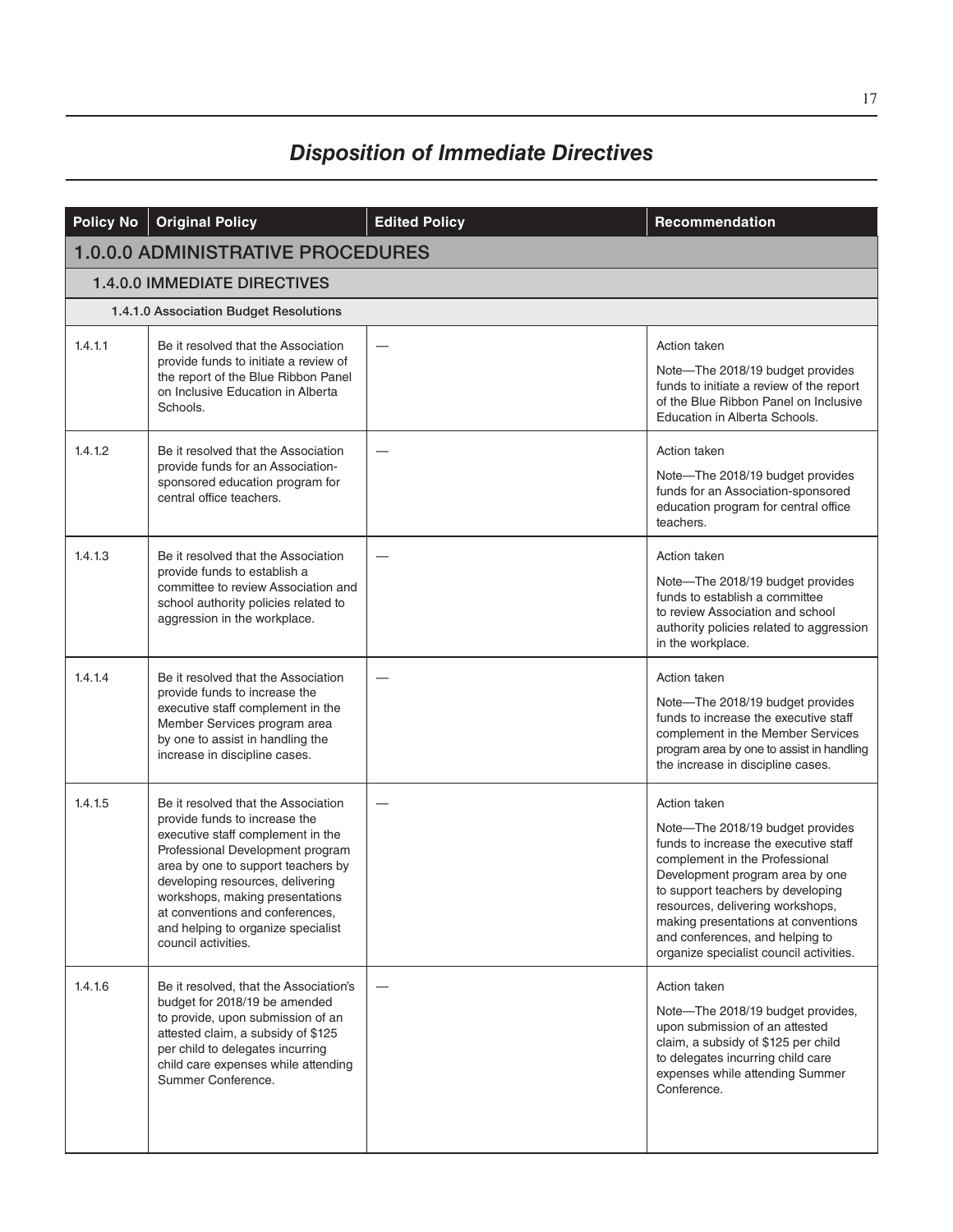| <b>Policy No</b> | <b>Original Policy</b>                                                                                                                                                                                                                                                                                                                           | <b>Edited Policy</b> | Recommendation                                                                                                                                                                                                                                                                |
|------------------|--------------------------------------------------------------------------------------------------------------------------------------------------------------------------------------------------------------------------------------------------------------------------------------------------------------------------------------------------|----------------------|-------------------------------------------------------------------------------------------------------------------------------------------------------------------------------------------------------------------------------------------------------------------------------|
| 1.4.1.7          | Be it resolved, that the Association's<br>budget for 2018/19 be amended<br>to provide a grant-in-aid to locals,<br>at the rate of 50 per cent of the<br>grant-in-aid provided to on-campus<br>delegates, for off-campus delegates<br>attending Summer Conference.                                                                                |                      | Action taken<br>Note-The 2018/19 budget provides a<br>grant-in-aid to locals, at the rate of 50<br>per cent of the grant-in-aid provided<br>to on-campus delegates, for off-<br>campus delegates attending Summer<br>Conference.                                              |
|                  | 1.4.2.0 Resolutions Referred for Study and Report                                                                                                                                                                                                                                                                                                |                      |                                                                                                                                                                                                                                                                               |
| 1.4.2.1          | Be it resolved that the Association<br>study and report to the 2019<br>Annual Representative Assembly<br>on resolution 2-4/18: "Be it<br>resolved that the Association<br>strike a committee to investigate<br>the feasibility of developing a<br>process for the professional growth,<br>supervision and evaluation of<br>substitute teachers." |                      | Action taken<br>Note-The report on resolution<br>2-4/18 appears on page 28 in the<br>Resolutions Bulletin.                                                                                                                                                                    |
| 1.4.2.2          | Be it resolved that the Association<br>study and report to the 2019 Annual<br>Representative Assembly on the<br>feasibility of reimbursing delegates<br>to Summer Conference who incur<br>costs for the care of dependant adults.                                                                                                                |                      | Action taken<br>Note-The report on resolution<br>4-1/18 appears on page 29 in the<br><b>Resolutions Bulletin.</b>                                                                                                                                                             |
|                  |                                                                                                                                                                                                                                                                                                                                                  |                      |                                                                                                                                                                                                                                                                               |
|                  | 1.4.3.0 Resolutions Related to the Association Policy Review                                                                                                                                                                                                                                                                                     |                      |                                                                                                                                                                                                                                                                               |
| 1.4.3.1          | Be it resolved that processes<br>for reviewing expiring current<br>directives and long-range policy be<br>suspended for 2018/19 to allow for<br>the preparation and presentation of<br>a revised body of policy to the 2019<br>Annual Representative Assembly.                                                                                   |                      | Action taken<br>Note-Processes for reviewing<br>expiring current directives and long-<br>range policy were suspended for<br>2018/19 to allow for the preparation<br>and presentation of a revised<br>body of policy to the 2019 Annual<br>Representative Assembly.            |
| 1.4.3.2          | Be it resolved that standards for<br>Association policy, including subject<br>headings, policy types, standard<br>definitions of terms and statement of<br>the purpose of policy, be developed<br>and submitted for approval to<br>the 2019 Annual Representative<br>Assembly.                                                                   |                      | Action taken<br>Note-Standards for Association<br>policy, including subject headings,<br>policy types, standard definition of<br>terms and statement of the purpose of<br>policy, were developed and submitted<br>for approval to the 2019 Annual<br>Representative Assembly. |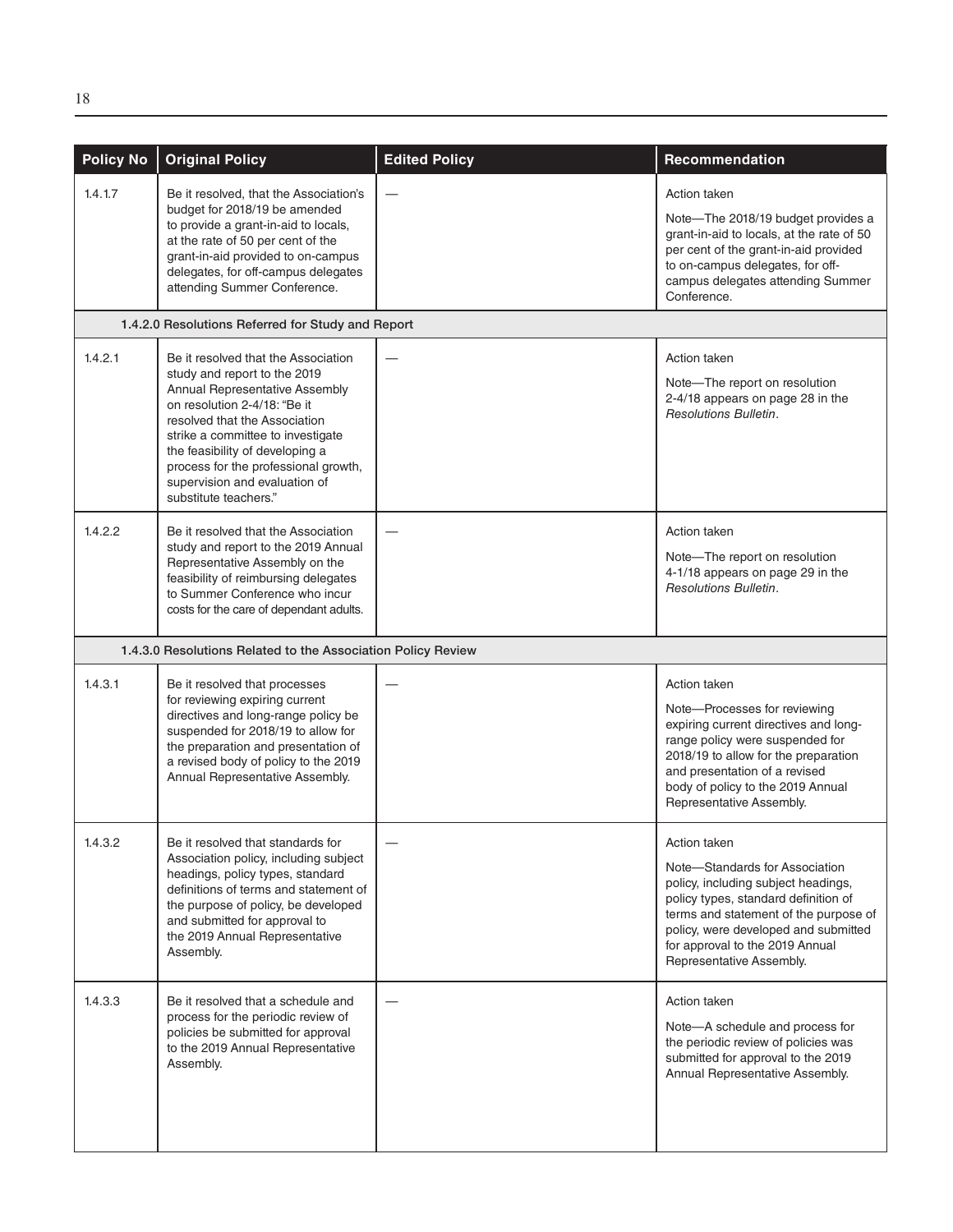| <b>Policy No</b>                          | <b>Original Policy</b>                                                                                                                                                                                                                                                                                                                                                    | <b>Edited Policy</b>                                                                                                                                                                                                                                                                                                          | Recommendation                                                                                                                                               |  |
|-------------------------------------------|---------------------------------------------------------------------------------------------------------------------------------------------------------------------------------------------------------------------------------------------------------------------------------------------------------------------------------------------------------------------------|-------------------------------------------------------------------------------------------------------------------------------------------------------------------------------------------------------------------------------------------------------------------------------------------------------------------------------|--------------------------------------------------------------------------------------------------------------------------------------------------------------|--|
| 2.0.0.0 CURRICULUM, PROGRAMS AND SUPPORTS |                                                                                                                                                                                                                                                                                                                                                                           |                                                                                                                                                                                                                                                                                                                               |                                                                                                                                                              |  |
|                                           | 2.4.0.0 IMMEDIATE DIRECTIVES                                                                                                                                                                                                                                                                                                                                              |                                                                                                                                                                                                                                                                                                                               |                                                                                                                                                              |  |
| 2.4.0.1                                   | Be it resolved that the Association<br>urge the Government of Alberta<br>to immediately restore, to a<br>level equivalent to the full Credit<br>Enrolment Unit rate, the grant that<br>it provides to school authorities<br>for students enrolled in Work<br>Experience and Special Projects.                                                                             | The Government of Alberta should<br>[immediately] restore, to a level equivalent<br>to the full Credit Enrolment Unit rate, the<br>grant that it provides to school authorities for<br>students enrolled in Work Experience and<br>Special Projects.                                                                          | Amend and transfer to 2.2.1.0-<br>Curriculum, Programs and<br>Supports/ Externally Focused<br>Policies/Curriculum Development,<br>Implementation and Funding |  |
| 2.4.0.2                                   | Be it resolved that the Association<br>urge the Government of Alberta to<br>immediately review how it funds<br>senior high school programming to<br>ensure that the funding provided<br>takes into account the nature of the<br>programs being offered, the number<br>of students being served and the<br>diverse needs of schools in different<br>parts of the province. | The Government of Alberta should<br>[immediately] review how it funds senior high<br>school programming to ensure that the funding<br>provided takes into account the nature of the<br>programs being offered, the number of students<br>being served and the diverse needs of schools<br>in different parts of the province. | Amend and transfer to 2.2.1.0-<br>Curriculum, Programs and<br>Supports/Externally Focused<br>Policies/ Curriculum Development,<br>Implementation and Funding |  |
| 2.4.0.3                                   | Be it resolved that the Association<br>urge the Government of Alberta to<br>communicate promptly with schools<br>about the medical needs of at-risk<br>students in their care and about<br>the measures that the various<br>government departments involved<br>have undertaken to support those<br>students.                                                              | The Government of Alberta should<br>communicate promptly with schools about<br>the medical needs of at-risk students in their<br>care and about the measures that the various<br>government departments involved have<br>undertaken to support those students.                                                                | Transfer to 2.2.11.0—Curriculum,<br>Programs and Supports/Externally<br>Focused Policies/Medical and Mental<br><b>Health Services</b>                        |  |
| 2.4.0.4                                   | Be it resolved that the Association<br>urge the Government of Alberta<br>to amend section $50.1(1)$ of the<br>School Act to mandate that all<br>K-12 students, without exception,<br>who attend schools that receive<br>public funding complete the human<br>sexuality component of the relevant<br>program of studies.                                                   | The Government of Alberta should amend<br>section 50.1(1) of the School Act to mandate<br>that all K-12 students, without exception, who<br>attend schools that receive public funding<br>complete the human sexuality component of<br>the relevant program of studies.                                                       | Transfer to 2.2.2.0-Curriculum,<br>Programs and Supports/Externally<br>Focused Policies/Curriculum Content                                                   |  |
| 2.4.0.5                                   | Be it resolved that the Association<br>urge the Government of Alberta to<br>require all K-12 students, without<br>exception, who attend schools<br>that receive public funds to be<br>vaccinated.                                                                                                                                                                         | The Government of Alberta should require all<br>K-12 students, without exception, who<br>attend schools that receive public funds to be<br>vaccinated.                                                                                                                                                                        | Transfer to 2.2.11.0—Curriculum,<br>Programs and Supports/Externally<br>Focused Policies/Medical and Mental<br><b>Health Services</b>                        |  |
| 2.4.0.6                                   | Be it resolved that the Association<br>urge the Government of Alberta to<br>provide on-site, voluntary influenza<br>vaccinations at no cost to all<br>teachers, school staff and students.                                                                                                                                                                                | The Government of Alberta should provide on-<br>site, voluntary influenza vaccinations at no cost<br>to all teachers, school staff and students.                                                                                                                                                                              | Transfer to 2.2.11.0—Curriculum,<br>Programs and Supports/Externally<br>Focused Policies/Medical and Mental<br><b>Health Services</b>                        |  |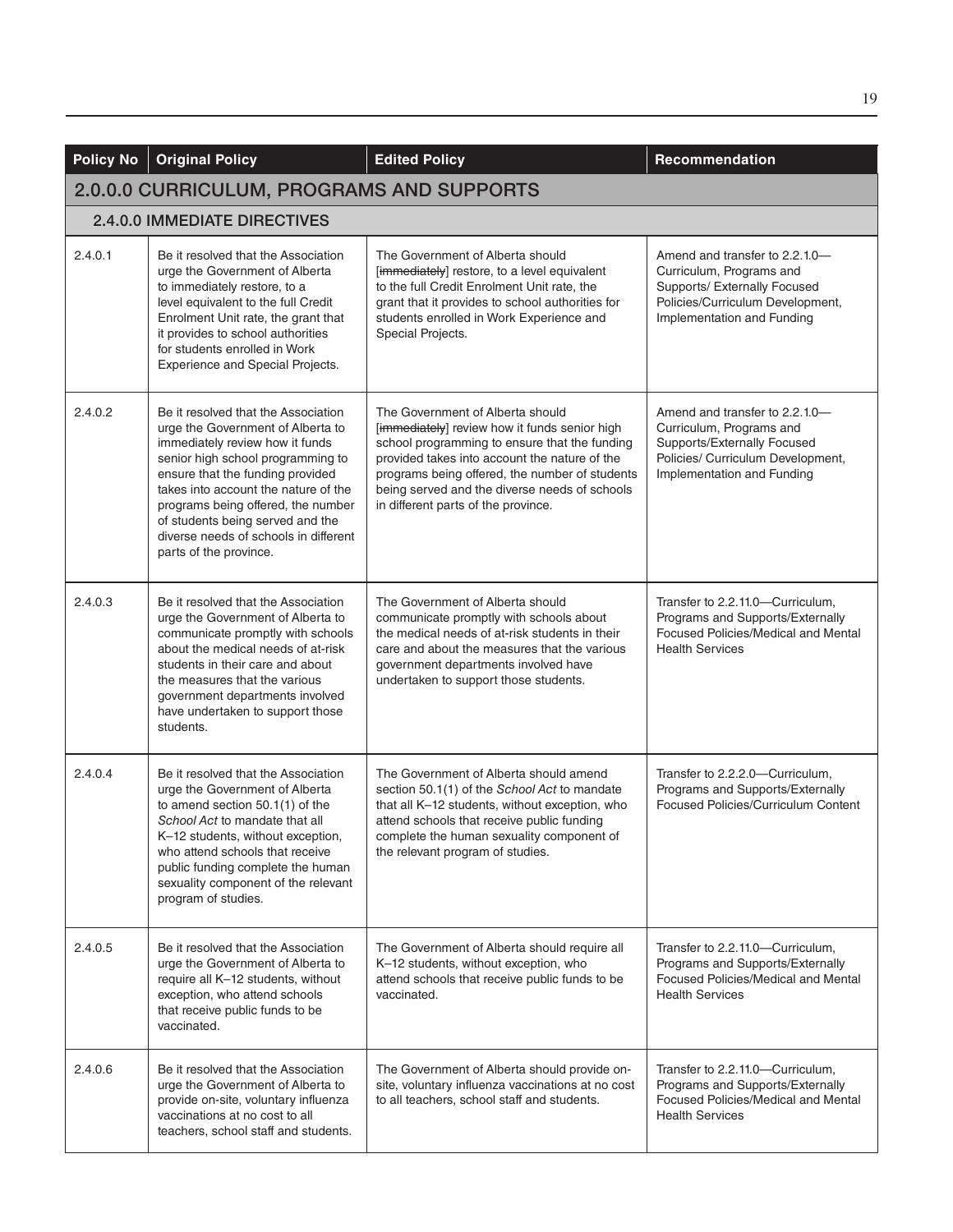| <b>Policy No</b> | <b>Original Policy</b>                                                                                                                                                                                                                                                                                                                                                                                                             | <b>Edited Policy</b>                                                                                                                                                                                                                                                                                                                                                                 | Recommendation                                                                                                                          |
|------------------|------------------------------------------------------------------------------------------------------------------------------------------------------------------------------------------------------------------------------------------------------------------------------------------------------------------------------------------------------------------------------------------------------------------------------------|--------------------------------------------------------------------------------------------------------------------------------------------------------------------------------------------------------------------------------------------------------------------------------------------------------------------------------------------------------------------------------------|-----------------------------------------------------------------------------------------------------------------------------------------|
|                  | 3.0.0.0 STUDENT ASSESSMENT                                                                                                                                                                                                                                                                                                                                                                                                         |                                                                                                                                                                                                                                                                                                                                                                                      |                                                                                                                                         |
|                  | 3.4.0.0 IMMEDIATE DIRECTIVES                                                                                                                                                                                                                                                                                                                                                                                                       |                                                                                                                                                                                                                                                                                                                                                                                      |                                                                                                                                         |
| 3.4.0.1          | Be it resolved that the Association<br>urge the Government of Alberta to<br>assess the costs, in terms of such<br>factors as workload and staff time.<br>for students, teachers, principals<br>and district staff to participate in the<br>2018 International Computer and<br>Information Literacy Study.                                                                                                                          | The Government of Alberta should assess the<br>costs, in terms of such factors as workload and<br>staff time, for students, teachers, principals<br>and district staff to participate in the [2018]<br>2023 International Computer and Information<br>Literacy Study.                                                                                                                | Amend and transfer to new 3.2.8.0-<br>Student Assessment/Externally<br><b>Focused Policies/International</b><br>Assessments             |
| 3.4.0.2          | Be it resolved that the Association<br>urge the Government of Alberta to<br>make available to teachers more<br>sample student responses to<br>performance tasks that are part of<br>the provincial testing program.                                                                                                                                                                                                                | The Government of Alberta should make<br>available to teachers more sample student<br>responses to performance tasks that are part of<br>the provincial testing program.                                                                                                                                                                                                             | Transfer to 3.2.1.0-Student<br>Assessment/Externally Focused<br>Policies/Principles of Test Design,<br>Development and Administration   |
| 3.4.0.3          | Be it resolved that the Association<br>urge the Government of Alberta<br>to require school authorities to<br>report annually on (1) the kinds of<br>mandatory standardized tests that<br>they are administering to students,<br>(2) the number of such tests each<br>student is required to take, (3) the<br>total amount of time needed to<br>administer the tests and (4) the total<br>cost involved in administering the tests. | The Government of Alberta should require<br>school authorities to report annually on (1) the<br>kinds of mandatory standardized tests that they<br>are administering to students, (2) the number<br>of such tests each student is required to take,<br>(3) the total amount of time needed to<br>administer the tests and (4) the total cost<br>involved in administering the tests. | Transfer to 3.2.1.0-Student<br>Assessment/Externally Focused<br>Policies/Principles of Test Design,<br>Development and Administration   |
|                  | <b>4.0.0.0 TECHNOLOGY AND EDUCATION</b>                                                                                                                                                                                                                                                                                                                                                                                            |                                                                                                                                                                                                                                                                                                                                                                                      |                                                                                                                                         |
|                  | 4.4.0.0 IMMEDIATE DIRECTIVES                                                                                                                                                                                                                                                                                                                                                                                                       |                                                                                                                                                                                                                                                                                                                                                                                      |                                                                                                                                         |
| 4.4.0.1          | Be it resolved that the Association<br>urge the Government of Alberta<br>to restore funding for schools that<br>provide distance learning in the<br>public education system.                                                                                                                                                                                                                                                       | The Government of Alberta should restore<br>funding for schools that provide distance<br>learning in the public education system.                                                                                                                                                                                                                                                    | Transfer to 4.2.4.0-Technology<br>and Education/Externally Focused<br>Policies/Online, Distance and Digital<br><b>Learning Programs</b> |
| 4.4.0.2          | Be it resolved that the Association<br>urge the Government of Alberta<br>to consult Alberta teachers on the<br>advisability of maintaining and<br>expanding provincial licensing for<br>common digital technologies and<br>platforms that support teaching and<br>learning.                                                                                                                                                        | The Government of Alberta should consult<br>Alberta teachers on the advisability of<br>maintaining and expanding provincial licensing<br>for common digital technologies and platforms<br>that support teaching and learning.                                                                                                                                                        | Transfer to 4.2.2.0-Technology<br>and Education/Externally Focused<br>Policies/Decision Making About<br>Technology                      |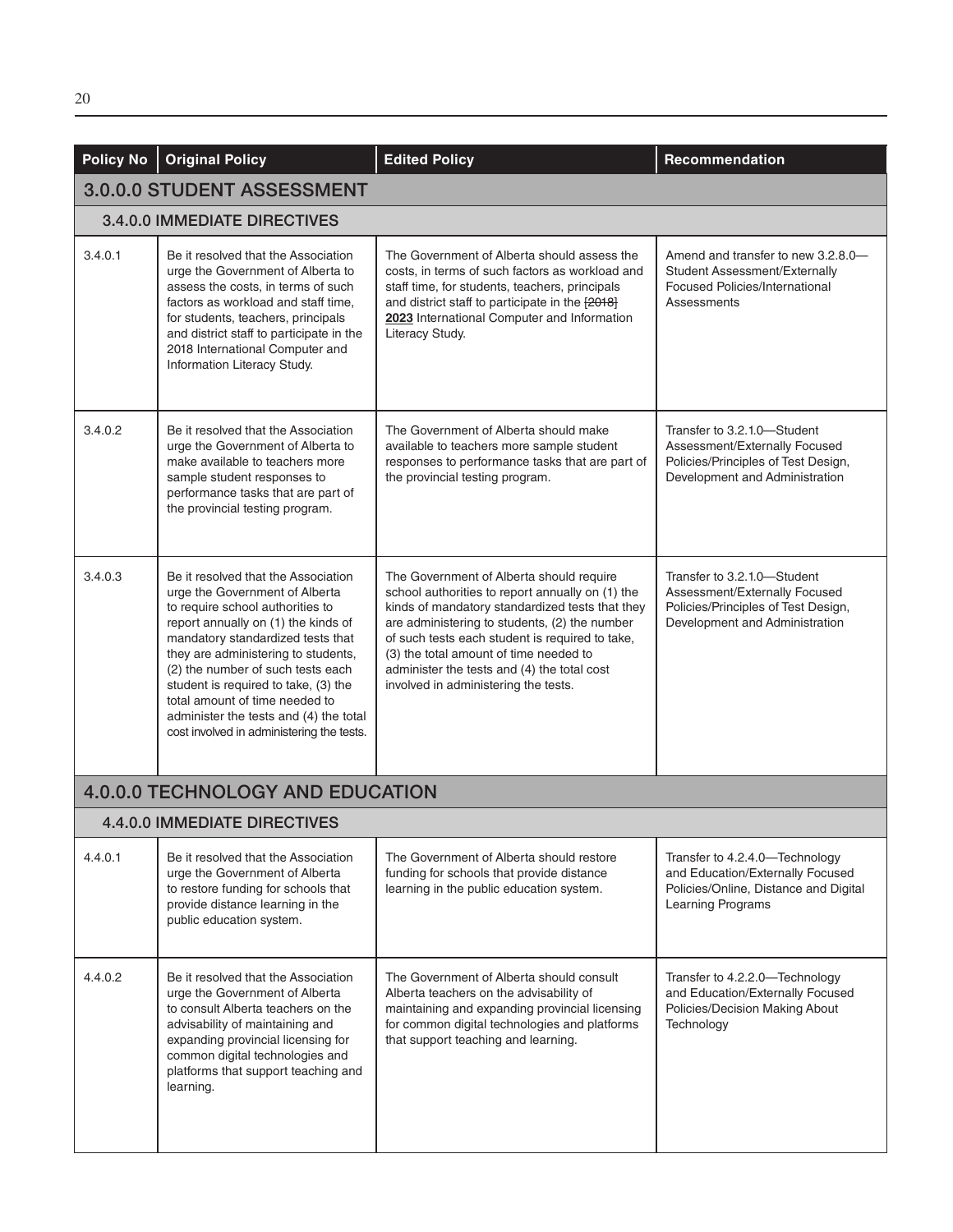| <b>Policy No</b>                   | <b>Original Policy</b>                                                                                                                                                                                                                                                                                                                                                                                                                                                                                                                                                                                                                                                                                                                                                                                                                                                                                                                                                                                                                                                                                                                                                                                                                                                                                                                                                                                  | <b>Edited Policy</b>                                                                                                                                                                                                                                                                                                                                                                                                                                                                                                                                                                                                                                                                                                                                                                                                                                                                                                                                                                                                                                                                                                                                                                                                                                                                                                                 | Recommendation                                                                                                                  |  |
|------------------------------------|---------------------------------------------------------------------------------------------------------------------------------------------------------------------------------------------------------------------------------------------------------------------------------------------------------------------------------------------------------------------------------------------------------------------------------------------------------------------------------------------------------------------------------------------------------------------------------------------------------------------------------------------------------------------------------------------------------------------------------------------------------------------------------------------------------------------------------------------------------------------------------------------------------------------------------------------------------------------------------------------------------------------------------------------------------------------------------------------------------------------------------------------------------------------------------------------------------------------------------------------------------------------------------------------------------------------------------------------------------------------------------------------------------|--------------------------------------------------------------------------------------------------------------------------------------------------------------------------------------------------------------------------------------------------------------------------------------------------------------------------------------------------------------------------------------------------------------------------------------------------------------------------------------------------------------------------------------------------------------------------------------------------------------------------------------------------------------------------------------------------------------------------------------------------------------------------------------------------------------------------------------------------------------------------------------------------------------------------------------------------------------------------------------------------------------------------------------------------------------------------------------------------------------------------------------------------------------------------------------------------------------------------------------------------------------------------------------------------------------------------------------|---------------------------------------------------------------------------------------------------------------------------------|--|
| <b>6.0.0.0 INCLUSIVE EDUCATION</b> |                                                                                                                                                                                                                                                                                                                                                                                                                                                                                                                                                                                                                                                                                                                                                                                                                                                                                                                                                                                                                                                                                                                                                                                                                                                                                                                                                                                                         |                                                                                                                                                                                                                                                                                                                                                                                                                                                                                                                                                                                                                                                                                                                                                                                                                                                                                                                                                                                                                                                                                                                                                                                                                                                                                                                                      |                                                                                                                                 |  |
|                                    | <b>6.4.0.0 IMMEDIATE DIRECTIVES</b>                                                                                                                                                                                                                                                                                                                                                                                                                                                                                                                                                                                                                                                                                                                                                                                                                                                                                                                                                                                                                                                                                                                                                                                                                                                                                                                                                                     |                                                                                                                                                                                                                                                                                                                                                                                                                                                                                                                                                                                                                                                                                                                                                                                                                                                                                                                                                                                                                                                                                                                                                                                                                                                                                                                                      |                                                                                                                                 |  |
| 6.4.0.1                            | Be it resolved that the Association<br>urge the Government of Alberta to<br>issue ministerial orders supporting<br>the establishment and operation<br>of gay-straight alliances, queer-<br>straight alliances or similar<br>organizations established under<br>Section 16.1 of the School Act by<br>1. prohibiting anyone from disclosing<br>a student's membership or<br>participation in the organization<br>without the student's explicit prior<br>consent;<br>2. confirming that the student or<br>students who sought permission<br>to establish the organization<br>have the right to determine the<br>final operational name of that<br>organization;<br>3. confirming that student members<br>and teacher advisors have the right<br>to determine the purpose, activities,<br>projects and undertakings of the<br>organization;<br>4. protecting principals and teachers<br>who helped create or operate the<br>organization from employment<br>discrimination or sanctions, formal<br>or informal, as a result of activities<br>related to the organization; and<br>5. affirming that denominational<br>schools, while having the right to<br>require a declaration of faith as a<br>condition of hiring or enrolment,<br>are thereafter prohibited from<br>discriminating on the basis of any<br>protected ground, including sexual<br>orientation, gender identity or<br>gender expression. | The Government of Alberta should issue<br>ministerial orders supporting the establishment<br>and operation of gay-straight alliances, queer-<br>straight alliances or similar organizations<br>established under Section 16.1 of the<br>School Act by<br>1. prohibiting anyone from disclosing a student's<br>membership or participation in the organization<br>without the student's explicit prior consent;<br>2. confirming that the student or students who<br>sought permission to establish the organization<br>have the right to determine the final operational<br>name of that organization;<br>3. confirming that student members and<br>teacher advisors have the right to determine<br>the purpose, activities, projects and<br>undertakings of the organization;<br>4. protecting principals and teachers who<br>helped create or operate the organization from<br>employment discrimination or sanctions, formal<br>or informal, as a result of activities related to<br>the organization; and<br>5. affirming that denominational schools, while<br>having the right to require a declaration of<br>faith as a condition of hiring or enrolment, are<br>thereafter prohibited from discriminating on<br>the basis of any protected ground, including<br>sexual orientation, gender identity or gender<br>expression. | Transfer to 6.2.15.0-Inclusive<br><b>Education/Externally Focused</b><br>Policies/Sexual and Gender Minority<br><b>Students</b> |  |
| 6.4.0.2                            | Be it resolved that the Association<br>urge school authorities to develop<br>policies and procedures that permit<br>students to change, in accordance<br>with their lived gender identity, their<br>name, gender and pronouns on all<br>official school records.                                                                                                                                                                                                                                                                                                                                                                                                                                                                                                                                                                                                                                                                                                                                                                                                                                                                                                                                                                                                                                                                                                                                        | School authorities should develop policies and<br>procedures that permit students to change,<br>in accordance with their lived gender identity,<br>their name, gender and pronouns on all official<br>school records.                                                                                                                                                                                                                                                                                                                                                                                                                                                                                                                                                                                                                                                                                                                                                                                                                                                                                                                                                                                                                                                                                                                | Transfer to 6.2.15.0-Inclusive<br><b>Education/Externally Focused</b><br>Policies/Sexual and Gender Minority<br><b>Students</b> |  |
|                                    |                                                                                                                                                                                                                                                                                                                                                                                                                                                                                                                                                                                                                                                                                                                                                                                                                                                                                                                                                                                                                                                                                                                                                                                                                                                                                                                                                                                                         |                                                                                                                                                                                                                                                                                                                                                                                                                                                                                                                                                                                                                                                                                                                                                                                                                                                                                                                                                                                                                                                                                                                                                                                                                                                                                                                                      |                                                                                                                                 |  |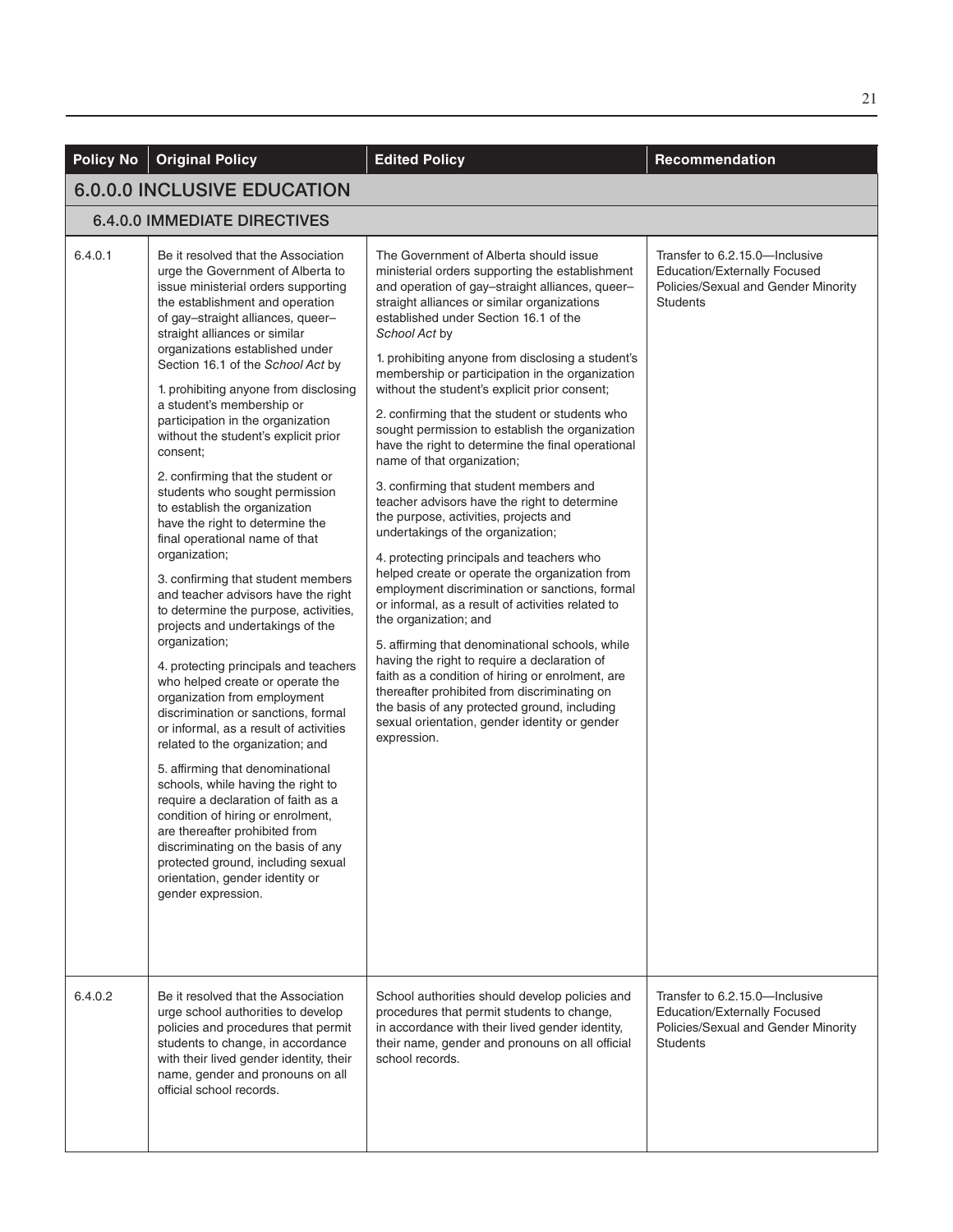| <b>Policy No</b> | <b>Original Policy</b>                                                                                                                                                                                                                                                                                                                    | <b>Edited Policy</b>                                                                                                                                                                                                                                                                                                           | Recommendation                                                                                                                                          |
|------------------|-------------------------------------------------------------------------------------------------------------------------------------------------------------------------------------------------------------------------------------------------------------------------------------------------------------------------------------------|--------------------------------------------------------------------------------------------------------------------------------------------------------------------------------------------------------------------------------------------------------------------------------------------------------------------------------|---------------------------------------------------------------------------------------------------------------------------------------------------------|
| 6.4.0.3          | Be it resolved that the Association<br>urge institutions in Alberta to ensure<br>that their teacher preparation<br>programs formally acquaint<br>prospective teachers with the<br>health, safety and educational<br>needs of sexual and gender<br>minority students.                                                                      | Institutions in Alberta should ensure that their<br>teacher preparation programs formally acquaint<br>prospective teachers with the health, safety<br>and educational needs of sexual and gender<br>minority students.                                                                                                         | Transfer to 6.2.15.0-Inclusive<br><b>Education/Externally Focused</b><br>Policies/Sexual and Gender Minority<br><b>Students</b>                         |
| 6.4.0.4          | Be it resolved that the Association<br>urge school authorities to protect<br>sexual and gender minority<br>students and teachers from the<br>unwanted disclosure of their sexual<br>identity during all school activities                                                                                                                 | School authorities should protect sexual and<br>gender minority students from the unwanted<br>disclosure of their sexual identity during all<br>school activities and processes and on forms<br>and records.                                                                                                                   | Split and transfer to 6.2.15.0-<br>Inclusive Education/Externally<br>Focused Policies/Sexual and Gender<br><b>Minority Students</b>                     |
|                  | and processes and on forms and<br>records.                                                                                                                                                                                                                                                                                                | School authorities should protect sexual and<br>gender minority teachers from the unwanted<br>disclosure of their sexual identity during all<br>school activities and processes and on forms<br>and records.                                                                                                                   | Split and transfer to 19.2.11.0-<br>Working Conditions for Professional<br>Service/Externally Focused Policies/<br><b>Ensuring Equity and Diversity</b> |
|                  | 7.0.0.0 INDIGENOUS PEOPLES                                                                                                                                                                                                                                                                                                                |                                                                                                                                                                                                                                                                                                                                |                                                                                                                                                         |
|                  | 7.4.0.0 IMMEDIATE DIRECTIVES                                                                                                                                                                                                                                                                                                              |                                                                                                                                                                                                                                                                                                                                |                                                                                                                                                         |
| 7.4.0.1          | Be it resolved that the Association<br>urge the Government of Alberta<br>to withdraw from "Closing the<br>Achievement Gap for Indigenous<br>Students," a research project<br>supported by the Organisation<br>for Economic Cooperation and<br>Development.                                                                                | The Government of Alberta should withdraw<br>from "Closing the Achievement Gap for<br>Indigenous Students," a research project<br>supported by the Organisation for Economic<br>Cooperation and Development.                                                                                                                   | Delete<br>Note-The study "Closing the<br>Achievement Gap for Indigenous<br>Students" is now complete, so the<br>policy is void.                         |
| 7.4.0.2          | Be it resolved that the Association,<br>in response to a recommendation<br>by the Truth and Reconciliation<br>Commission of Canada in its final<br>report, fully adopt and implement,<br>as a starting point for reconciliation<br>in the context of education, the<br>United Nations Declaration on the<br>Rights of Indigenous Peoples. | The Association[, in response to a<br>recommendation by the Truth and<br>Reconciliation Commission of Canada in its-<br>final report,] should [fully] adopt and implement,<br>as a starting point for reconciliation in the<br>context of education, the United Nations<br>Declaration on the Rights of Indigenous<br>Peoples. | Amend and transfer to 7.3.1.0-<br>Indigenous Peoples/Internally<br><b>Focused Policies/Supporting</b><br>Indigenous Education                           |
| 7.4.0.3          | Be it resolved that the Association<br>urge the Government of Alberta to<br>extend and increase its funding for<br>the Walking Together: Education for<br>Reconciliation Professional Learning<br>Project.                                                                                                                                | The Government of Alberta should extend and<br>increase its funding for the Walking Together:<br>Education for Reconciliation Professional<br>Learning Project.                                                                                                                                                                | Transfer to 7.2.4.0-Indigenous<br>Peoples/Externally Focused Policies/<br>Preparing Teachers for Indigenous<br>Education                                |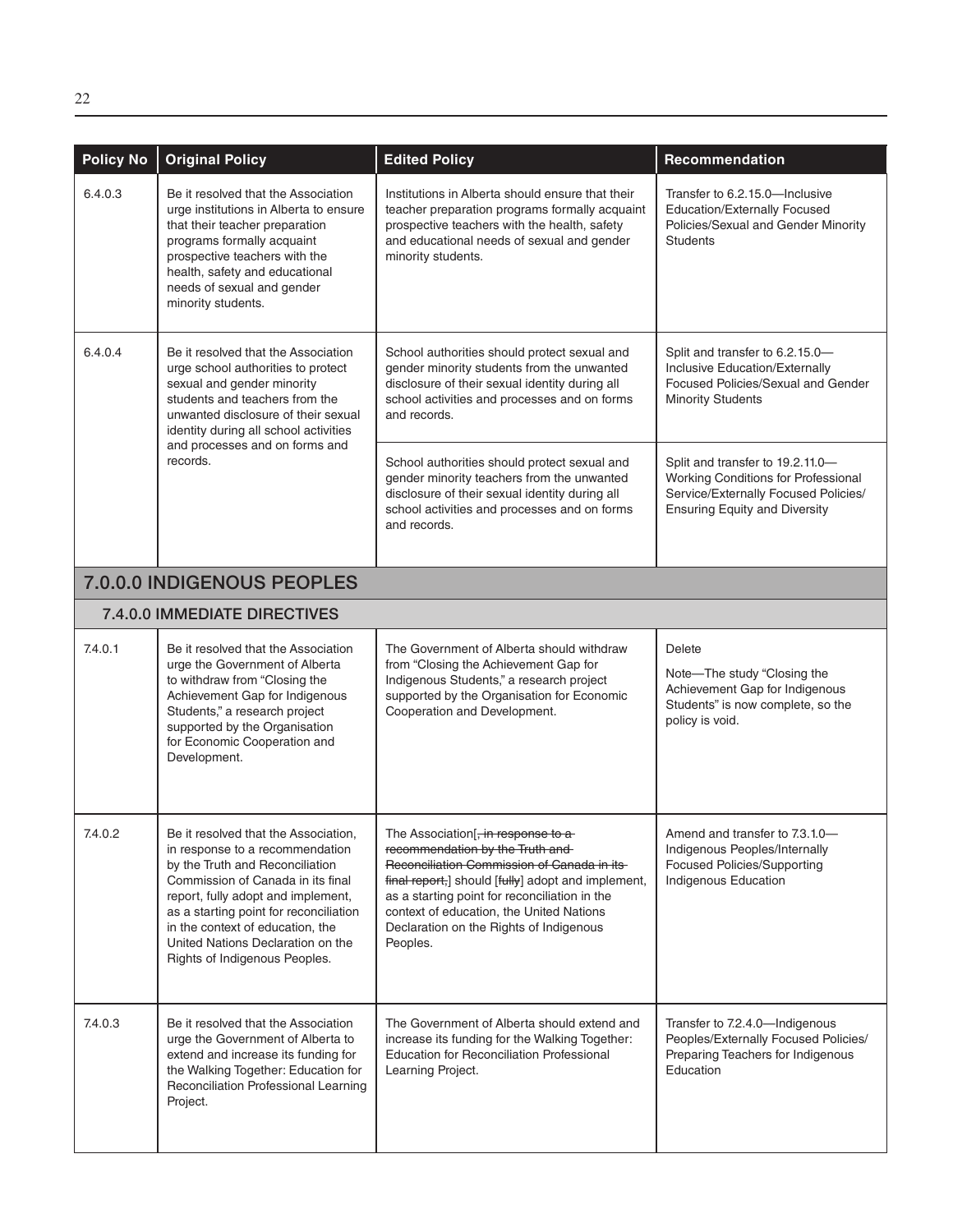| <b>Policy No</b>                     | <b>Original Policy</b>                                                                                                                                                                                                                                                                                                                                           | <b>Edited Policy</b>                                                                                                                                                                                                                                                                                               | Recommendation                                                                                                      |  |  |  |
|--------------------------------------|------------------------------------------------------------------------------------------------------------------------------------------------------------------------------------------------------------------------------------------------------------------------------------------------------------------------------------------------------------------|--------------------------------------------------------------------------------------------------------------------------------------------------------------------------------------------------------------------------------------------------------------------------------------------------------------------|---------------------------------------------------------------------------------------------------------------------|--|--|--|
| 12.0.0.0 SCHOOL FACILITIES           |                                                                                                                                                                                                                                                                                                                                                                  |                                                                                                                                                                                                                                                                                                                    |                                                                                                                     |  |  |  |
| <b>12.4.0.0 IMMEDIATE DIRECTIVES</b> |                                                                                                                                                                                                                                                                                                                                                                  |                                                                                                                                                                                                                                                                                                                    |                                                                                                                     |  |  |  |
| 12.4.0.1                             | Be it resolved that the Association<br>urge the Government of Alberta<br>to provide school authorities with<br>sufficient funding to purchase<br>playground equipment for new<br>schools and to replace sub-par<br>equipment in existing facilities.                                                                                                             | The Government of Alberta should provide<br>school authorities with sufficient funding to<br>purchase playground equipment for new<br>schools and to replace sub-par equipment in<br>existing facilities.                                                                                                          | Transfer to 12.2.3.0-School<br>Facilities/Externally Focused Policies/<br><b>Modernization of School Facilities</b> |  |  |  |
| 12.4.0.2                             | Be it resolved that the Association<br>urge the Government of Alberta to<br>change provincial building codes to<br>require all newly constructed public<br>facilities, including schools, to have<br>universal, all-gender washrooms.                                                                                                                            | The Government of Alberta should change<br>provincial building codes to require all newly<br>constructed public facilities, including schools,<br>to have universal, all-gender washrooms.                                                                                                                         | Transfer to 12.2.3.0-School<br>Facilities/Externally Focused Policies/<br><b>Modernization of School Facilities</b> |  |  |  |
|                                      | <b>13.0.0.0 EDUCATION FINANCE</b>                                                                                                                                                                                                                                                                                                                                |                                                                                                                                                                                                                                                                                                                    |                                                                                                                     |  |  |  |
|                                      | <b>13.4.0.0 IMMEDIATE DIRECTIVES</b>                                                                                                                                                                                                                                                                                                                             |                                                                                                                                                                                                                                                                                                                    |                                                                                                                     |  |  |  |
| 13.4.0.1                             | Be it resolved that the Association<br>urge the Government of Alberta to<br>ensure that distance and sparsity<br>funding is targeted and sufficient<br>to enable school authorities to<br>eliminate the need for multigrade<br>classes containing more than two<br>consecutive grades.                                                                           | The Government of Alberta should ensure<br>that distance and sparsity funding is targeted<br>and sufficient to enable school authorities<br>to eliminate the need for multigrade classes<br>containing more than two consecutive grades.                                                                           | Transfer to 13.2.3.0-Education<br>Finance/Externally Focused Policies/<br>Allocation Principles and Priorities      |  |  |  |
| 13.4.0.2                             | Be it resolved that the Association<br>urge the Government of Alberta,<br>in conjunction with rural school<br>authorities, the Association and<br>other education partners, to<br>review its funding model for school<br>authorities, with a view to improving<br>the equitability of funding for all<br>authorities and for rural authorities<br>in particular. | The Government of Alberta, in conjunction<br>with rural school authorities, the Association<br>and other education partners, should review<br>its funding model for school authorities, with<br>a view to improving the equitability of funding<br>for all authorities and for rural authorities in<br>particular. | Transfer to 13.2.3.0-Education<br>Finance/Externally Focused Policies/<br>Allocation Principles and Priorities      |  |  |  |
| 13.4.0.3                             | Be it resolved that the Association<br>urge school authorities to (1) use<br>funding increases that they receive<br>as a result of increased enrolments<br>to hire a corresponding number of<br>new teachers and (2) report to the<br>public and Association locals on the<br>number of teachers hired.                                                          | School authorities should (1) use funding<br>increases that they receive as a result of<br>increased enrolments to hire a corresponding<br>number of new teachers and (2) report to the<br>public and Association locals on the number of<br>teachers hired.                                                       | Transfer to 13.2.4.0-Education<br>Finance/Externally Focused Policies/<br>The Role of School Authorities            |  |  |  |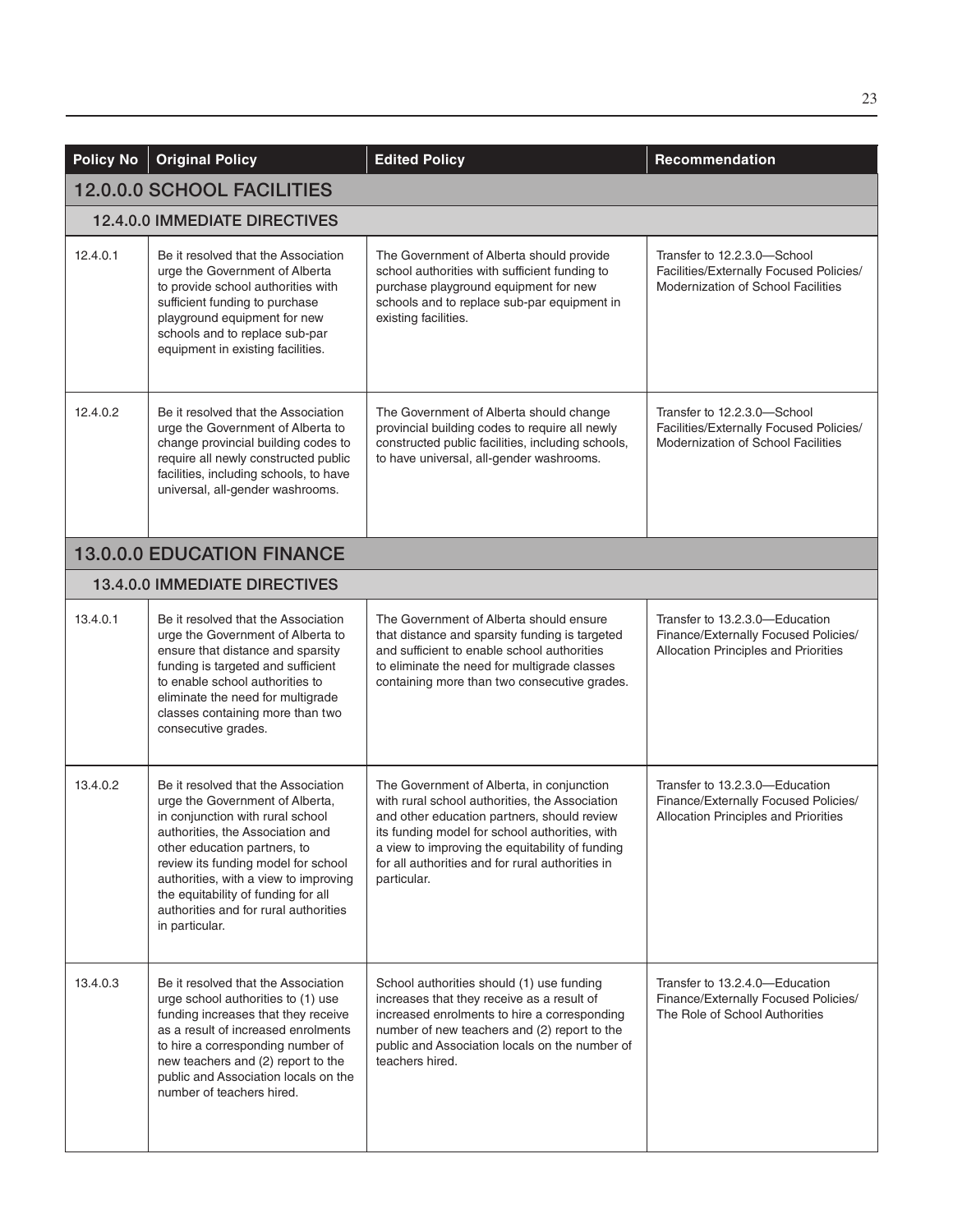| <b>Policy No</b>                                     | <b>Original Policy</b>                                                                                                                                                                                                                                                                                                                                                                                                                                                                                                                                          | <b>Edited Policy</b>                                                                                                                                                                                                                                                                                                                                                                                                                                                                                                          | Recommendation                                                                                                                                                            |  |  |  |
|------------------------------------------------------|-----------------------------------------------------------------------------------------------------------------------------------------------------------------------------------------------------------------------------------------------------------------------------------------------------------------------------------------------------------------------------------------------------------------------------------------------------------------------------------------------------------------------------------------------------------------|-------------------------------------------------------------------------------------------------------------------------------------------------------------------------------------------------------------------------------------------------------------------------------------------------------------------------------------------------------------------------------------------------------------------------------------------------------------------------------------------------------------------------------|---------------------------------------------------------------------------------------------------------------------------------------------------------------------------|--|--|--|
| 17.0.0.0 PROFESSIONAL DEVELOPMENT                    |                                                                                                                                                                                                                                                                                                                                                                                                                                                                                                                                                                 |                                                                                                                                                                                                                                                                                                                                                                                                                                                                                                                               |                                                                                                                                                                           |  |  |  |
| 17.4.0.0 IMMEDIATE DIRECTIVES                        |                                                                                                                                                                                                                                                                                                                                                                                                                                                                                                                                                                 |                                                                                                                                                                                                                                                                                                                                                                                                                                                                                                                               |                                                                                                                                                                           |  |  |  |
| 17.4.0.1                                             | Be it resolved that the Association<br>urge the Government of Alberta to<br>ensure that programs supporting<br>certification and professional<br>development as they pertain to<br>the Leadership Quality Standard<br>and the Superintendent Quality<br>Standard are available equitably to<br>all interested certificated teachers.                                                                                                                                                                                                                            | The Government of Alberta should ensure<br>that programs supporting certification and<br>professional development as they pertain<br>to the Leadership Quality Standard and the<br>Superintendent Leadership Quality Standard<br>are available equitably to all interested<br>certificated teachers.                                                                                                                                                                                                                          | Amend and transfer to 17.2.2.0-<br>Professional Development/<br><b>Externally Focused Policies/Roles</b><br>and Responsibilities in Providing<br>Professional Development |  |  |  |
| 17.4.0.2                                             | Be it resolved that the Association<br>urge the Government of Alberta<br>to refrain from approving and<br>recognizing programs supporting<br>certification and professional<br>development as they pertain to<br>the Leadership Quality Standard<br>and the Superintendent Quality<br>Standard until it has meaningfully<br>involved the Association in helping<br>to develop these programs and<br>authorized the Association to<br>deliver content on the professional<br>roles and responsibilities of<br>principals, system leaders and<br>superintendents. | The Government of Alberta should refrain<br>from approving and recognizing programs<br>supporting certification and professional<br>development as they pertain to the Leadership<br>Quality Standard and the Superintendent<br><b>Leadership</b> Quality Standard until it has<br>meaningfully involved the Association in helping<br>to develop these programs and authorized<br>the Association to deliver content on the<br>professional roles and responsibilities of<br>principals, system leaders and superintendents. | Amend and transfer to 17.2.2.0-<br>Professional Development/<br><b>Externally Focused Policies/Roles</b><br>and Responsibilities in Providing<br>Professional Development |  |  |  |
| 19.0.0.0 WORKING CONDITIONS FOR PROFESSIONAL SERVICE |                                                                                                                                                                                                                                                                                                                                                                                                                                                                                                                                                                 |                                                                                                                                                                                                                                                                                                                                                                                                                                                                                                                               |                                                                                                                                                                           |  |  |  |
|                                                      | 19.4.0.0 IMMEDIATE DIRECTIVES                                                                                                                                                                                                                                                                                                                                                                                                                                                                                                                                   |                                                                                                                                                                                                                                                                                                                                                                                                                                                                                                                               |                                                                                                                                                                           |  |  |  |
| 19.4.0.1                                             | Be it resolved that the Association<br>urge school authorities to ensure<br>that multigrade classrooms taught<br>by one teacher contain no more<br>than two consecutive grades unless<br>the classroom consists of students<br>with exceptional learning needs or<br>is located in a Hutterite school.                                                                                                                                                                                                                                                          | School authorities should ensure that<br>multigrade classrooms taught by one teacher<br>contain no more than two consecutive grades<br>unless the classroom consists of students with<br>exceptional learning needs or is located in a<br>Hutterite school.                                                                                                                                                                                                                                                                   | Transfer to 19.2.10.1—Working<br>Conditions for Professional Service/<br><b>Externally Focused Policies/Staffing</b><br>and Layoff Practices                              |  |  |  |
| 19.4.0.2                                             | Be it resolved that the Association<br>urge the Government of Alberta to<br>extend to teachers living north of<br>the 55th parallel eligibility for the<br>northern living/retention allowance<br>that is currently provided, under<br>the Alberta Public Services Act, to<br>government employees.                                                                                                                                                                                                                                                             | The Government of Alberta should extend<br>to teachers living north of the 55th parallel<br>eligibility for the northern living/retention<br>allowance that is currently provided, under the<br>Alberta Public Services Act, to government<br>employees.                                                                                                                                                                                                                                                                      | <b>Delete</b>                                                                                                                                                             |  |  |  |
|                                                      |                                                                                                                                                                                                                                                                                                                                                                                                                                                                                                                                                                 |                                                                                                                                                                                                                                                                                                                                                                                                                                                                                                                               | Note-Policy 19.2.6.1 encompasses<br>policy 19.4.0.2.                                                                                                                      |  |  |  |
|                                                      |                                                                                                                                                                                                                                                                                                                                                                                                                                                                                                                                                                 |                                                                                                                                                                                                                                                                                                                                                                                                                                                                                                                               | 19.2.6.1 The Government of Alberta<br>should reinstate allowances for<br>teachers living in areas that are remote<br>or that have a high cost of living.                  |  |  |  |
| 19.4.0.3                                             | Be it resolved that collective<br>agreements negotiated by the<br>Association contain clauses<br>ensuring that principals, teachers<br>in colony schools and teachers in<br>distance learning environments<br>have reasonable workdays.                                                                                                                                                                                                                                                                                                                         | Collective agreements negotiated by the<br>Association should contain clauses ensuring<br>that principals, teachers in colony schools and<br>teachers in distance learning environments<br>have reasonable workdays.                                                                                                                                                                                                                                                                                                          | Transfer to 19.3.9.0-Working<br>Conditions for Professional Service/<br>Internally Focused Policies/Workload                                                              |  |  |  |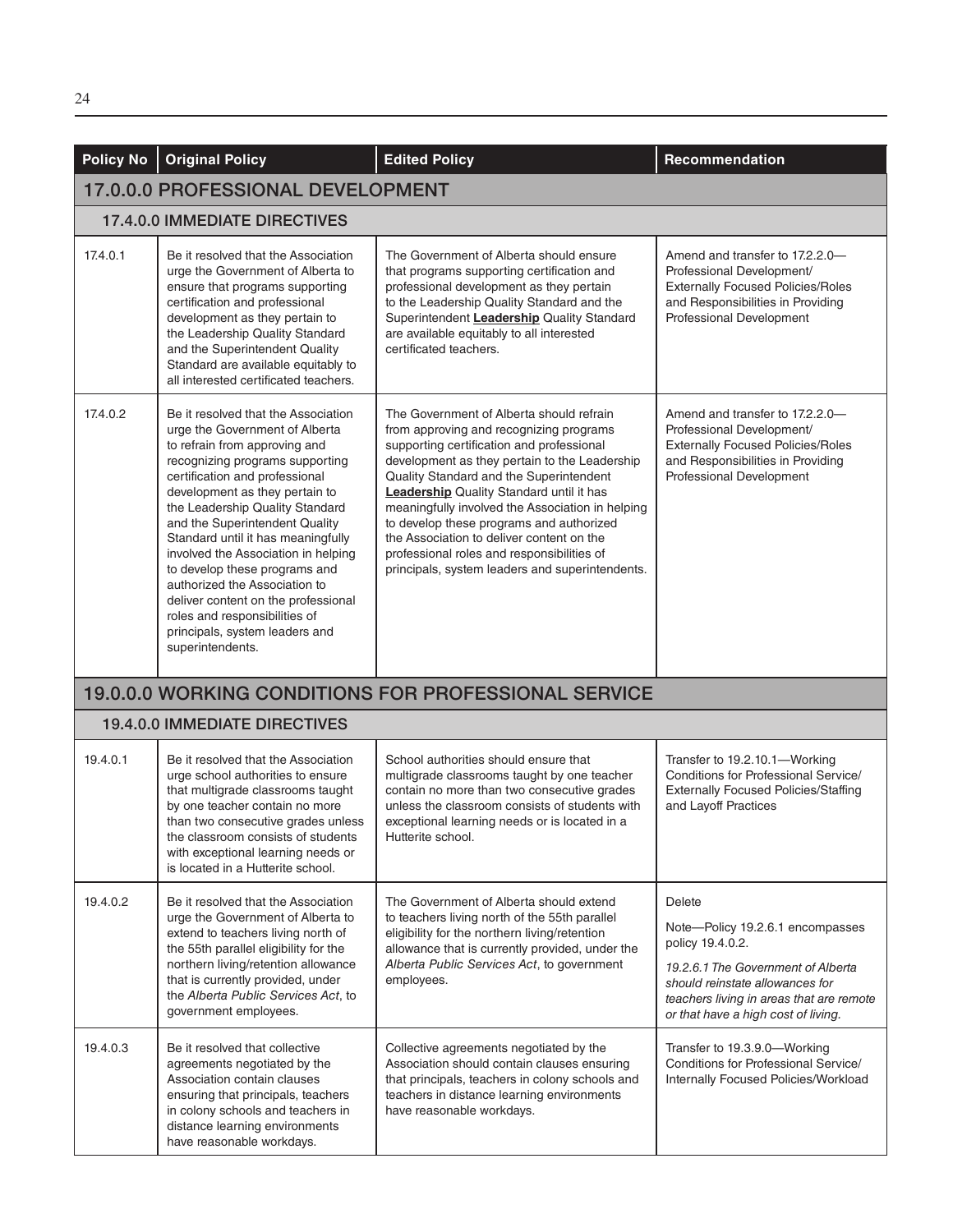| <b>Policy No</b>                                                          | <b>Original Policy</b>                                                                                                                                                                                                                                                                                                                                                       | <b>Edited Policy</b>                                                                                                                                                                                                                                                                                                       | Recommendation                                                                                                                                                                                                                         |  |  |  |
|---------------------------------------------------------------------------|------------------------------------------------------------------------------------------------------------------------------------------------------------------------------------------------------------------------------------------------------------------------------------------------------------------------------------------------------------------------------|----------------------------------------------------------------------------------------------------------------------------------------------------------------------------------------------------------------------------------------------------------------------------------------------------------------------------|----------------------------------------------------------------------------------------------------------------------------------------------------------------------------------------------------------------------------------------|--|--|--|
| 19.4.0.4                                                                  | Be it resolved that the Association<br>urge school authorities, when<br>replacing teachers who are absent,<br>to hire certificated substitute<br>teachers rather than noncertificated<br>classroom supervisors.                                                                                                                                                              | School authorities, when replacing teachers<br>who are absent, should hire certificated<br>substitute teachers rather than noncertificated<br>classroom supervisors.                                                                                                                                                       | Delete<br>Note-Policy 19.2.10.5 encompasses<br>policy 19.4.0.4.<br>19.2.10.5 School boards should avoid<br>staff deployment practices that result<br>in the replacement of certificated<br>teachers with noncertificated<br>personnel. |  |  |  |
| 19.4.0.5                                                                  | Be it resolved that the Association<br>urge school authorities to develop<br>policies and procedures that permit<br>teachers to change, in accordance<br>with their lived gender identity, their<br>name, gender and pronouns on<br>all official employment records to<br>protect their privacy.                                                                             | School authorities should develop policies and<br>procedures that permit teachers to change,<br>in accordance with their lived gender identity,<br>their name, gender and pronouns on all official<br>employment records to protect their privacy.                                                                         | Transfer to 19.2.11.0-Working<br>Conditions for Professional Service/<br><b>Externally Focused Policies/Ensuring</b><br><b>Equity and Diversity</b>                                                                                    |  |  |  |
| 19.4.0.6                                                                  | Be it resolved that the Association<br>urge the Government of Alberta to<br>1. establish and enforce pupil-<br>teacher ratios at the district level<br>that (a) are consistent with the<br>government's class size initiative<br>and (b) take into account class<br>composition; and<br>2. provide school authorities with<br>sufficient funding to achieve these<br>ratios. | The Government of Alberta should<br>1. establish and enforce pupil-teacher ratios at<br>the district level that (a) are consistent with the<br>government's class size initiative and (b) take<br>into account class composition; and<br>2. provide school authorities with sufficient<br>funding to achieve these ratios. | Transfer to 19.2.9.0-Working<br>Conditions for Professional Service/<br><b>Externally Focused Policies/Class</b><br>Size                                                                                                               |  |  |  |
| 19.4.0.7                                                                  | Be it resolved that the Association<br>urge the Government of Alberta to<br>1. require school authorities<br>to record and submit to it, in a<br>standard format, incidents involving<br>violence or harassment perpetrated<br>against school staff; and<br>2. aggregate and report this<br>information to the public.                                                       | The Government of Alberta should<br>1. require school authorities to record and<br>submit to it, in a standard format, incidents<br>involving violence or harassment perpetrated<br>against school staff; and<br>2. aggregate and report this information to the<br>public.                                                | Transfer to 19.2.17.0-Working<br>Conditions for Professional Service/<br><b>Externally Focused Policies/</b><br><b>Aggression Against Teachers</b>                                                                                     |  |  |  |
| 21.0.0.0 PROFESSIONAL RESPONSIBILITIES OF THE ASSOCIATION AND ITS MEMBERS |                                                                                                                                                                                                                                                                                                                                                                              |                                                                                                                                                                                                                                                                                                                            |                                                                                                                                                                                                                                        |  |  |  |
|                                                                           | 21.4.0.0 IMMEDIATE DIRECTIVES                                                                                                                                                                                                                                                                                                                                                |                                                                                                                                                                                                                                                                                                                            |                                                                                                                                                                                                                                        |  |  |  |
| 21.4.0.1                                                                  | Be it resolved that the Association<br>affirm that the public interest and<br>the teaching profession are best<br>served when teachers belong<br>to a self-governing, unitary<br>organization that is responsible for<br>upholding the highest standards of<br>professionalism.                                                                                              | The public interest and the teaching profession<br>are best served when teachers belong to a<br>self-governing, unitary organization that is<br>responsible for upholding the highest standards<br>of professionalism.                                                                                                     | Transfer to 21.1.0.0-Professional<br>Responsibilities of the Association and<br>Its Members/Fundamental Beliefs                                                                                                                        |  |  |  |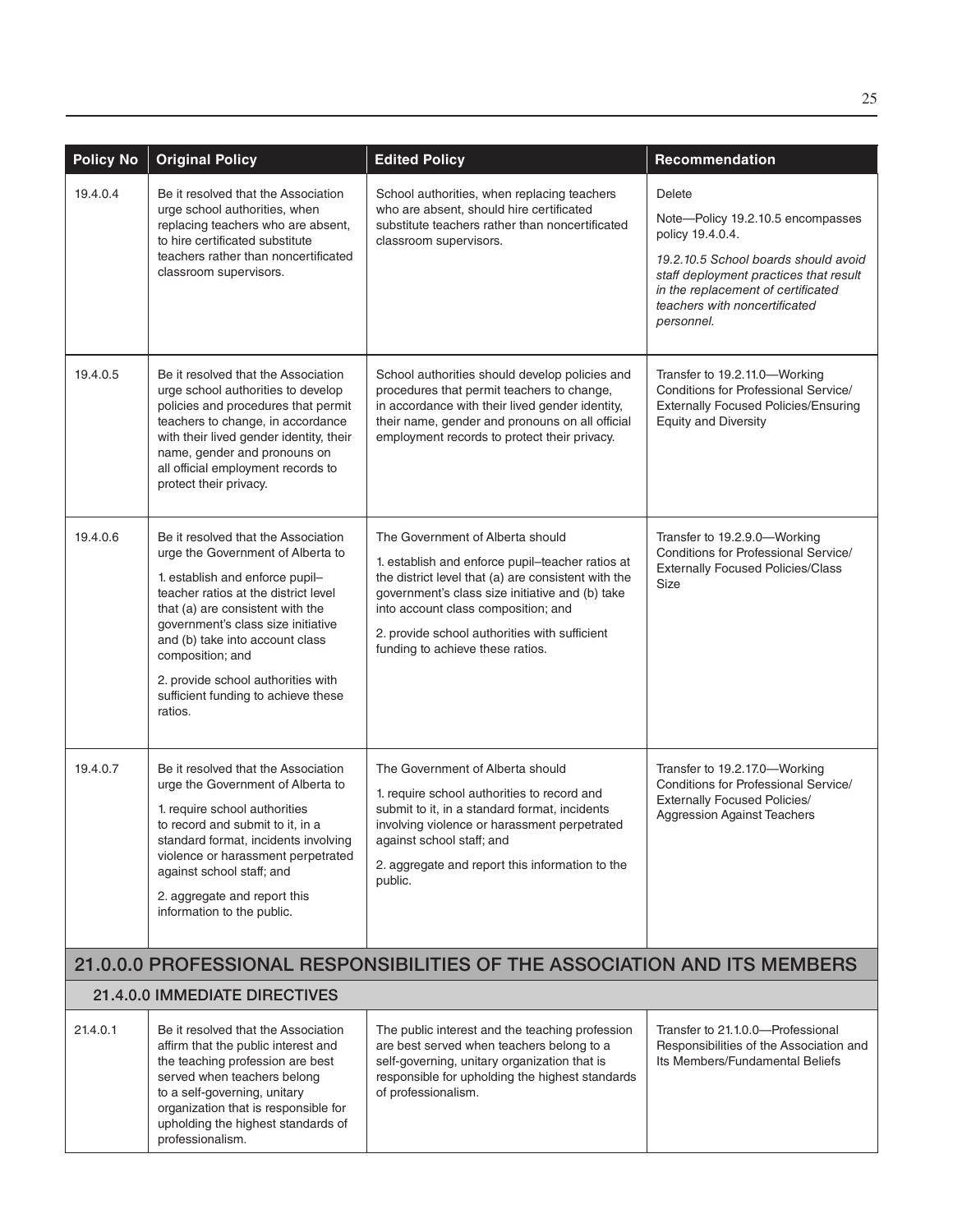| <b>Policy No</b>                          | <b>Original Policy</b>                                                                                                                                                                                                                                                                                                                                                                                                                                           | <b>Edited Policy</b>                                                                                                                                                                                                                                                                                                                                                                                             | Recommendation                                                                                                        |  |  |  |
|-------------------------------------------|------------------------------------------------------------------------------------------------------------------------------------------------------------------------------------------------------------------------------------------------------------------------------------------------------------------------------------------------------------------------------------------------------------------------------------------------------------------|------------------------------------------------------------------------------------------------------------------------------------------------------------------------------------------------------------------------------------------------------------------------------------------------------------------------------------------------------------------------------------------------------------------|-----------------------------------------------------------------------------------------------------------------------|--|--|--|
| 21.4.0.2                                  | Be it resolved that the Association<br>use all necessary means and<br>resources to oppose any effort to<br>divide or diminish its membership or<br>to reduce the scope of its objects,<br>authority or activities.                                                                                                                                                                                                                                               | The Association uses all necessary means<br>and resources to oppose any effort to divide or<br>diminish its membership or to reduce the scope<br>of its objects, authority or activities.                                                                                                                                                                                                                        | Transfer to 21.1.0.0-Professional<br>Responsibilities of the Association and<br>Its Members/Fundamental Beliefs       |  |  |  |
|                                           | 22.0.0.0 RESEARCH AND RESEARCH ETHICS                                                                                                                                                                                                                                                                                                                                                                                                                            |                                                                                                                                                                                                                                                                                                                                                                                                                  |                                                                                                                       |  |  |  |
| 22.4.0.0 IMMEDIATE DIRECTIVES             |                                                                                                                                                                                                                                                                                                                                                                                                                                                                  |                                                                                                                                                                                                                                                                                                                                                                                                                  |                                                                                                                       |  |  |  |
| 22.4.0.1                                  | Be it resolved that the Association<br>urge the Government of Alberta<br>to cancel Alberta's planned<br>participation in the 2018<br>administration of the Teaching<br>and Learning International<br>Survey (TALIS).                                                                                                                                                                                                                                             | 22.2.5.1 The Government of Alberta should<br>give notice that Alberta will not participate<br>in future iterations of the Programme for<br>International Student Assessment (PISA),<br>Trends in International Mathematics and<br>Science Study (TIMSS), [and] Progress in<br>International Reading Literacy Study (PIRLS),<br>and Teaching and Learning International<br><b>Survey (TALIS).</b>                 | Amend and integrate into policy<br>22.2.5.1                                                                           |  |  |  |
| 22.4.0.2                                  | Be it resolved that the Association<br>urge the Government of Alberta<br>to sponsor research, based on<br>a plan and questions developed<br>by the Association, focusing on<br>such aspects of teaching and<br>learning in the middle years as<br>(1) the psychosocial development of<br>children in the middle years, (2) the<br>kind of community and institutional<br>supports that they most require and<br>(3) optimal teaching and learning<br>conditions. | The Government of Alberta should sponsor<br>research, based on a plan and questions<br>developed by the Association, focusing on such<br>aspects of teaching and learning in the middle<br>years as (1) the psychosocial development<br>of children in the middle years, (2) the kind of<br>community and institutional supports that they<br>most require, and (3) optimal teaching and<br>learning conditions. | Transfer to 22.2.5.1-Research and<br>Research Ethics/Externally Focused<br>Policies/Specific Research Projects        |  |  |  |
| 24.0.0.0 SOCIAL JUSTICE AND GLOBAL ISSUES |                                                                                                                                                                                                                                                                                                                                                                                                                                                                  |                                                                                                                                                                                                                                                                                                                                                                                                                  |                                                                                                                       |  |  |  |
|                                           | 24.4.0.0 IMMEDIATE DIRECTIVES                                                                                                                                                                                                                                                                                                                                                                                                                                    |                                                                                                                                                                                                                                                                                                                                                                                                                  |                                                                                                                       |  |  |  |
| 24.4.0.1                                  | Be it resolved that the Association<br>urge the Government of Alberta to<br>address the unique needs of people<br>in rural and remote communities<br>by (1) providing more support<br>to families living in poverty and<br>(2) ensuring that wraparound<br>services in schools are sufficient<br>to support students with complex<br>needs.                                                                                                                      | The Government of Alberta should address<br>the unique needs of people in rural and remote<br>communities by (1) providing more support to<br>families living in poverty and (2) ensuring that<br>wraparound services in schools are sufficient to<br>support students with complex needs.                                                                                                                       | Transfer to 24.2.4.1-Social Justice<br>and Global Issues/Externally Focused<br>Policies/Alleviating Childhood Poverty |  |  |  |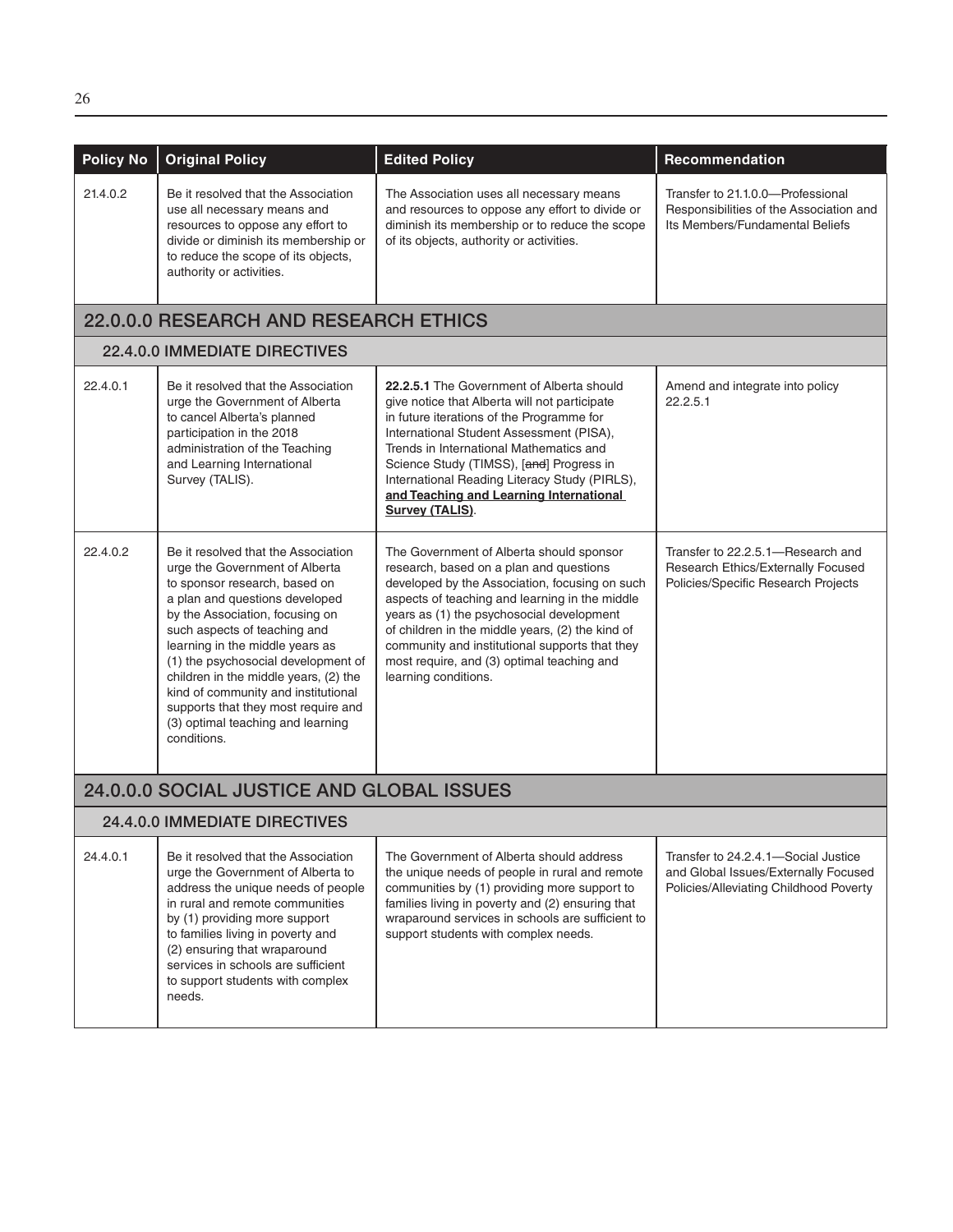# *Proposal for Advancing Specialist Council Resolutions*

**Current State:** Specialist councils can advance resolutions through locals or through their Provincial Executive Council liaison. Forms in the *Specialist Council Handbook* contain the resolution as well as a declaration that can be forwarded.

**Problem:** Specialist councils represent members on a provincial, not local, level and do not always have close links to their local, making it potentially confusing regarding how to proceed. If the resolutions do not come through a local, the Resolutions Committee is unable to gather input on the resolutions from committee and staff to advise Council.

**Possible Solution:** Create a single, easy-to-follow process that describes the steps that specialist councils may take.

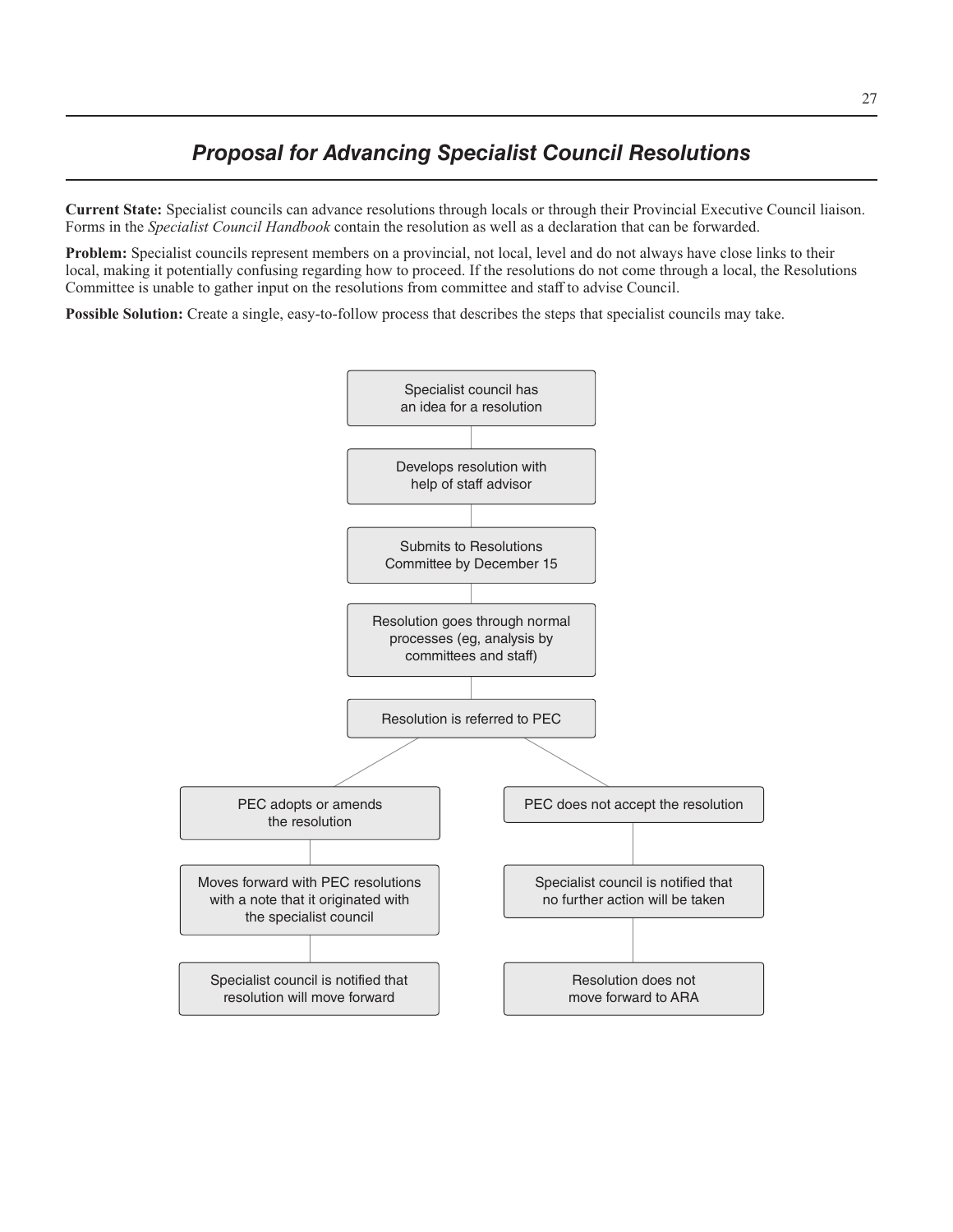#### **2-4/18 (Administrative Directive)** Greater Peace

BE IT RESOLVED, that the Alberta Teachers' Association investigate the feasibility of developing a mechanism for substitute teacher growth and supervision.

The nature of substitute teaching is such that the substitute teacher is employed on a casual basis without benefit of an employment contract. The provincial Teacher Growth, Supervision and Evaluation Policy directs how growth, supervision and evaluation are to be implemented in Alberta schools. The provincial policy specifies that a teacher employed by a school authority or early childhood services operator under a probationary contract or continuing contract, or under other provisions of the *School Act* if required by the policy of the school authority or early childhood services operator, is responsible for completing an annual teacher professional growth plan during each school year. Thus, there is currently a mechanism in place for the completion of growth plans for substitute teachers, if the school authority includes in its policy an expectation that substitute teachers complete growth plans. Currently, no school authorities in the province mandate such a practice. Such a policy would require every substitute teacher to have a key contact to whom they would submit a growth plan and with whom they would meet to discuss their growth plan. The Association currently has policy in place that promotes providing substitute teachers with a key contact. Policy 8.A.31/19.2.13.8 states

School authorities should invite substitute teachers working in the system to affiliate themselves with a specific school for the purposes of

- 1. participating in school-based professional development activities,
- 2. receiving an evaluation of their performance and
- 3. receiving materials from the Association and the school authority.

If a provision, such as that outlined in the above policy, were to be implemented across the province, it could facilitate the development and sharing of growth plans by substitute teachers. Some consideration would need to be given to the question of whether a practice of identifying one individual to whom individual substitute teachers would report would be effective or practically meaningful, given that some substitute teachers work in more than one school authority.

Nothing in provincial policy prevents school authorities from implementing practices that invite substitute teachers to engage in growth planning, nor does anything in provincial policy prevent substitute teachers from developing their own growth goals. It may not be in the substitute teacher's best interests to have a policy that mandates specific growth planning protocols. Substitute teacher assignments vary across a large number of subject curricula and a wide variety of

schools. It may be difficult to implement meaningful universal growth planning practices that are relevant and compelling for substitute teachers. It would not be to the substitute teacher's advantage to have protocols implemented that require them to develop growth plans for an arbitrary administrative purpose.

This does not prevent a substitute teacher from developing growth processes of their own volition, which may include the use of tools that are available from their own professional Association. Further, a substitute teacher may wish to approach an administrator of their choosing and request that the principal provide feedback, guidance and support to the substitute teacher who has developed an individual professional growth plan.

There may be some value in developing Association policy that encourages school authorities to have principals meet with a substitute teacher when such a request is received by the principal. Such a policy could mirror provincial policy that is currently in place for teachers who request an evaluation, which states that the principal may conduct an evaluation of a teacher upon the written request of the teacher.

A corollary to developing individual growth plans is the necessity to provide professional learning opportunities for substitute teachers. Currently, Association policy exists regarding the importance of supporting teacher professional learning. Policy 16.B.8/19.2.13.7, states

All school authorities should ensure that substitute teachers have equitable access to technology and to professional development related to its use.

#### Policy 3.B.1/17.2.2.7, states

School authorities should fund, deliver and pay substitute teachers (at the daily rate) to attend voluntary professional development programs designed to familiarize them with recent curriculum changes, new educational technology and current trends in teaching and learning.

Further, the opportunity to attend teachers' convention at no cost now exists for all substitute teachers. Access to professional development funding for substitute teachers is also available in some school authorities and some locals. The Association should continue to promote the latter practice in policy and in collective bargaining.

The supervision of substitute teachers is equally complex. Some teachers enter the substitute teaching ranks after serving as long-term contract teachers. Other substitute teachers are new to the profession. The need for feedback and supervision of substitute teachers will thus be differentiated. Section 20 of the *School Act* and the provincial Teacher Growth, Supervision and Evaluation Policy prescribe the mandates that are in place regarding the supervision of teachers. Whereas the mandate for teachers to engage in developing growth plans is contingent on their contract status, the requirement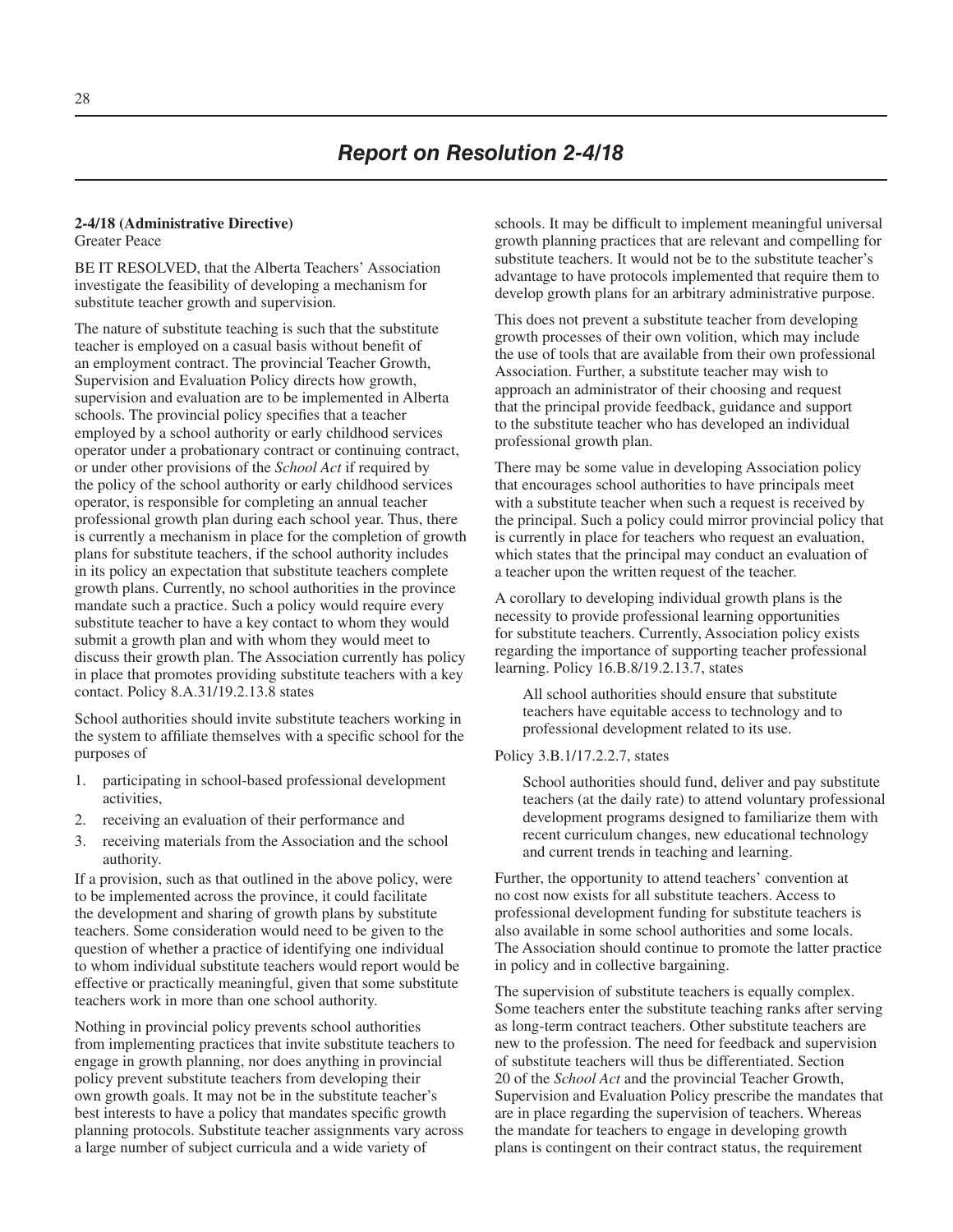that principals supervise teachers applies to all teachers. Thus, there is, in fact, a mechanism currently in place for the provision of the supervision of substitute teachers. Should a substitute teacher have specific needs related to the supervision of their practice, such as wanting to receive feedback, their approach would mirror that of a regular classroom teacher, that is, to make a request, in writing if desired, that the principal engage in a form of targeted supervision of the teacher's practice. Because of the differentiated needs of teachers and of substitute teachers in particular, it may not be desirable for any further mandated practices with respect to the supervision of substitute teachers. Currently, there is room for the exercise of reasoned professional judgment on the part of the substitute teacher, as to when and what they require in the form of supervision, and on the part of the school principal, as to when and how they supervise teachers, including substitute teachers.

In summary, Alberta Education policy provides clear direction in terms of how growth planning and supervision of teachers shall occur in Alberta schools. The policy is facilitative rather than directive in terms of substitute teachers. Mechanisms such as collective bargaining, Association policy and teacher– board liaison committees should continue to advocate for the provincial policy to be implemented in ways that foster substitute teacher growth and the supervision of substitute teachers, while maintaining respect for teacher professional autonomy.

# *Report on Resolution 4-1/18*

#### **4-1/18 (Administrative Directive)**

BE IT RESOLVED, that the Alberta Teachers' Association study and report to the 2019 Annual Representative Assembly on the need to include adult dependant care cost reimbursement.

Many of our members are now facing the realities of being the "sandwich generation," for which both child care and adult dependant care may be issues. The 2018 Annual Representative Assembly directed the Association to report on the feasibility of subsidizing adult dependant care at Summer Conference.

As with the new Association child care subsidy at Summer Conference, a member would be able to claim adult dependant care only if they were incurring costs over and above what they would have already been paying were they not attending an Association event. For example, if an adult dependant was regularly receiving full-time care in a facility or in their home, a member would not be out of pocket by attending an Association event and, therefore, would not be eligible for a subsidy. If, on the other hand, an adult dependant was staying at the residence of a member and the member was out of pocket for daytime or overnight care due to their attendance at the Association event, this cost would be claimable.

Nurse Next Door is an example of in-home, on-call elder care. Its rates as of 2018 10 03 are as follows:

- Companionship—\$34/hour
- Licensed Practical Nurse—\$50/hour
- Registered Nurse—\$65/hour
- Wellness check—\$100/visit

It would be recommended that this type of claim be payable with original receipts. Given the criteria, there would likely be few claims, and the costs could be absorbed within existing budgets for Association events.